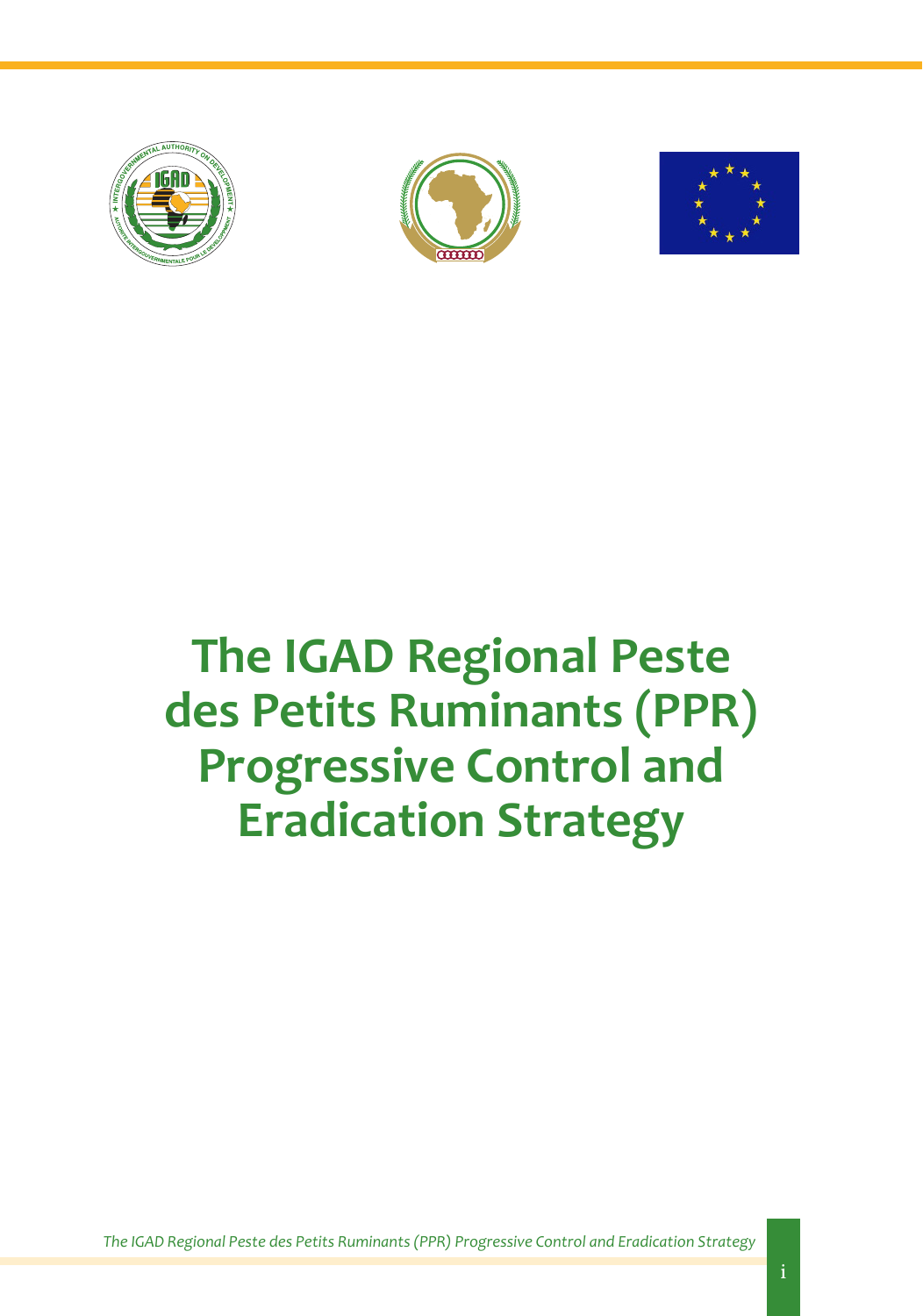# **TABLE OF CONTENTS**

| 1. |     |                                                         |  |  |
|----|-----|---------------------------------------------------------|--|--|
|    | 1.1 |                                                         |  |  |
|    |     |                                                         |  |  |
| 2. |     |                                                         |  |  |
|    | 2.1 |                                                         |  |  |
|    |     |                                                         |  |  |
|    |     | 2.2.1 Contribution of livestock to regional economy  2  |  |  |
|    |     | 2.2.2 Contribution of livestock to national economies 2 |  |  |
|    |     | 2.2.3 Role of small ruminants in livelihoods support    |  |  |
| 3. |     |                                                         |  |  |
|    | 3.1 |                                                         |  |  |
|    |     |                                                         |  |  |
|    |     |                                                         |  |  |
|    |     |                                                         |  |  |
|    |     |                                                         |  |  |
|    |     |                                                         |  |  |
| 4. |     |                                                         |  |  |
| 5. |     |                                                         |  |  |
|    |     |                                                         |  |  |
|    |     |                                                         |  |  |
|    |     |                                                         |  |  |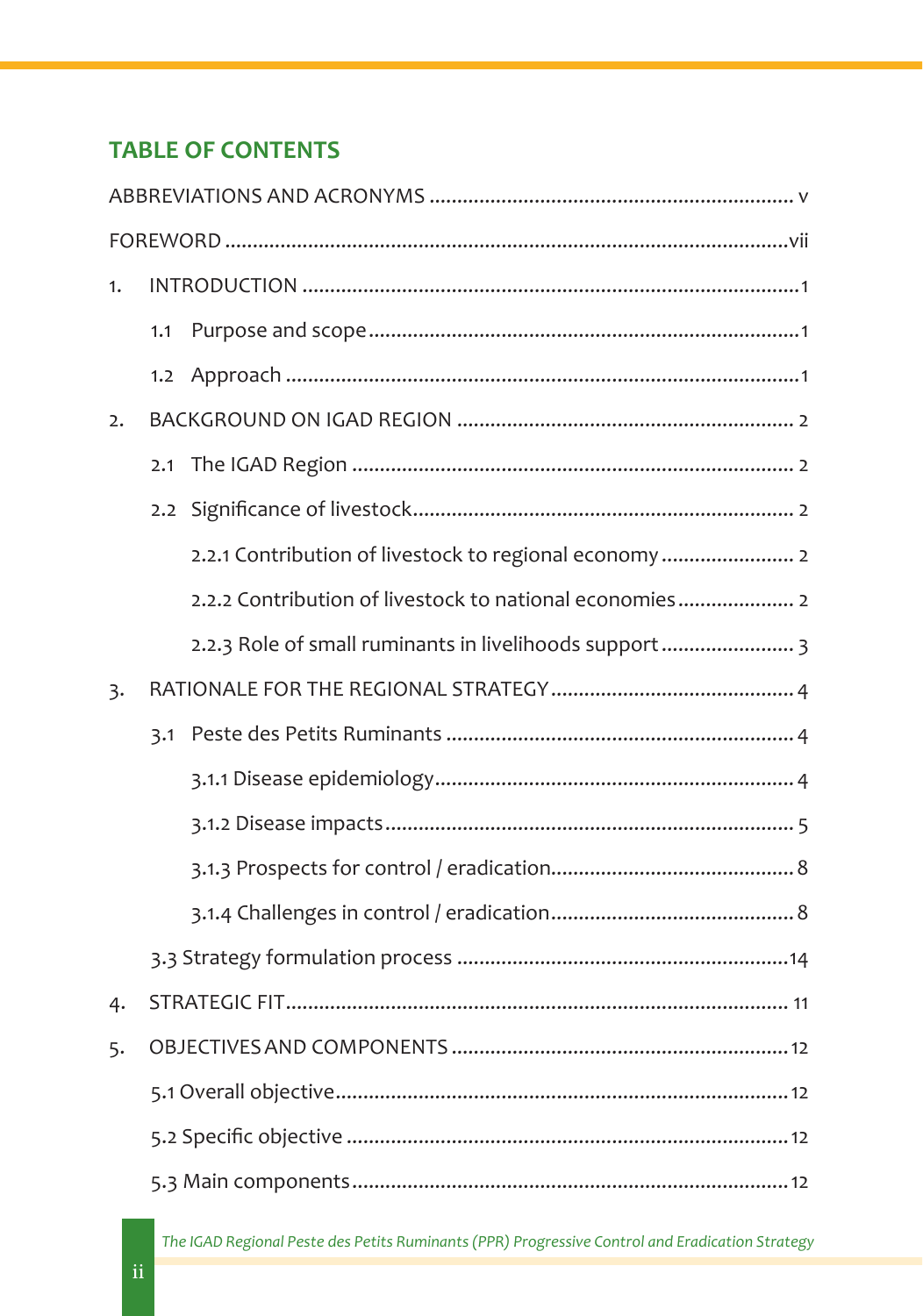| 6. |                                                                          |
|----|--------------------------------------------------------------------------|
|    |                                                                          |
|    |                                                                          |
|    |                                                                          |
|    | 6.4 Self sustaining mechanisms for animal health services delivery 13    |
|    |                                                                          |
|    | 6.6 Strategy tailored to address other priority SRDs at national level14 |
|    |                                                                          |
| 7. |                                                                          |
|    |                                                                          |
|    |                                                                          |
|    |                                                                          |
|    |                                                                          |
|    |                                                                          |
|    |                                                                          |
|    |                                                                          |
|    |                                                                          |
|    |                                                                          |
|    |                                                                          |
|    |                                                                          |
|    |                                                                          |
|    | 7.13 Emergency preparedness and contingency planning 25                  |
|    |                                                                          |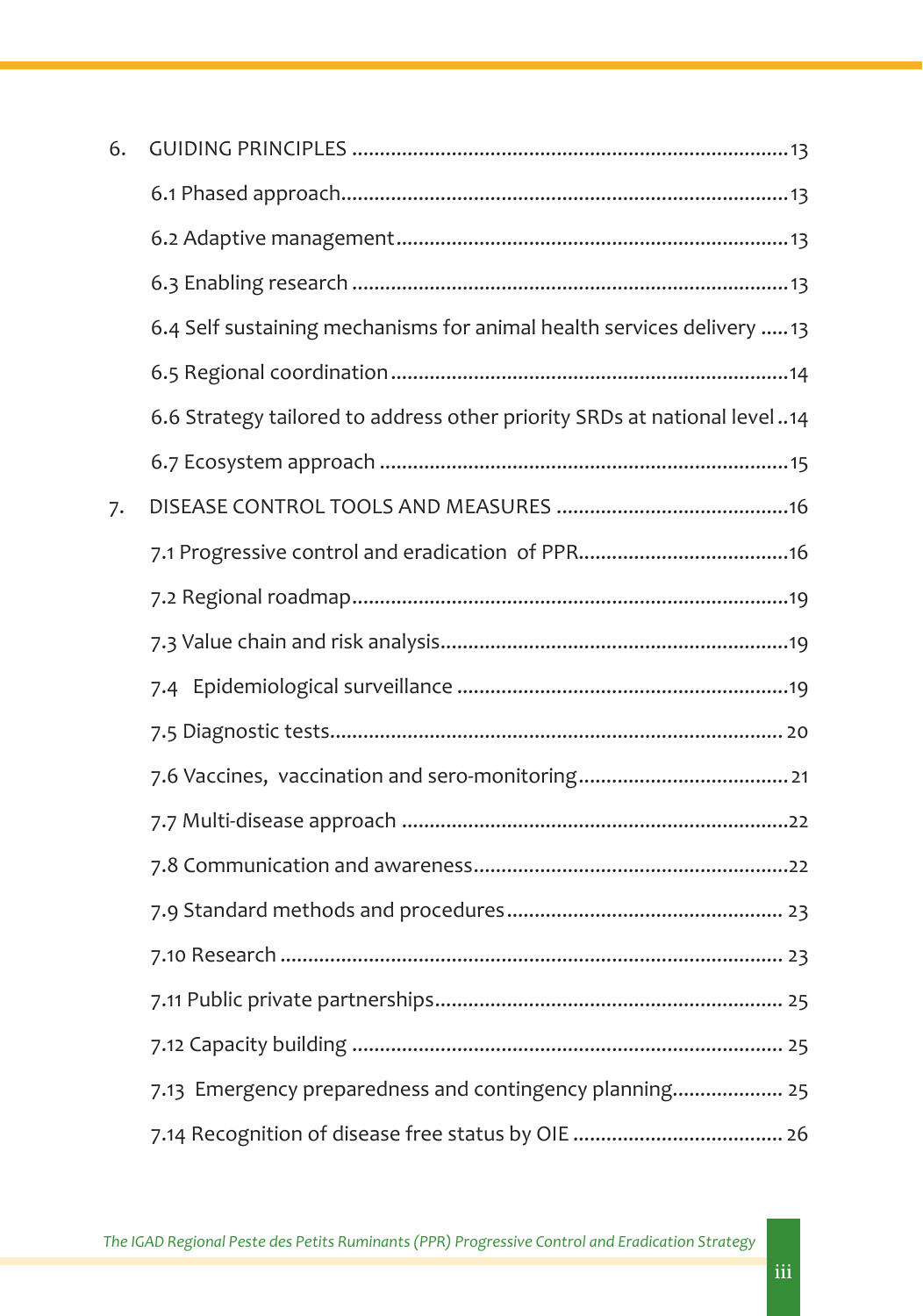| 8. |                                                                    |
|----|--------------------------------------------------------------------|
|    |                                                                    |
|    | 8.1.1 Development / alignment of national PPR control and          |
|    | 8.1.2 Development of national PPR control and eradication          |
|    |                                                                    |
|    | 8.1.6 National implementation and coordination 28                  |
|    | 8.1.7 Monitoring and evaluation and reporting  28                  |
|    |                                                                    |
|    |                                                                    |
|    |                                                                    |
|    |                                                                    |
|    | 8.2.4 Development of Regional PPR Control & Eradication            |
|    |                                                                    |
|    | 8.2.6 Monitoring and evaluation of implementation and reporting.   |
|    | ANNEX 1: TOR Regional PPR Control Coordination Committee (CCC)  31 |
|    | ANNEX 2: TOR Regional PPR Technical Experts Committee (TEC),  34   |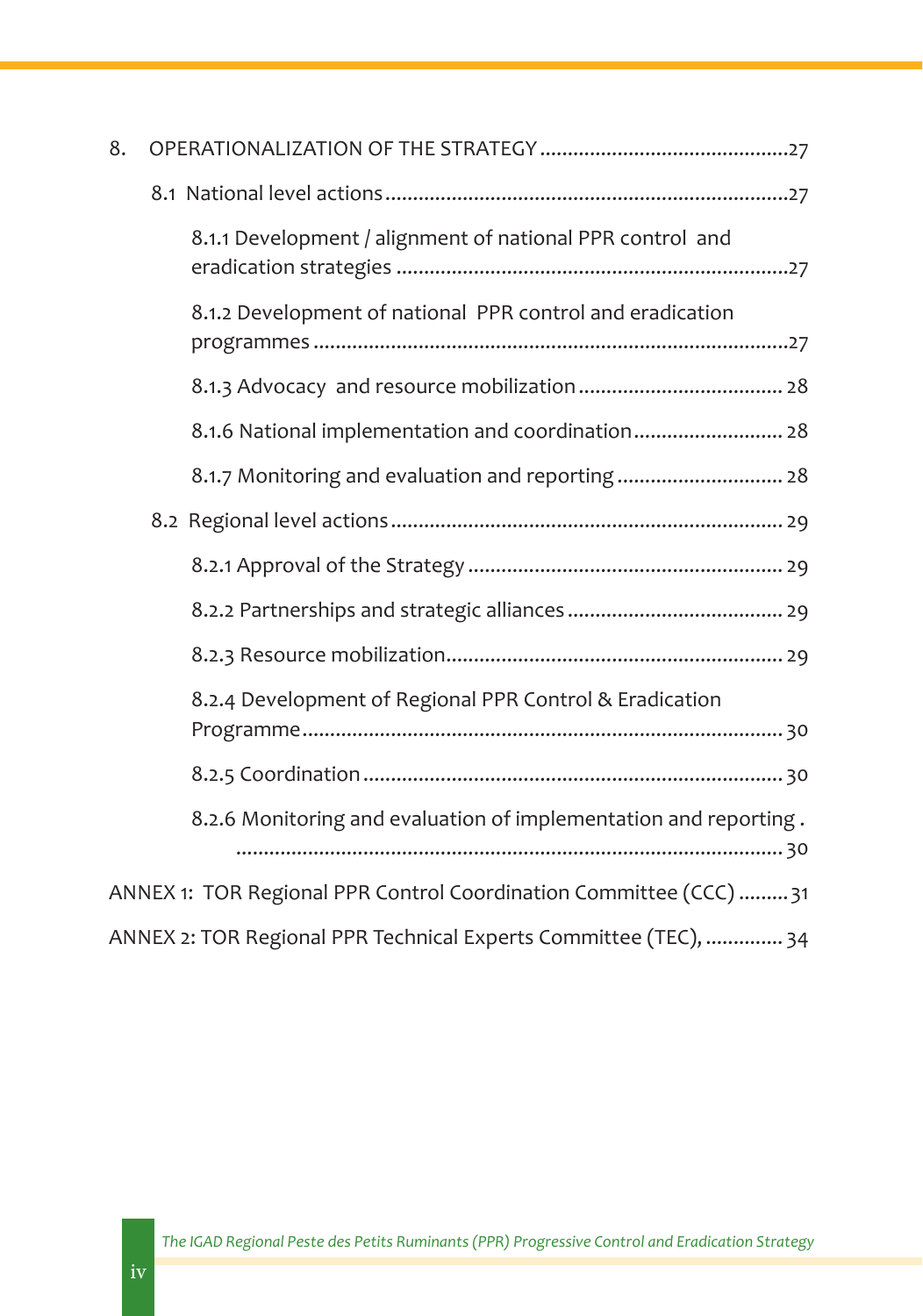# **ABBREVIATIONS AND ACRONYMS**

| <b>AGDP</b>          | Agricultural Gross Domestic Product                                                    |
|----------------------|----------------------------------------------------------------------------------------|
| <b>ARIS</b>          | Animal Resource Information System                                                     |
| <b>AU-IBAR</b>       | African Union- Inter African Bureau for Animal Resource                                |
| AU-<br><b>PANVAC</b> | African Union - Pan African Veterinary Vaccine Centre                                  |
| <b>CCPP</b>          | Contagious Caprine Pleuro-Pneumonia                                                    |
| <b>EAREN</b>         | Eastern Africa Regional Epidemiology Network                                           |
| <b>ECTAD</b>         | <b>Emergency Centre for Trans-boundary Diseases</b>                                    |
| EU                   | European Union                                                                         |
| <b>FMD</b>           | Foot and Mouth Disease                                                                 |
| <b>GDP</b>           | <b>Gross Development Product</b>                                                       |
| <b>GHOA</b>          | Greater Horn of Africa                                                                 |
| GF-TADs              | Global framework for the progressive control of TADs                                   |
| <b>IAEA</b>          | International Atomic Energy Agency                                                     |
| <b>IGAD</b>          | Inter Governmental Authority on Development                                            |
| <b>ILRI</b>          | International Livestock research Institute                                             |
| <b>LPI</b>           | Livestock Policy Initiative                                                            |
| <b>MS</b>            | <b>Member States</b>                                                                   |
| <b>NARS</b>          | National Diagnostic Laboratories and National Agricultural<br><b>Research Services</b> |
| <b>NGOs</b>          | Non-governmental Organizations                                                         |
| <b>OIE</b>           | World Organisation for Animal Health                                                   |
| PCP-FMD              | Progressive Control Pathway for FMD                                                    |
| PCP-PPR              | Progressive Control Pathway for PPR                                                    |
| <b>PPPs</b>          | Public Private Partnerships (PPPs)                                                     |
| <b>PPR</b>           | Peste des Petits Ruminants                                                             |
| PPP                  | <b>Purchasing Power Parity</b>                                                         |
| <b>PVS</b>           | Performance of Veterinary Services                                                     |
| RBM&E                | Results Based Monitoring and Evaluation                                                |
| <b>RC</b>            | <b>Reference Centre</b>                                                                |
| <b>RL</b>            | Reference Laboratory                                                                   |
| <b>RP</b>            | Rinderpest                                                                             |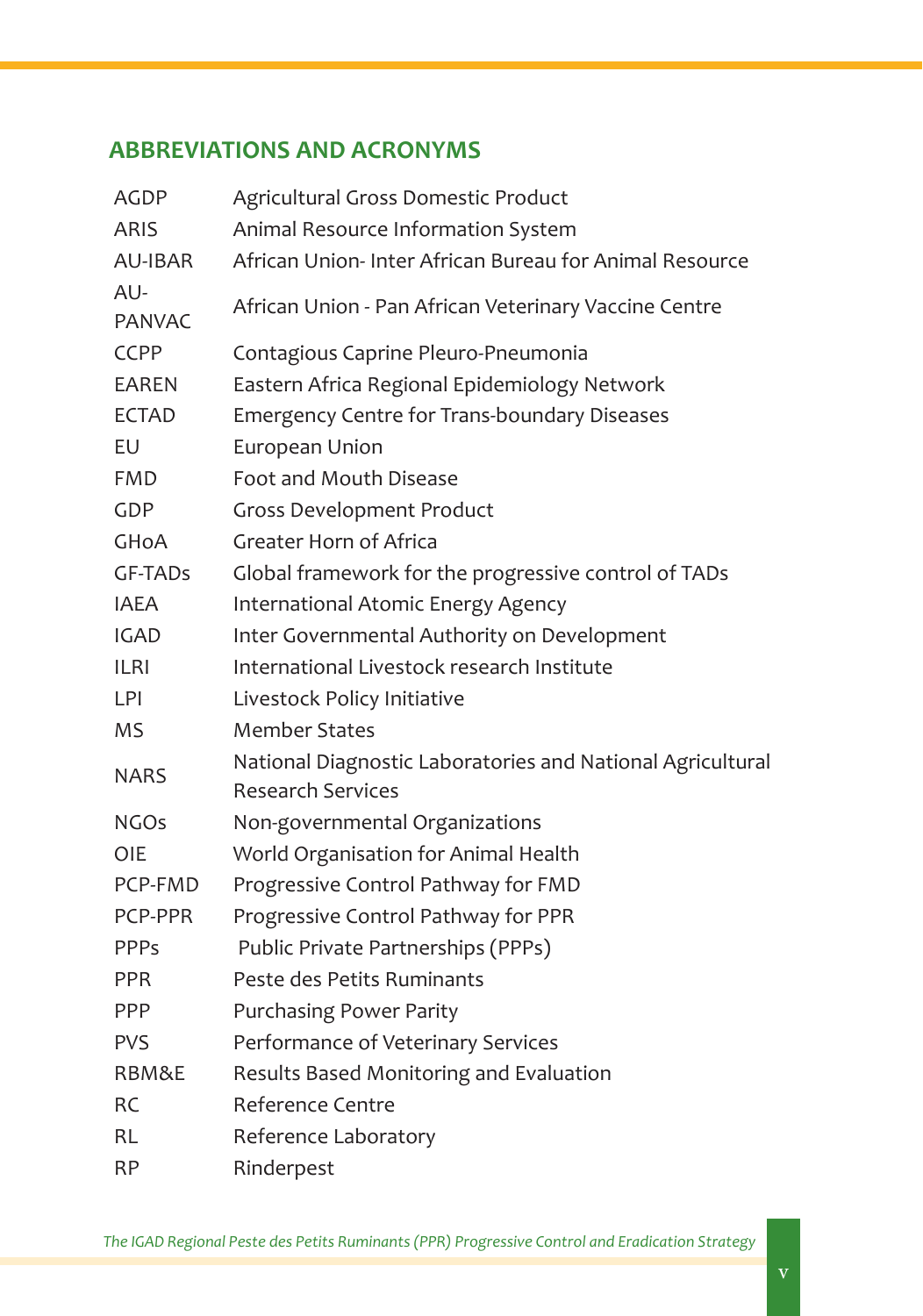| <b>RVF</b>   | <b>Rift Valley Fever</b>                                  |
|--------------|-----------------------------------------------------------|
| SERECU       | Somali Ecosystem Rinderpest Eradication Coordination Unit |
| <b>SGP</b>   | Sheep and Goat Pox                                        |
| <b>SHARE</b> | Support the Horn of Africa Resilience                     |
| SMP-AH       | Standard Methods and Procedures - Animal Health           |
| SOPs         | <b>Standard Operating Procedures</b>                      |
| <b>SRDs</b>  | <b>Small Ruminant Diseases</b>                            |
| TAD-Info     | Trans-boundary animal Diseases Information System         |
| <b>WAHID</b> | World Animal Health Information Database                  |
| <b>WAHIS</b> | World Animal Health Information System                    |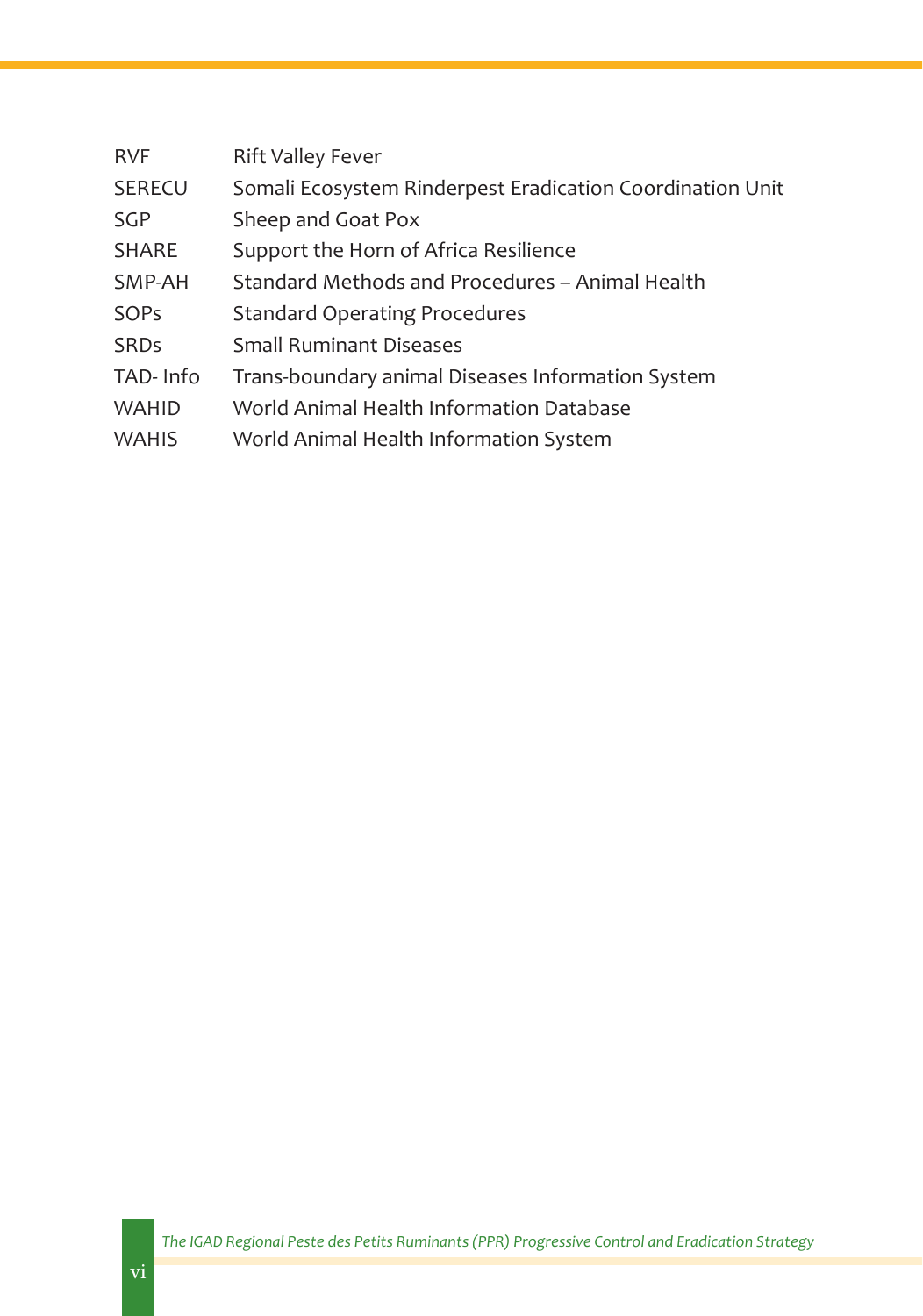# **FOREWORD**

The IGAD region with a membership of 8 countries has a surface an area of 5,209,722 km² of which 65% is arid and semi-arid. The region has a human population of 238,990,000 with an estimated livestock resource base of more than 520 million of which about 35% are small ruminants. The major economic driver of the IGAD Member States is agriculture, with livestock contributing an estimated 57% of the regional *Agricultural Gross Domestic Product (AGDP)*. IGAD region is the only region on the continent of Africa that is self-sufficient in its meat requirements. The region is the leading exporter of live animals, contributing 42% of the continent's exports. Livestock trade connects countries through intra-regional markets and improvement of this aspect is considered a key driver for economic development and integration in the region.

With an estimated 242 million small ruminants raised in the IGAD Region, the importance of small ruminant production as a form of commercial livestock production can hardly be underestimated. Small ruminants contribute more than 80% of the livestock exports from the IGAD region and provide a vast range of products and services, including milk, meat, skins, and wool throughout the year. They are cheaper to buy compared to larger animals, they reproduce rapidly and are easily sold for cash or exchanged for other staples. In addition to this, they adapt well to pastoralist and agro-pastoralist ecological systems common in the Horn of Africa. Due to this, women and disadvantaged households often rely on them. They are an important means to rebuild herds after environmental and political shocks. Thus, small ruminants are an important component of pastoral coping mechanism.

Peste des petits ruminants (PPR), or small ruminant plague, a viral disease primarily affecting goats and sheep is the major constraint to productivity. The disease is widespread globally and is now endemic most IGAD Member States. The socio-economic losses associated with PPR mainly result from the high case fatality rates. The co-existence with other small ruminant diseases such as sheep and goat pox, contagious carprine pleura-pnemonia, brucellosis, endo- and ecto-parasites compounds the problem and the socioeconomic losses. The existing technical tools are sufficient to enable the progressive control of PPR to commence; however, a few challenges remain in the way for the Horn of Africa region.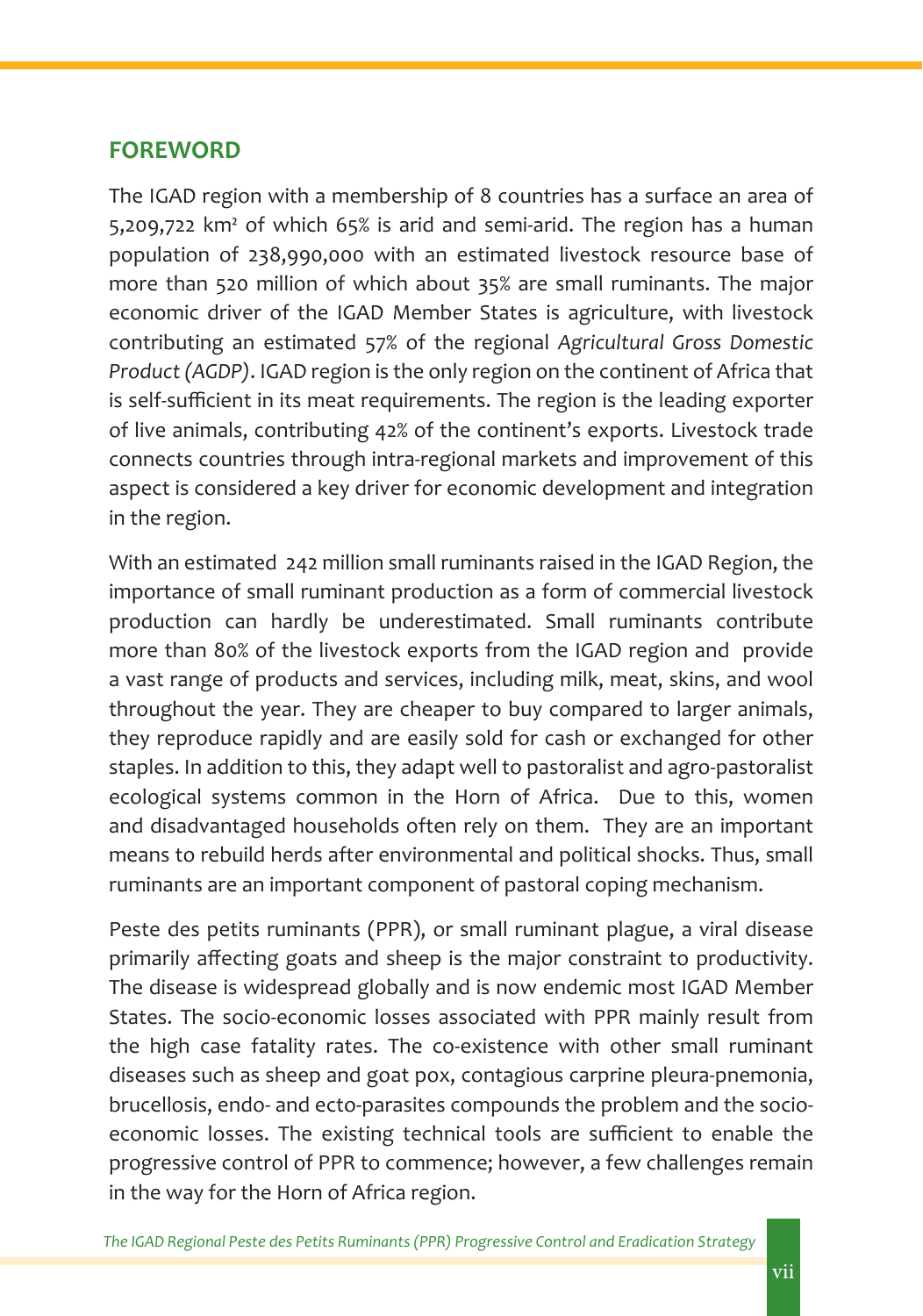Against this backdrop, a consultative workshop on PPR held in Addis Ababa in September 2012 within the framework of "*Support the Horn of Africa Resilience (SHARE)* initiative" identified the need to develop a regional framework for the progressive control of PPR and other small ruminant diseases with a view to harmonizing disease control programmes among beneficiary countries. Subsequently, IGAD and *African Union- Inter African Bureau for Animal Resource (AU-IBAR)* with financial support from the *European Union (EU)* through the project "Improving animal disease surveillance in support of trade in IGAD Member States" undertook to develop a regional strategy within the framework of the continental strategy from which national programmes would be drawn and customized. This strategy was developed through a consultative process spearheaded by a consultant and two working groups whose membership included representatives of MS, IGAD, AU-IBAR, the *Pan African Veterinary Vaccine Centre (AU-PANVAC),* OIE, FAO and the *International Livestock Research Institute (ILRI)*. The strategy is intended to be a living document. In tandem, the policies and legislation to deliver the strategy will need regular review to ensure that they remain fit for the purpose.

In this regard, I wish to thank the IGAD Member States, ICPALD, AU-IBAR, AU-PANVAC, FAO-ECTAD, FAO Ethiopia, and ILRI for their commitment, time and material support, and European Commission for their financial support. I am also grateful to Dr. Dickens Malanga Chibeu, the consultant who spearheaded the consultative process, members of the regional PPR technical committee and regional PPR Control Coordination Committee.

Dr. Solomon Munyua

Ag. ICPALD, Director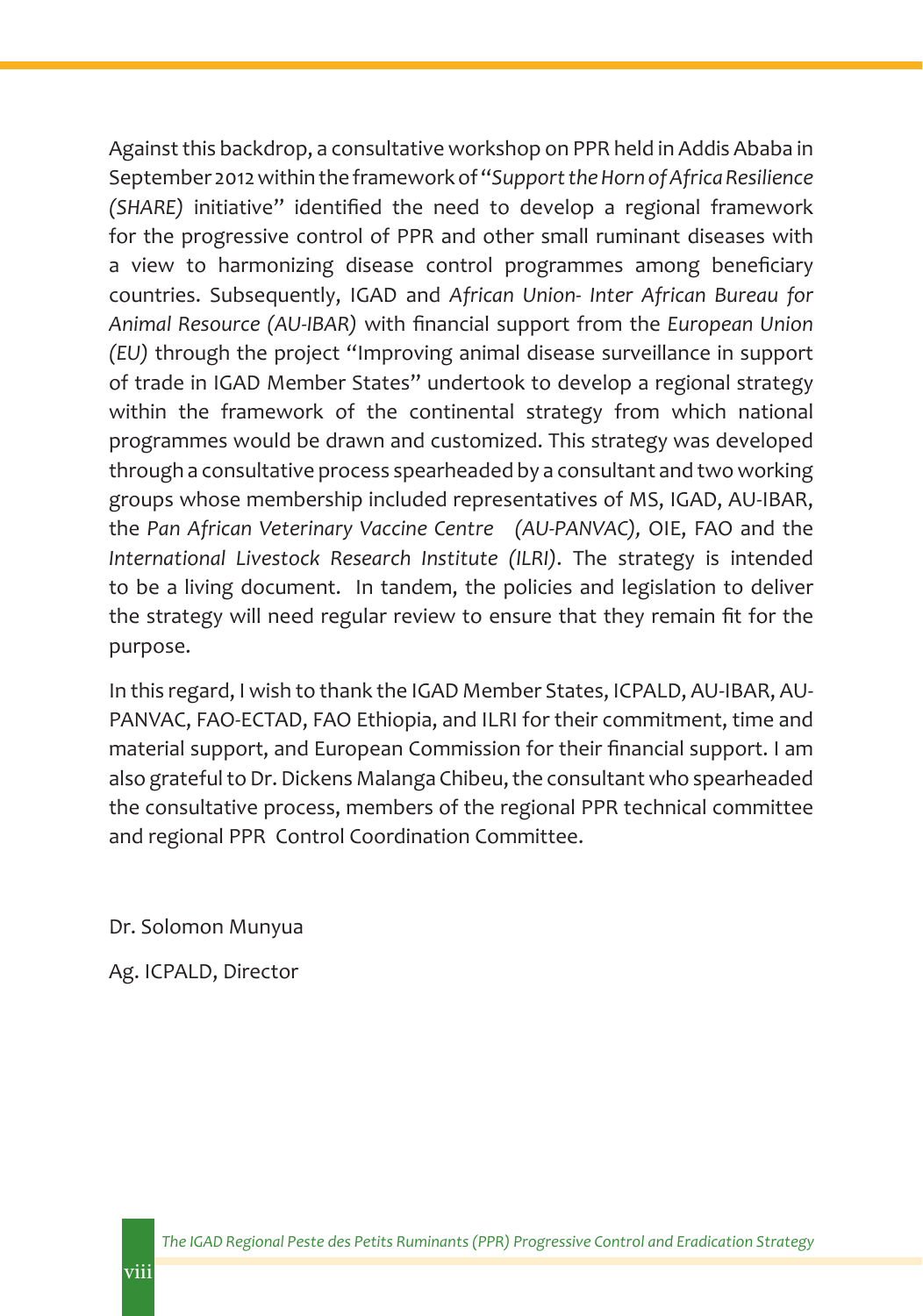# **1. INTRODUCTION**

#### *1.1 Purpose and scope*

This document describes a regional framework for the control and eradication of *peste des petits ruminants (PPR)* in the *Intergovernmental Authority on Development (IGAD) region*. It also provides for the improvement of small ruminant animal health service delivery systems as a springboard for controlling other country specific priority small ruminant diseases (SRDs) such as *sheep and goat pox (SGP), contagious caprine pleuro-pneumonia (CCPP)*, brucellosis and endo and ecto-parasites.

#### *1.2 Approach*

Since PPR is a trans-boundary disease that is endemic in nearly all the IGAD member countries, its control and eventual eradication will require a phased and regionally co-ordinated approach. However, the responsibility for implementing disease control programmes in the different countries directly remains with the respective Governments.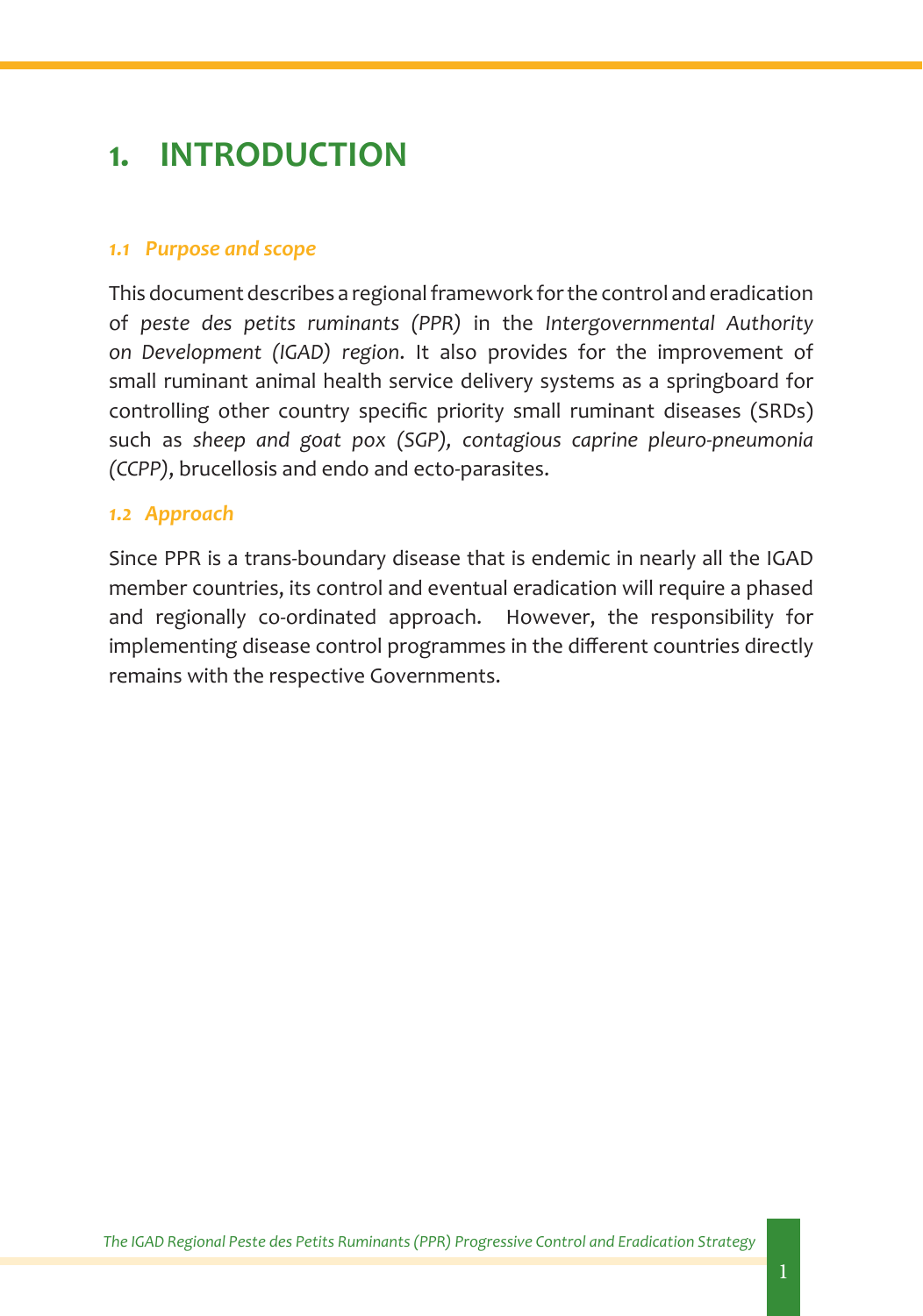# **2. BACKGROUND ON IGAD REGION**

#### *2.1 The IGAD Region*

The IGAD region consists of Djibouti, Eritrea, Ethiopia, Kenya, Somalia, South Sudan, Sudan and Uganda. The region covers 5,209,722 km² of which about 35% is agricultural and forest land. The rest is arid and semi-arid. The region has a human population of 238,990,000 with a 2013 average *Gross Development Product (GDP), Purchasing Power Parity (PPP)* per capita of USD 1,533, varying from USD 488 in Eritrea to USD 2,730 in Sudan. <sup>1</sup> The livestock resource base in the region is estimated at more than 520 million of which about 35% are small ruminants.<sup>2</sup>

# *2.2 Significance of livestock*

#### **2.2.1 Contribution of livestock to regional economy**

The major economic driver of the IGAD MS is agriculture. Livestock in the IGAD region contributes an estimated 57% of the regional *Agricultural Gross Domestic Product (AGDP)*. Although Africa is a net importer of livestock products, the IGAD region is the only region on the continent that is self-sufficient in its meat requirements. The region is the leading exporter of live animals, contributing 42% of the continent's exports. Small ruminants contribute more than 80% of the livestock exports from the IGAD region.<sup>3</sup> Livestock trade connects countries through intra-regional markets and improvement of this aspect is considered a key driver for economic development and integration in the region.

#### **2.2.2 Contribution of livestock to national economies**

At the MS level, livestock contribution to the AGDP in the year 2000 was estimated at 87.4% in Djibouti; 56.5% in Eritrea; 32.5% in Ethiopia; 52.4% in Kenya; 88.2% in Somalia; 61.8% in Sudan (inclusive of Sudan and South Sudan) and 19.8% in Uganda. The share of livestock in the overall GDP (%) was estimated as 3.1% in Djibouti; 9.7% in Eritrea; 17% in Ethiopia; 10.4% in Kenya; 23% in Sudan

*<sup>1</sup> http://www.tradingeconomics.com/countries (World Bank)*

*<sup>2</sup> FAOSTAT 2013.*

*<sup>3</sup> FAO Global Perspective Studies Unit*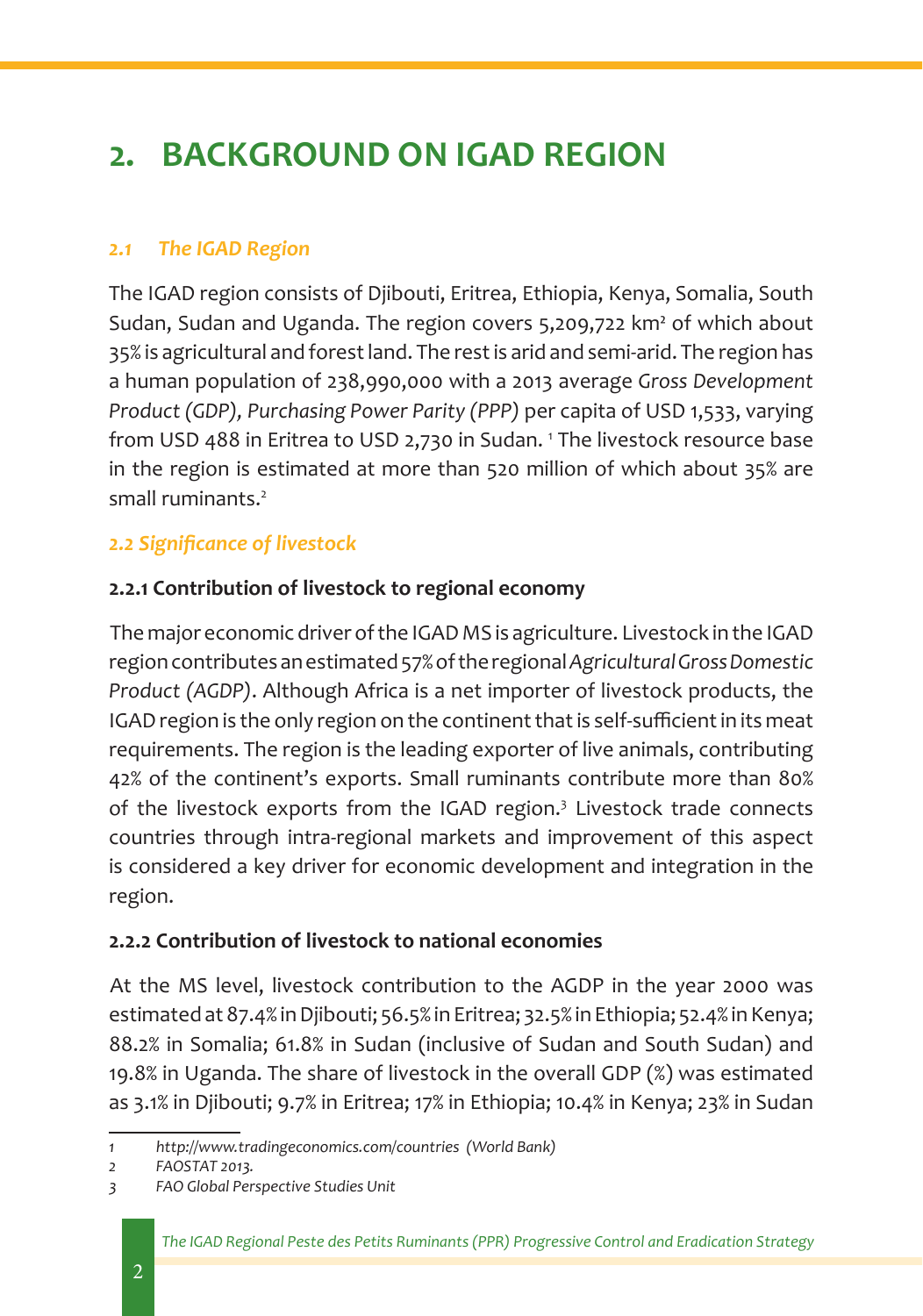and 8.1% in Uganda.<sup>4</sup> In 2012, there was an estimated increase of 350% above official 2009 estimates of the contribution of livestock to agricultural GDP in Ethiopia;<sup>5</sup> 18% in Sudan;<sup>6</sup> 87% in Uganda;<sup>7</sup> and 150% in Kenya.<sup>8</sup> Using official statistics compiled before the independence of South Sudan, livestock has in recent years consistently provided more than 60% of the estimated value added to the agricultural sector in Sudan, and is a substantially more important contributor to agricultural GDP than crop farming.<sup>9</sup> The livestock share of exports in Sudan has considerably grown from less than 10% in the 1960s to just less than 50% in 2012.

#### **2.2.3 Role of small ruminants in livelihoods support**

Livestock play a major role in the livelihoods of over 70% of the population in the IGAD. With an estimated 242 million small ruminants raised in the IGAD Region<sup>10</sup>, the importance of small ruminant production as a form of commercial livestock production can hardly be underestimated. Small ruminants provide with a vast range of products and services, including milk, meat, skins, and wool throughout the year. They are cheaper to buy compared to larger animals, they reproduce rapidly and are easily sold for cash or exchanged for other staples. In addition to this, they adapt well to pastoralist and agro-pastoralist ecological systems common in the Horn of Africa.<sup>11</sup> Due to this, women and disadvantaged households often rely on them. They are an important means to rebuild herds after environmental and political shocks. Thus, small ruminants are an important component of pastoral coping mechanism.

*<sup>4</sup> Vivien Knips, 2004. Livestock Sector Report Horn of Africa: Review of the Livestock Sector in the Horn of Africa (IGAD Countries)*

*<sup>5</sup> Roy Behnke IGAD LPI Working Paper No. 01 – 12, The Contribution of Livestock to the Ethiopian Economy*

*<sup>6</sup> IGAD LPI Working Paper No. 01 – 12, The Contribution of Livestock to the Sudanese Economy*

*<sup>7</sup> Roy Behnke and Margaret Nakirya (2012).The Contribution of Livestock to the Ugandan Economy (IGAD LPI Working Paper No. 02 – 12) 2012.*

*<sup>8</sup> Roy Behnke IGAD LPI Working Paper No. 01 – 12, The Contribution of Livestock to the Kenyan Economy*

*<sup>9</sup> Roy Behnke IGAD LPI Working Paper No. 01 – 12, The Contribution of Livestock to the Sudanese Economy*

*<sup>10</sup> FAO STAT 2013*

*<sup>11</sup> FAO (2012) Taming the "goat plague" in the Horn of Africa. http://www.fao.org/africa/sfe/sfe-news/ detail-news/en/c/161345/?no\_cache=1*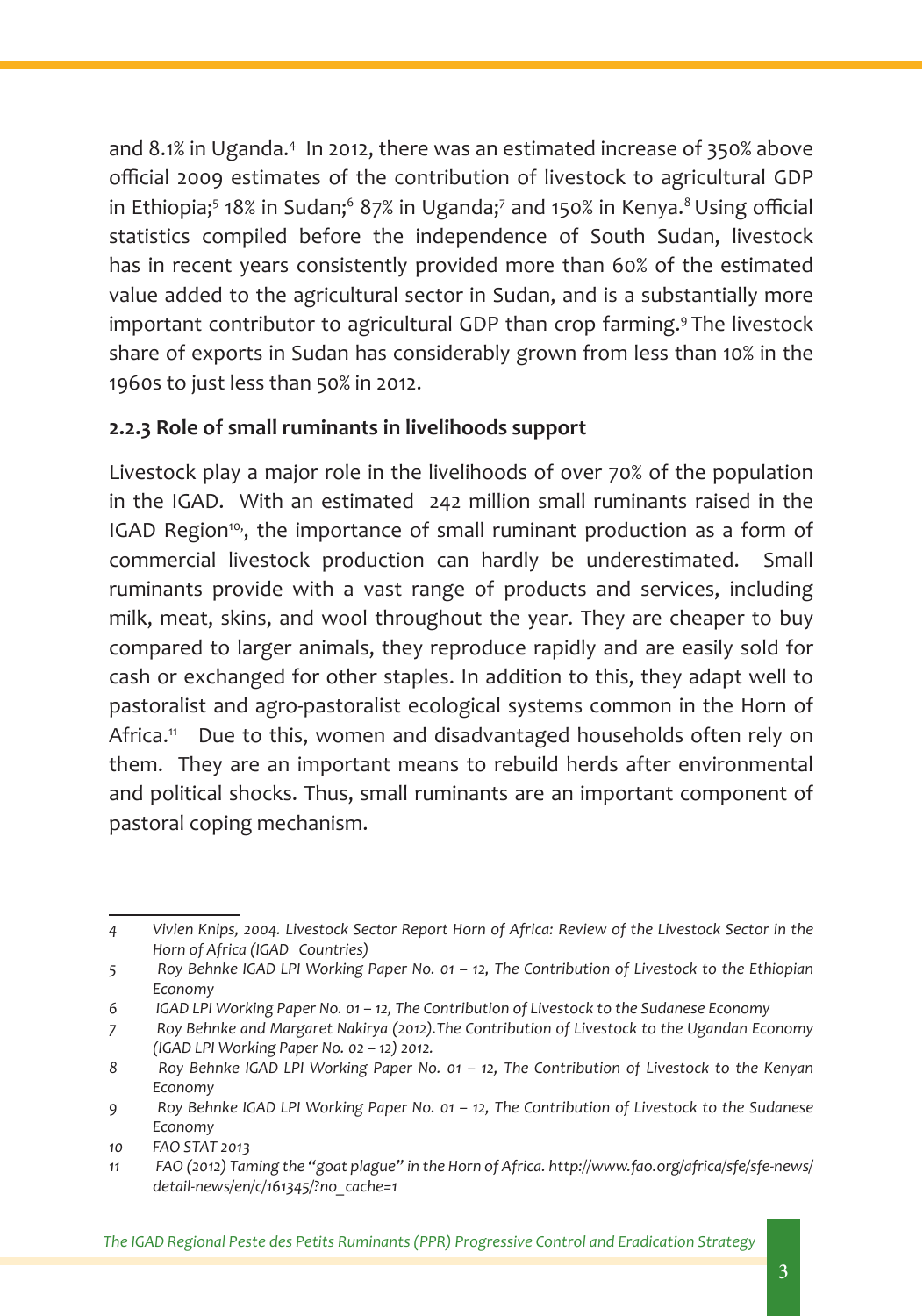# **3. RATIONALE FOR THE REGIONAL STRATEGY**

#### *3.1 Peste des Petits Ruminants*

#### **3.1.1 Disease epidemiology**

Peste des petits ruminants (PPR), or small ruminant plague, is a viral disease primarily affecting goats and sheep. The PPR virus is also known to cause fatal disease in camels<sup>12</sup> and asymptomatic infection in cattle and wildlife. The disease was first described in 1942 by Gargadennec and Lalanne when they investigated a previously unreported syndrome in sheep and goats in Côte d'Ivoire. Because of its clinical and pathological resemblance to rinderpest (RP) or *peste bovine* in French, they called the disease *'peste des petits ruminants'* (PPR). It was soon recognized in other French West African colonies such as Dahomey (now Benin) and Senegal. More than a decade later, workers in Nigeria studied a syndrome that occurred primarily in goats and was variously named stomatitis-pneumoenteritis-complex, pseudorinderpest, or '*kata'.* The disease was subsequently recognized in Central and Eastern Africa, the Middle East, South Asia in 1970s, 80s and 90s respectively. Thereafter it appeared in Central Asia and most recently (2010) it entered China. In Africa today, PPR is widespread and has been confirmed as far south as Angola (2012) and Democratic Republic of Congo (DRC) in 2005, Kenya (2006), Uganda (2007), and Tanzania (2008) and as far north as Morocco (2008), Tunisia and Algeria (2011).<sup>13</sup> The Comoros were infected in January 2012. All the IGAD Member States have reported PPR except for Djibouti. 14, <sup>15</sup>

The sero-prevalence levels of PPR are usually difficult to interpret as antibody levels are compounded by ongoing vaccination campaigns and the epidemiological setting (endemic or epizootic). In general, sheep are relatively more resistant to the disease than goats. Several serological surveys have recorded higher prevalence of antibody in sheep than in goats, a fact attributable to higher case mortality rates in goats. In Ethiopia, sero-

*<sup>12</sup> Abdelmalik Ibrahim Khakafalla et al, Acta tropica . 11/2010; 116(2)*

*<sup>13</sup> World Organisation for Animal Health (OIE), WAHID (2014). http://www.oie.int/wahis\_2/public/ wahid.php/Wahidhome/Home. Consulted on August 26, 2014.* 

*<sup>14</sup> World Organisation for Animal Health (OIE), WAHID (2014). http://www.oie.int/wahis\_2/public/ wahid.php/Wahidhome/Home. Consulted on August 26, 2014.* 

*<sup>15</sup> African Union (AU-IBAR) ARIS Database (2014). Consulted on August 26, 2014.*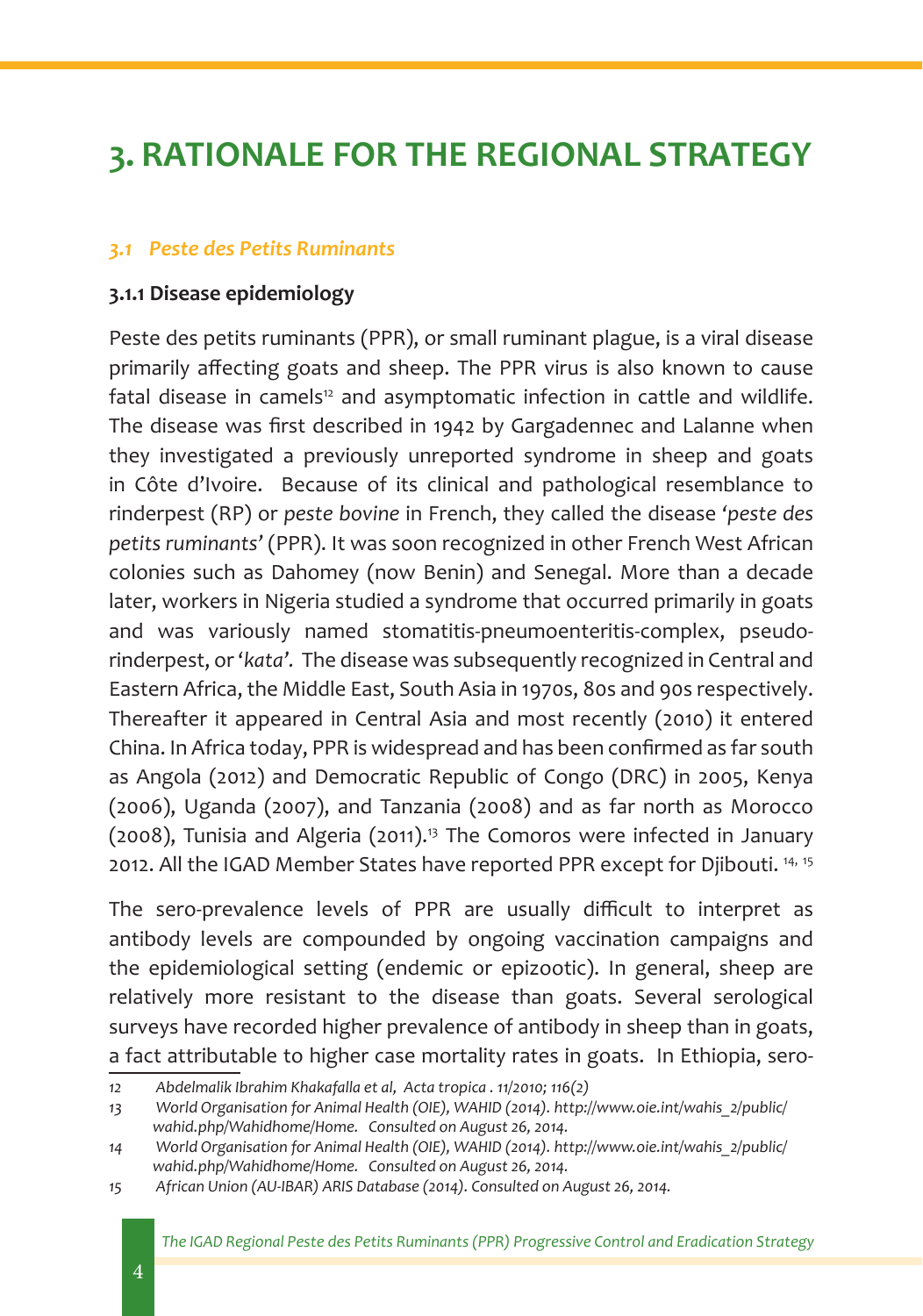prevalence is very heterogeneous across regions and even more across *weredas*, with sero-prevalence rates ranging from 0% to 52.5% in 2008.<sup>16</sup> Following the historical reports of mysterious illnesses and deaths in goats in the Karamoja sub-region of Uganda in April, 2007 and subsequent confirmation of PPR in July, 2007; a serological survey reported an indicative caprine PPRV exposure rate of 63.2% by 2009 in the 4 affected districts of the sub-region.<sup>17</sup>

Morbidity and mortality rates in epizootic outbreaks are often very high. For instance, in Nigeria, mortality rates ranging from 20 to over 90 per cent have frequently been reported, whilst rates of only 4 to 5 per cent were recorded in what are considered to be a true endemic area.<sup>18</sup>

In wildlife, the scientific consensus at this point in time is that wildlife species might serve as a sentinel for PPRV circulation in domestic animals and that the role of buffalo or other species (as reservoir, or as vector) needs further investigation. There is indeed some evidence that buffalo can carry and transmit virus based on PCR and evidence of sero-conversion at herd level.

#### **3.1.2 Disease impacts**

As a disease of small ruminants, the severity of PPR impacts depends on the complex roles played by small ruminants and epidemiological status of the disease. The socio-economic losses associated with PPR mainly result from the high case fatality rates. In naïve population, such as was the case in the 2006–2011 outbreaks in Kenya, Tanzania, Uganda, and DR Congo, morbidity as high as 73 % was reported with severe impacts on livelihoods.<sup>19</sup> The outbreaks resulted in better-off households slipping into poverty, while the poor and very poor became impoverished. In Kenya, an estimated livestock asset loss due to 2 years of PPR virus circulation ranged from 52 to 68 %

<sup>16</sup> Waret-Szkuta, A.; Roger, F.; Chavernac, R.; Yigezu, L.; Libeau, G.; Pfeiffer, D.U. & Guitián, J. (2008) *Peste des Petits Ruminants (PPR) in Ethiopia: Analysis of a national serological survey. BMC Veterinary Research 2008, 4:34* 

*<sup>17</sup> Mulindwa, B.; Ruhweza, S.P.; Ayebazibwe, C.; Mwiine, F.N.; Muhanguzi, D. & Olaho-Mukani, W. (2011) Peste des Petits Ruminants serological survey in Karamoja sub region of Uganda by competitive ELISA. Vet World. 2011; 4(4): 149-152*

<sup>18</sup> Rossiter, P.B. Peste des petits ruminants (2004). In : Coetzer, J. A. W., Tustin, R. C. (eds). 2004. *Infectious Diseases of Livestock, 2nd edn, Oxford University Press, Cape Town.*

*<sup>19</sup> FAO (2009) The impact of peste des petits ruminant on livelihoods in the arid and semi-arid lands of Kenya. ECTAD-Nairobi Working Paper 2012*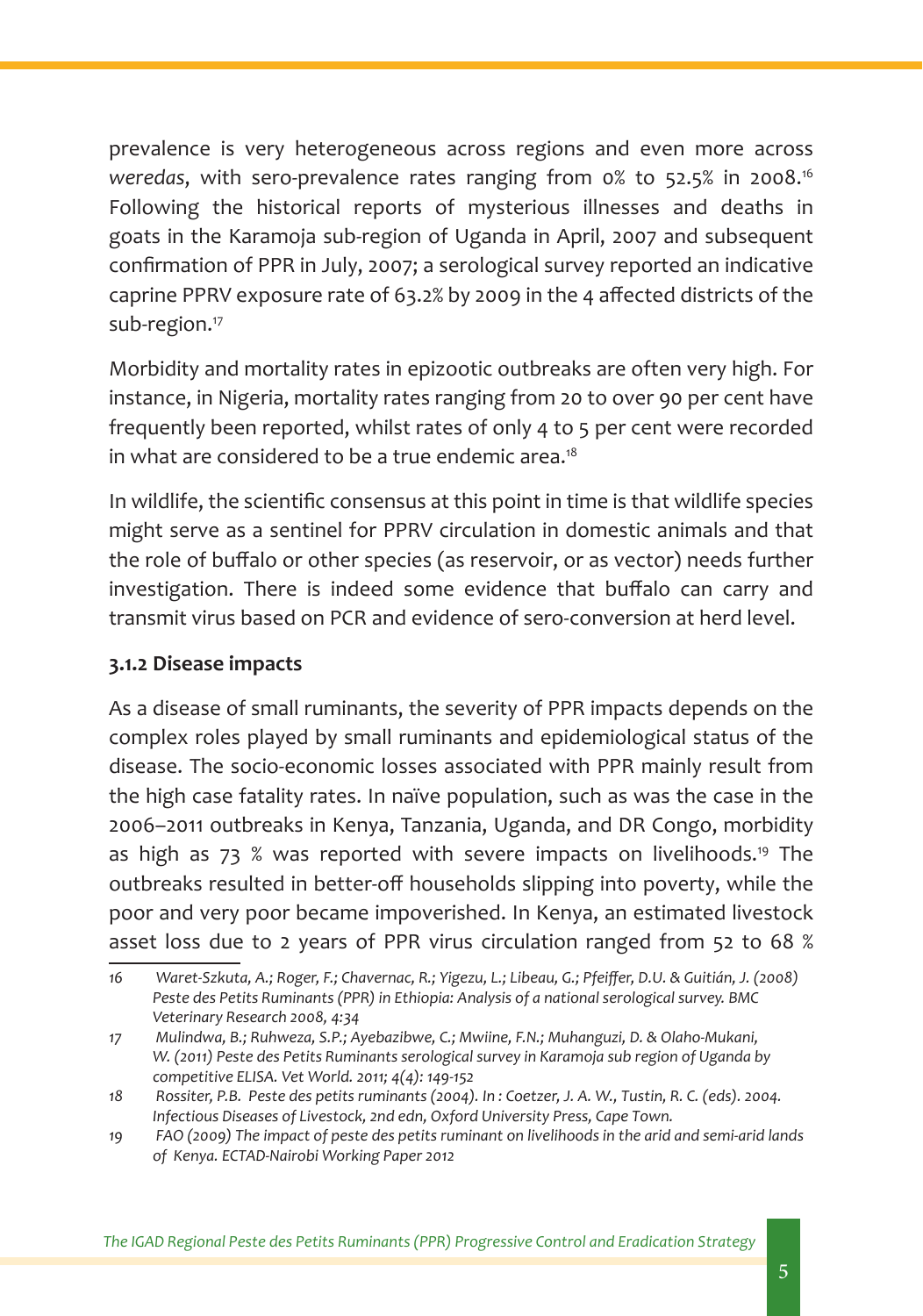depending on the wealth categories. The disease caused *inter alia* shifts in food consumption, food availability, and income sources and in the process affected food security particularly of the poor and marginalized segments of society. The livestock-derived income dropped by 99 % for poor and very poor households, by 55 % for the middle wealth groups and 42 % among the well-off households. Most households were unable to maintain a sustainable flock size and without mitigation measures being implemented, many were expected to drop out from pastoralism, in an environment that supports very little else in terms of livelihoods; resulting in increased long-term dependency on food aid and a drain on the national resources. In Ethiopia, FAO estimated that losses associated with PPR reached an average of USD 375 per flock per year, for an average flock size of 143 small ruminants (an average loss of more than USD 2 per animal).

High PPR impacts are also reported outside the IGAD region. In Nigeria, an outbreak that occurred in 1979 killed 10-20% of the national small ruminant flock and losses were estimated at USD 75 million. Ahmed Salem El Arbi<sup>20</sup> in Mauritania estimated the economic losses associated with PPR in an endemic setting, characterized by high morbidity and low mortality at USD 5 million for a population of 15 million small ruminants, which is around USD 0.3 per head. The losses were due to mortalities, abortions and production losses, as well as control measures. Cost benefits analysis of PPR control outside IGAD region, show high returns to investment. For example vaccination of 89% of the stock in Mauritania may reduce the losses by 86% to a mere USD 700,000, mostly representing the cost of the vaccine. A cost benefit analysis conducted in Niger in 1993 concluded that an investment of USD 2 million on vaccination would generate USD 24 million in return for a five year PPR vaccination programme.

Impacts of PPR on post producer value addition activities in local marketing chains are less compared to productivity losses. It has been estimated that 10% of the total impact of the disease is on trade and public expenditure and 90% on herd productivity. However, in cases where internal small ruminant trade is significant, trade impacts could be higher than productivity losses particularly due to spillover in the connected sectors of the economy.

*<sup>20</sup> FAO (2013) Enquête sur l'impact économique de la PPR en Mauritanie. Ahmed Salem El Arbi, consultant. TCP/RAB/3302. FAO SNE Tunis.*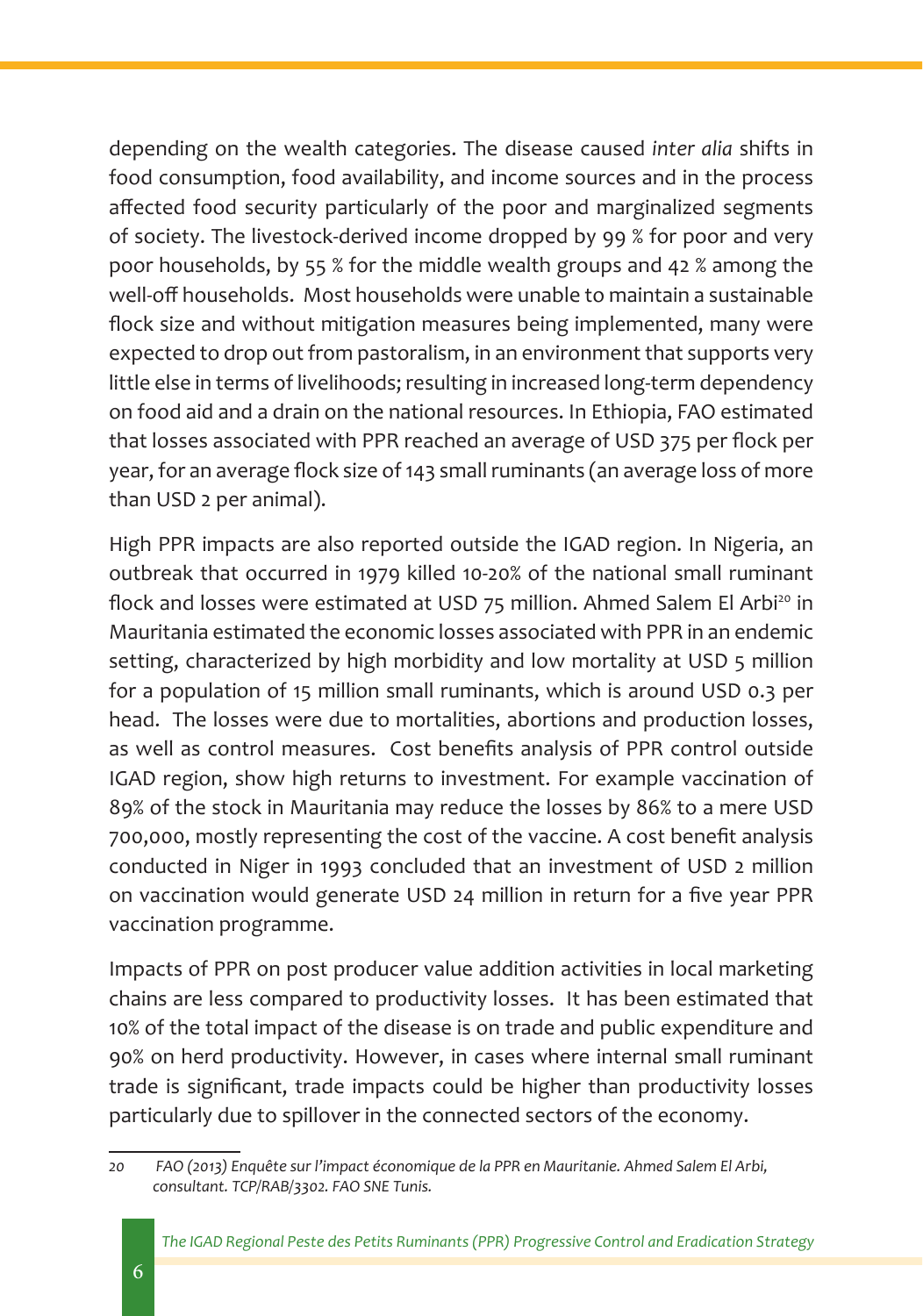From experience of the trade bans imposed by Middle-Eastern countries on livestock and livestock products from the Horn of Africa due to two successive *Rift Valley Fever (RVF)* outbreaks in 1998-1999 and 2000-2002, the impact of PPR on international small ruminant trade could be substantial. Small ruminants contribute more than 80% of the livestock export from the IGAD region.<sup>21</sup> Prior to the bans, the size of the export market from Somalia to Saudi Arabia and the United Arab Emirates was estimated at around USD 600 million, with Saudi Arabia representing 66% of the total. The bans led to the collapse of the main Somali livestock market. Losses for the livestock industry were estimated at USD 109 million and USD 326 million, for the first and second ban respectively. The government also directly incurred a loss of USD 45 million from foregone export taxes and docking fees. At the same time, livestock exporters lost a net cumulative profit of USD 330 million, whereas producers estimated their annual losses at over USD 8 million. Hence, the successive RVF-related trade bans impacted the employment rate, the public treasury, the exchange rate of national currency and thus, the price of imported goods, inducing a general inflationary pressure and important socio-economic upheavals. Other impacts originated in the closure of markets inside East Africa as part of national disease control strategies. In Kenya, the closure of the Garissa Market, which is a major outlet for Somali and Ethiopian livestock, resulted in a more than 25% decrease in the price of cattle inducing a total loss of USD 10 million for the value chain.<sup>22</sup> Whereas PPR, CCPP, SGP and brucellosis individually or combined may not currently affect trade in the same way, the benefits of maintaining the inter-regional trade are considerable and can only benefit from a better control of livestock diseases.

*The IGAD Regional Peste des Petits Ruminants (PPR) Progressive Control and Eradication Strategy*

*<sup>21</sup> Nicolas Antoine–Moussiaux, Véronique Chevalier, Marisa Peyre, Shaif Abdo Salem Abdullah, Pascal Bonnet & François Roger (2012) Economic impact of RVF outbreaks on trade within and between East Africa and the Middle East. In : Proceedings of the GF-TADs (FAO & OIE) inter-regional conference on Rift Valley Fever in the Middle East and the Horn of Africa : challenges, prevention and control, November 12 - 15th, 2012, Mombasa, Kenya. English. OIE, Paris.*

*<sup>22</sup> Nicolas Antoine–Moussiaux, Véronique Chevalier, Marisa Peyre, Shaif Abdo Salem Abdullah, Pascal Bonnet & François Roger (2012) Economic impact of RVF outbreaks on trade within and between East Africa and the Middle East. In : Proceedings of the GF-TADs (FAO & OIE) inter-regional conference on Rift Valley Fever in the Middle East and the Horn of Africa : challenges, prevention and control, November 12 - 15th, 2012, Mombasa, Kenya. English. OIE, Paris.*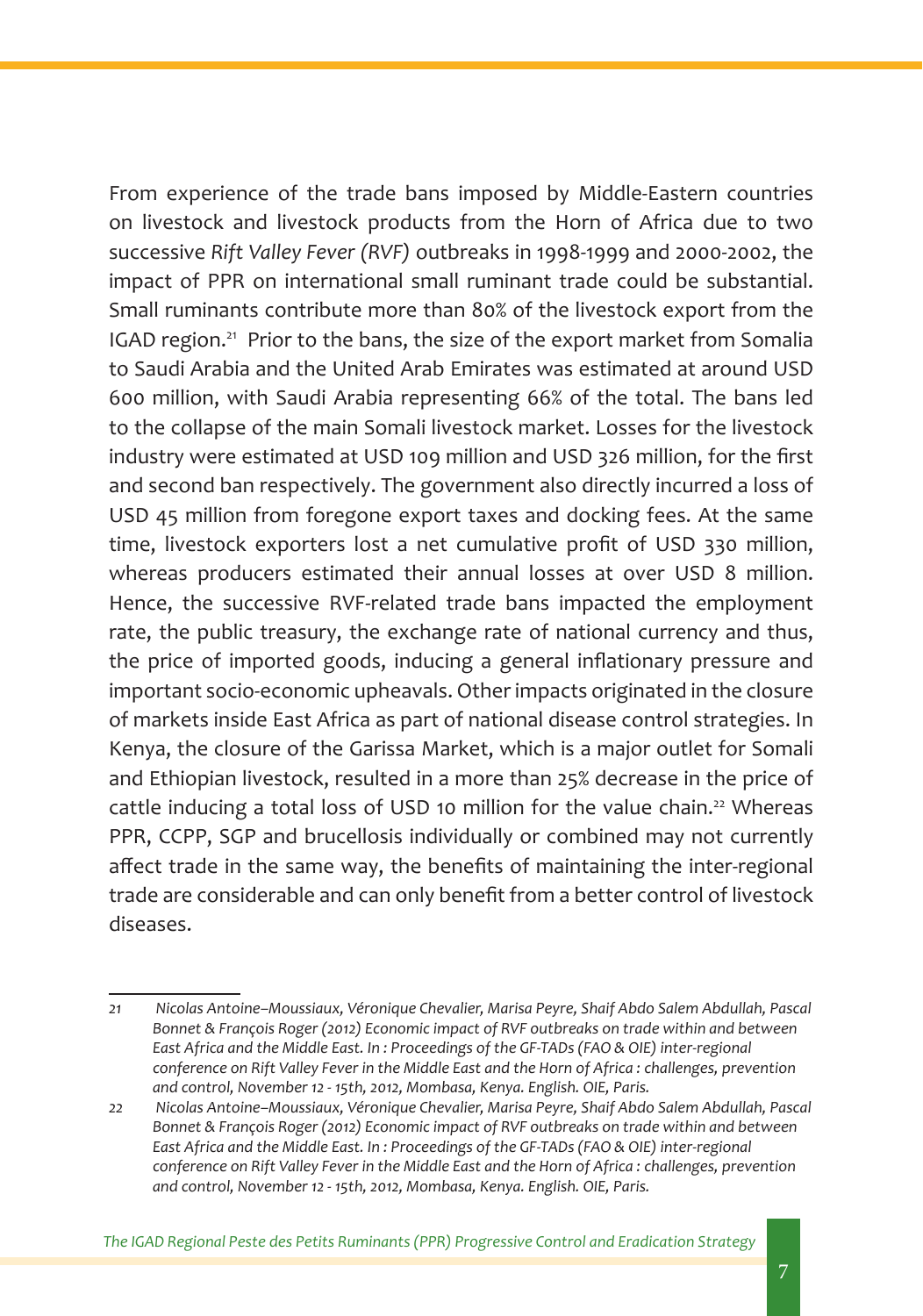#### **3.1.3 Prospects for control / eradication**

The etiologic agent of PPR is a member of the *Morbillivirus genus* and a close relative of *rinderpest (RP)* virus, a disease of cattle that has recently been globally eradicated. The eradication of RP was aided by features of the disease and available tools that contributed to successful control. There was only one sero-type of the virus and single doses of live attenuated RP vaccines conferred life-long protection against all strains of the virus. There was no carrier state: infection was short lived and resulted in either death or lifelong immunity in recovered animals. The virus did not survive for long outside the animal host: it was readily destroyed by heat, sunlight, chemicals and disinfectants. Thus, the virus needed a continuous source of new susceptible animals to survive. Proven diagnostic tests were available.

PPR shares all these characteristics. At the level of animal health institutions, the eradication of RP has created an increased awareness and capacity for coordinated control interventions based upon sound epidemiological approaches that are driven by socio-economic incentives. In addition, considerable progress was made to enhance surveillance capacities, regulatory environments as well as private sector and community participation. Thus, the existing technical tools are sufficient to enable the progressive control of PPR to commence.

# **3.1.4 Challenges in control / eradication**

Whereas from a technical point of view, effective and efficient tools are available for the control and indeed, eradication of PPR from the Horn of Africa, many challenges remain including:<sup>23</sup> 24

- The need for improved knowledge on the epidemiology of PPR including its transmissibility  $\left({\sf R}_{{\sf o}}\right)$  in different population settings and host species;
- The need for more socio-economic knowledge (impact and incentives for surveillance and control) in order to inform the progressive control strategy;

*<sup>23</sup> Second Global PPR Research Alliance Meeting, April 2013, Nairobi Kenya* 

*<sup>24</sup> Online conference "Establishment of a PPR Global Research and Expertise Network" or PPR-GREN, organised by FAO and OIE and moderated by Dr. Paul Rossiter, for which the proceedings will be published soon.*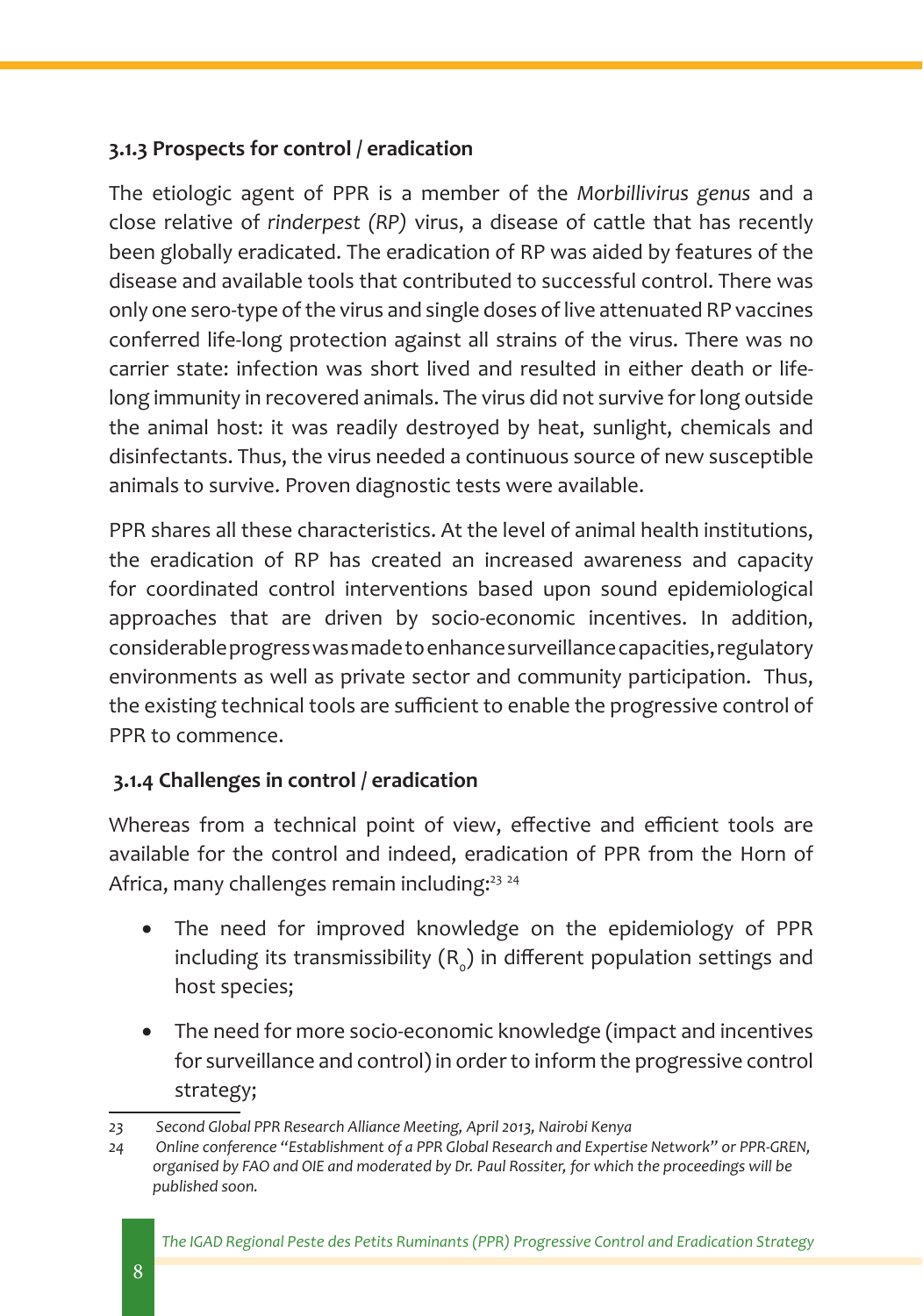- The development of improved tools such as thermo-stable vaccines and pen-side diagnostics;
- The imperative of ensuring timely access to quality vaccines;
- The need to build technical and institutional capacities in all affected countries in the IGAD region, in particular training on various aspects of PPR disease recognition, sampling, diagnosis, epidemiology and control;
- Small ruminant stakeholders are less organised and more often than not operate informally and with less clout *vis a vis* other livestock subsectors.
- The need for targeted vaccination in time and space at critical control points to achieve sufficient flock immunity to interrupt virus transmission;
- A larger proportion of small ruminant population in the region is highly mobile
- The coordination of public-private-partnership (PPP) and commercial approach to mobilize private sector delivery agents and investment in vaccination campaigns;
- The fact that in PPR endemic situations or where there are long intervals of time between epizootics, the awareness of farmers about the disease may fade over time, especially where communication and public awareness programmes default leading to poor acceptance of PPR vaccination campaigns by farmers, most of whom operate according to a low input – low output production system leaving little margin for cost-recovery in vaccination campaigns;
- The challenges posed by mild forms of PPR that are the norm in endemic situations;
- The bigger burden of animal diseases as a whole (other SRDs);
- The knowledge gaps in the distribution and level of occurrence of some of the diseases (CCPP) and their impact;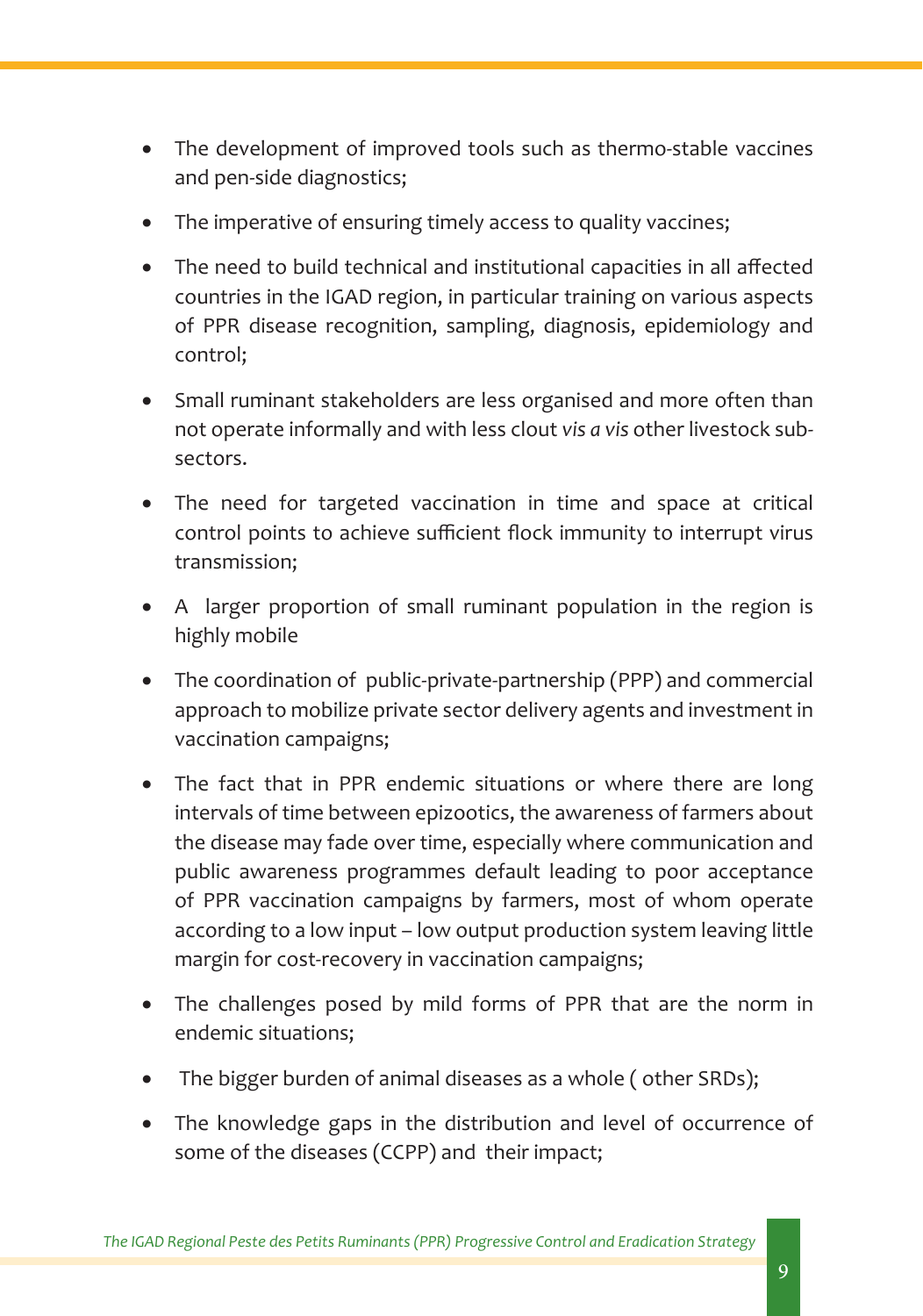- Legal framework to tackle PPR as a notifiable disease as well as effectively enforce control measures including stamping out, movement control, vaccination and bio-security.;
- The need to secure and sustain adequate resources (finance, logistical and manpower etc);
- The ever-evolving security situation in some regions.

#### *3.3 Strategy formulation process*

Against the foregoing, a consultative workshop on PPR held in Addis Ababa in September 2012 within the framework of "*Support the Horn of Africa Resilience (SHARE)* initiative<sup>25</sup>" identified the need to develop a regional framework for the progressive control of PPR and other small ruminant diseases with a view to harmonizing disease control programmes among beneficiary countries. Subsequently, IGAD and *African Union- Inter African Bureau for Animal Resource (AU-IBAR)* with financial support from the *European Union (EU)* through the project "Improving animal disease surveillance in support of trade in IGAD Member States" undertook to develop a regional strategy within the framework of the continental strategy<sup>26</sup> from which national programmes would be drawn and customized. The ongoing effort by the *Food and Agriculture Organisation of the United Nations* (FAO) and the *World Organisation for Animal Health* (OIE) in formulating a global strategy for the progressive control of PPR within the framework of GF-TADS was to be another point of reference. Going forward, this strategy was developed through a consultative process spearheaded by a consultant and two working groups<sup>27</sup> whose membership included representatives of MS, IGAD, AU-IBAR, the *Pan African Veterinary Vaccine Centre (AU-PANVAC),* OIE, FAO and the *International Livestock Research Institute (ILRI)*. The strategy is intended to be a living document. In tandem, the policies and legislation to deliver the strategy will need regular review to ensure that they remain fit for the purpose.

*<sup>25</sup> The SHARE Initiative facilitates the progressive control of PPR and other priority small ruminant diseases in pastoral areas of Djibouti, Ethiopia, Kenya and Somalia.*

*<sup>26</sup> The Pan African Strategy for the Progressive Control of Peste des Petits Ruminants, developed by AU-IBAR and ILRI in 2010*

*<sup>27</sup> Regional PPR Control Coordination Committee (CCC) and Technical Experts Committee (TEC)*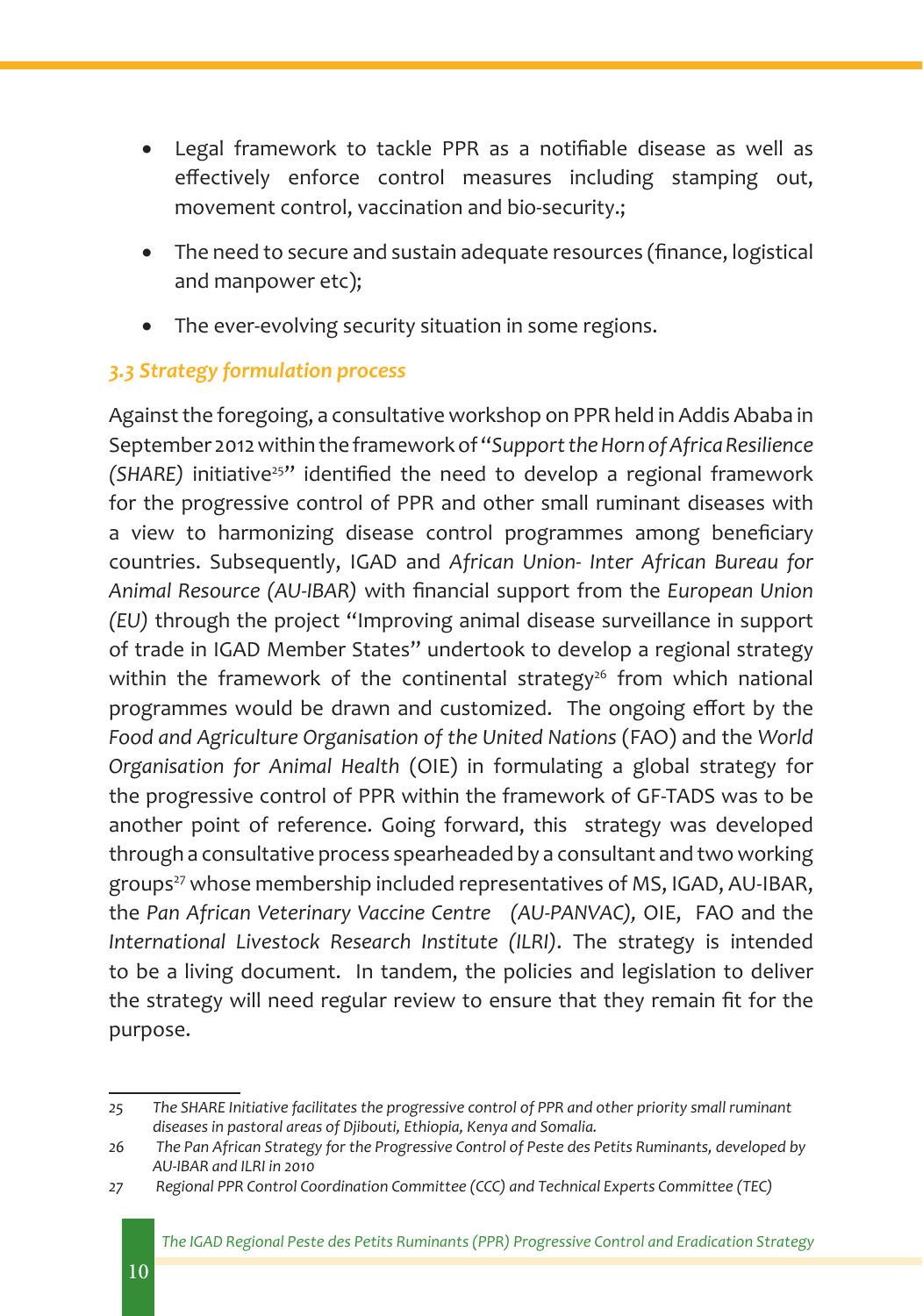# **4.STRATEGIC FIT**

The IGAD regional framework is adapted from the continental and global strategies (the latter being still in the making) and is consistent with the following:

- • The *Comprehensive African Agriculture Development Programme* (CAADP)
- The Africa pastoral policy framework
- The Pan African Programme for the Control of PPR and other Small ruminant diseases endorsed by the  $9<sup>th</sup>$  Conference of Ministers responsible for Animal resources in Africa.
- • *Global Framework for the progressive control of TADs* (GF-TADs)
- The IGAD regional policy framework for animal health and trade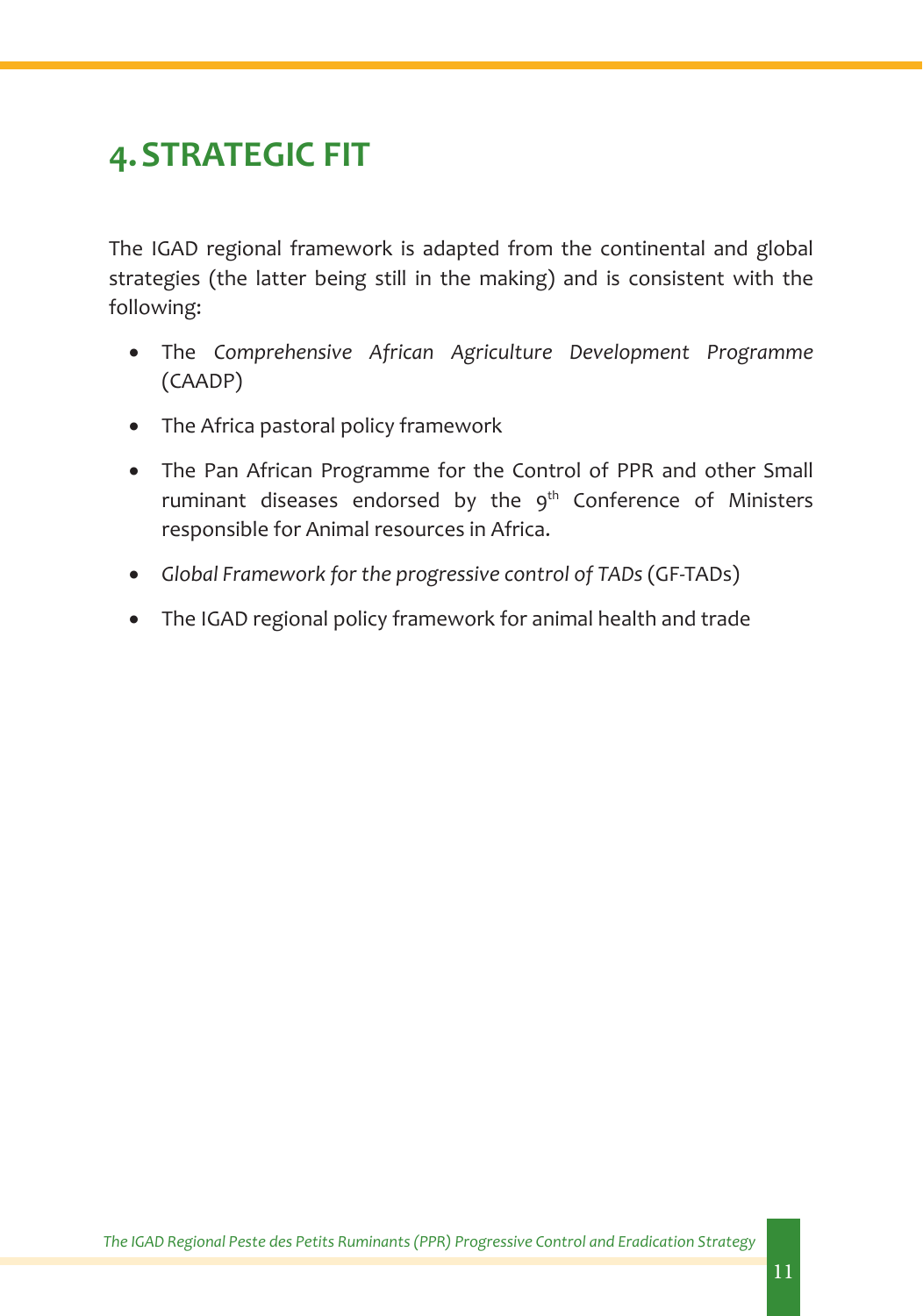# **5. OBJECTIVESAND COMPONENTS**

#### *5.1 Overall objective*

The overall objective of this strategy is to contribute to food security, nutrition, poverty alleviation and resilience of livestock-dependent communities in the IGAD region.

#### *5.2 Specific objective*

The specific objective of this strategy is to progressively control and eradicate PPR in the IGAD region in order to enhance small ruminant productivity and production, and improve trade.

#### *5.3 Main components*

- a) Progressive control and eradication of PPR
- b) Improvement of small ruminant health service delivery system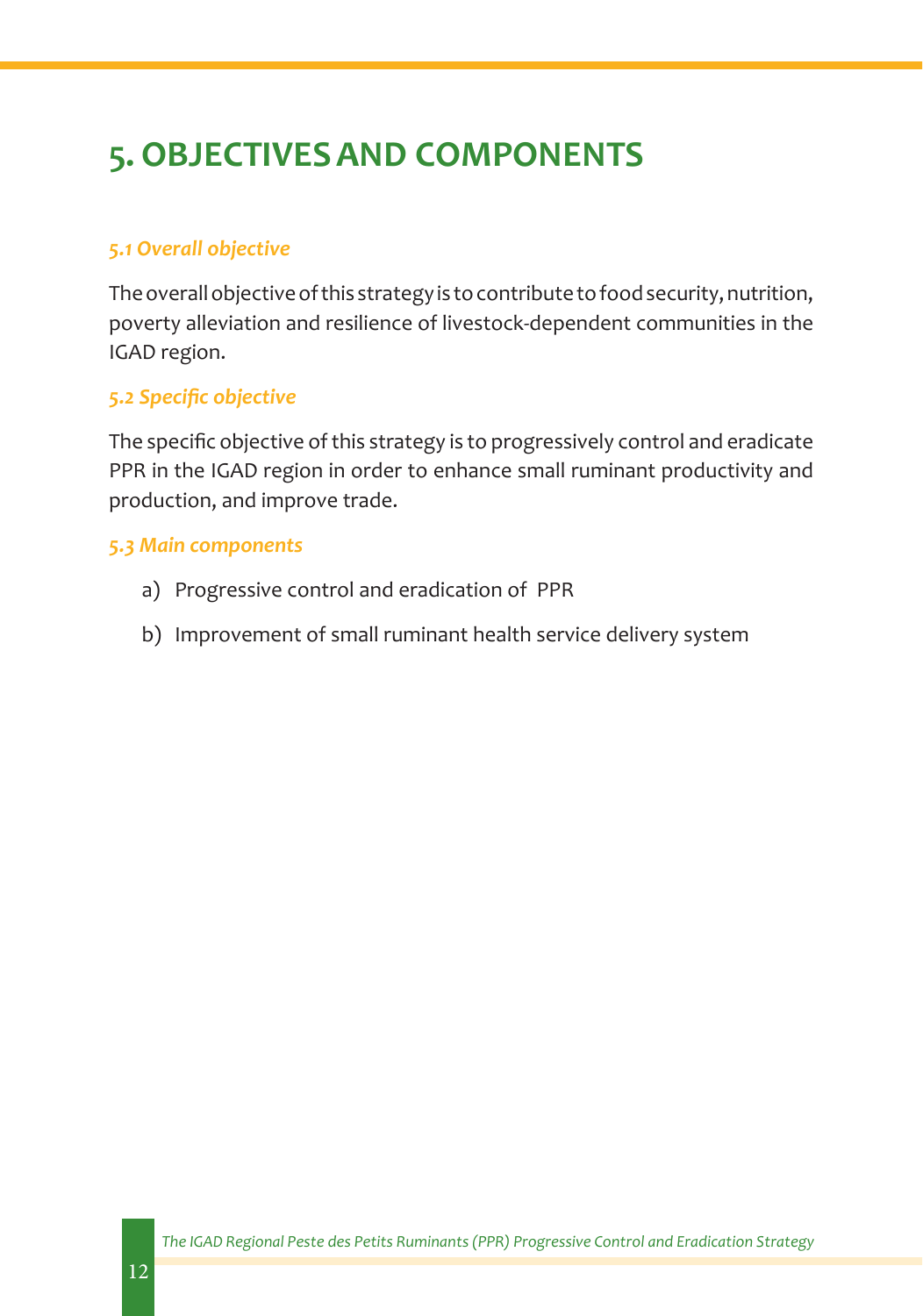# **6.GUIDING PRINCIPLES**

### *6.1 Phased approach*

Given the endemic status of PPR in the region, a phased approach is preferred in order to gain a better understanding of the epidemiology and drivers for the disease, allowing for the sequential application of appropriate control measures. Thus, embracing value chain and risk analysis tools, the approach will culminate in a series of stages targeting certain geographic areas, ecosystems or farming systems, giving priority to the most affected flocks and species or those at high risk.

#### *6.2 Adaptive management*

An adaptive management approach that maximizes the uptake of lessons learnt during the implementation of the strategy will be taken. The technical and institutional strategy will be updated regularly to ensure maximum relevance to current knowledge and experience.

#### *6.3 Enabling research*

In line with the adaptive management approach, a number of learning and research activities will be undertaken to enhance the institutional capacity, technical tools and ability to target interventions. The socio-economic context in which PPR progressive control is to be undertaken will require up-dating so that interventions are delivered in a manner that allows socioeconomic forces to effectively drive the programme to a successful and sustainable outcome. Thus, the control programme will be knowledge and technology-driven as it will depend on emerging information and knowledge coming out of research activities and lessons learned from implementation of the programme. It will capture and incorporate new technologies as they become available such as improved diagnostics and vaccines (thermostable and combined vaccines) to enhance and support the control programme.

# *6.4 Self sustaining mechanisms for animal health services delivery*

Animal health service delivery includes a range of activities to prevent, detect and mitigate diseases. From this perspective, animal health service delivery for small ruminants includes surveillance, diagnostics, treatment, vaccination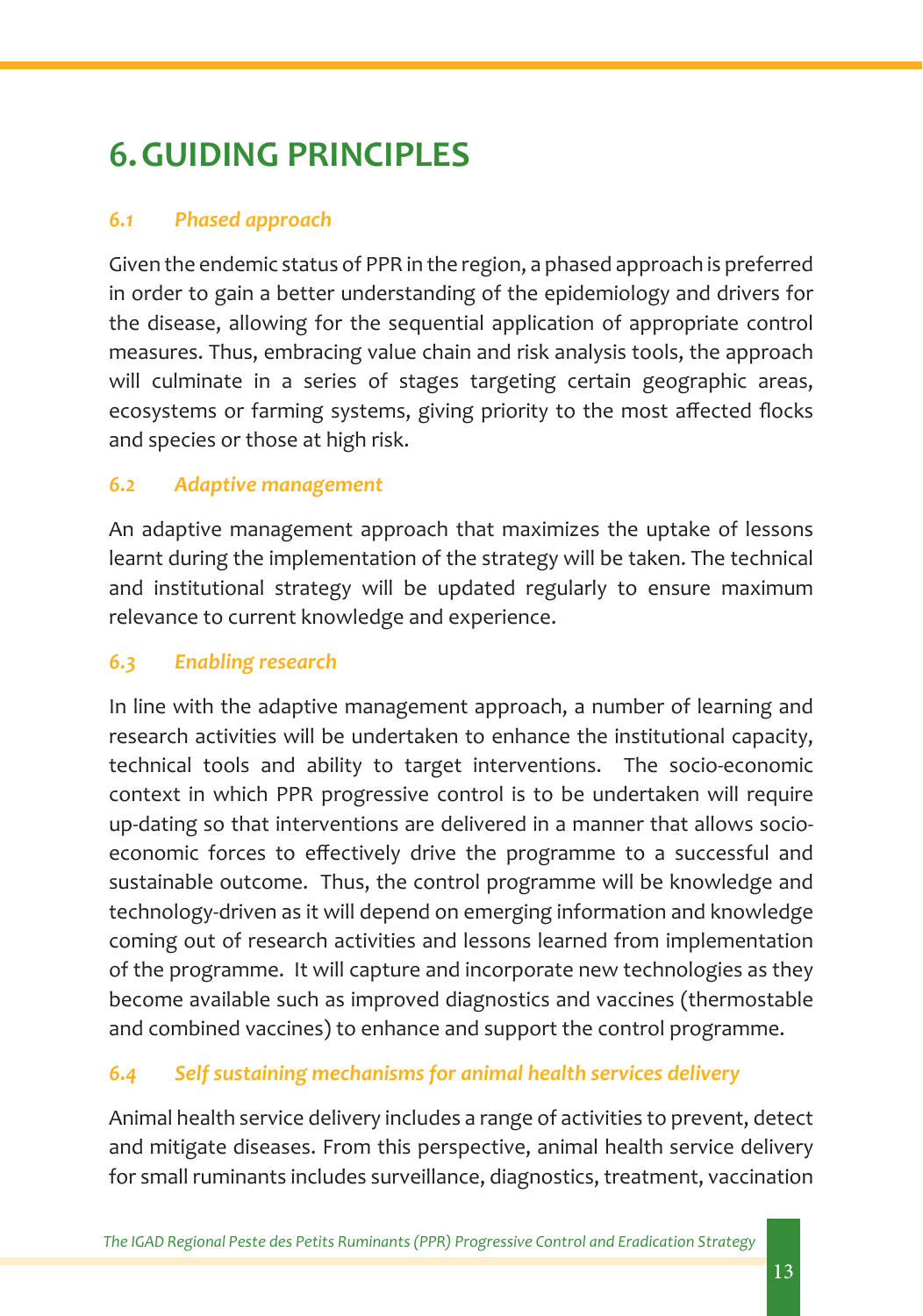and bio-security actions in order to reduce the risk of and contain outbreaks of PPR and other SRDs. The global eradication of rinderpest provided a tangible goal that helped to drive innovations in the delivery of animal health services. These innovations included new partnerships to deliver surveillance and control services under the overall management and supervision of veterinary authorities and should continue as part of the progressive control of PPR. Thus, control programmes will only be effective and sustainable if they are based on efficient veterinary services that comply with the quality standards described in Chapters 3.1 and 3.2 of the OIE Terrestrial Animal Health Code and on strong partnership between stakeholders in both public and private sectors.

# *6.5 Regional coordination*

One of the lessons learnt from the global eradication of rinderpest is that effective coordination adds value to animal health investment by channelling otherwise divergent activities towards a coherent, sustainable, and focused objective. The role of regional coordination will be to convene inclusive dialogue to define and refine strategies, harmonize approaches within the region and with other regions and assist in the process of governance including the development of policies, regulations and legislation. Thus, coordination will entail knowledge management and information exchange; guidance on monitoring and evaluation activities; and strong action to advocate for programme support in technical, political and financial terms at all levels. A sense of ownership among stakeholders will strongly contribute to the success of coordinated programmes. Above all, the strategy will be implemented in the context of continental and global PPR frameworks and OIE principles, standards and guidelines.

#### *6.6 Strategy tailored to address other priority SRDs at national level*

 Depending on country priority, PPR control and eradication will be combined with other control activities including vaccination against CCPP, SGP, and brucellosis and the provision of therapeutic services for the control of ectoand endo-parasites and other endemic diseases impacting on small ruminant productivity. This will increase efficiency, broaden impact and encourage greater participation. The choice of the additional disease(s) will be based on the needs of each country.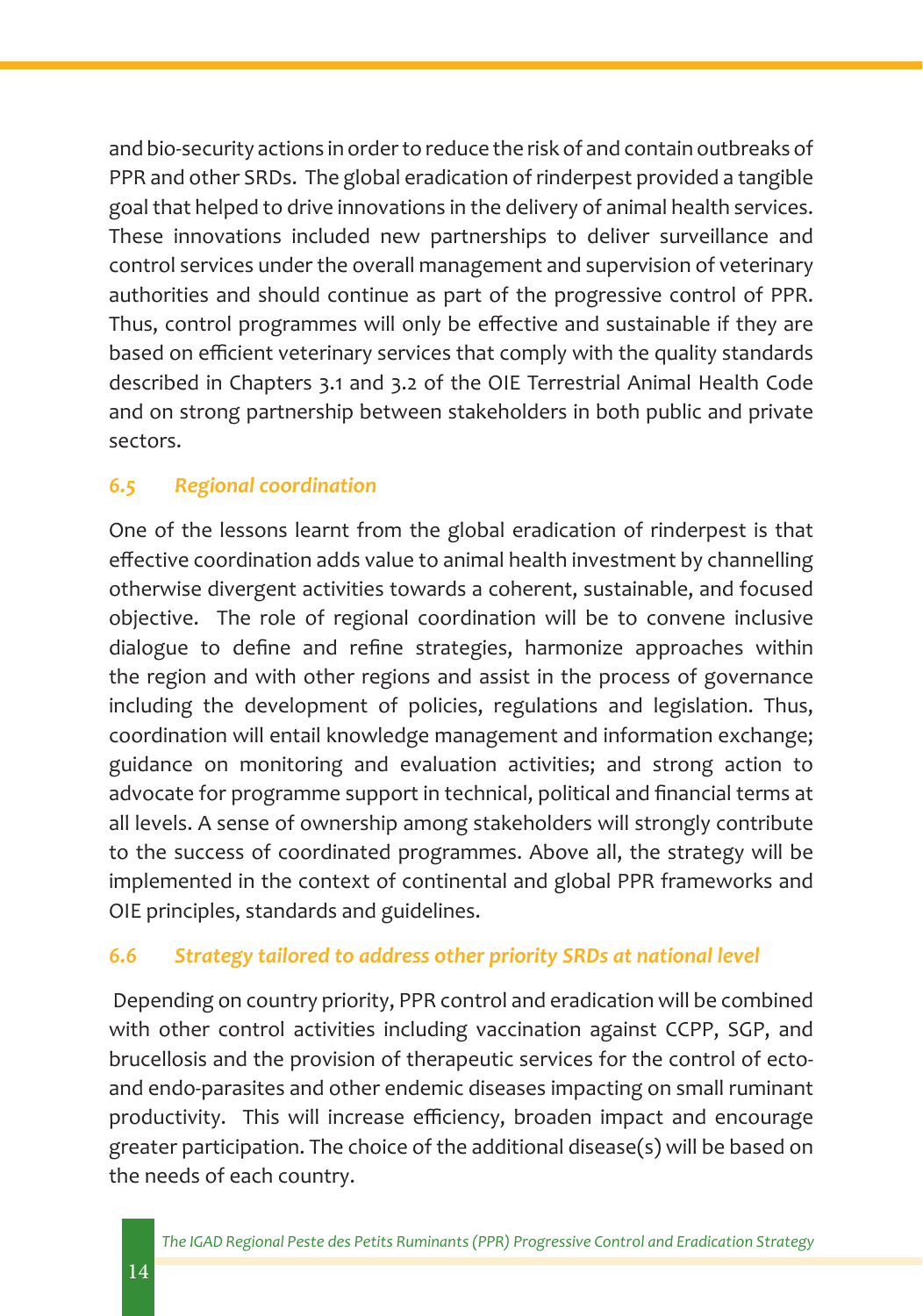#### *6.7 Ecosystem approach*

An ecosystem approach with enhanced coordination and harmonization of activities together with regular exchange of information between veterinary services of neighbouring countries as was the case with the AU-IBAR *Somali Ecosystem Rinderpest Eradication Coordination Unit* (SERECU) project is to be encouraged. For the *ad hoc,* an ecosystem is a defined geographical area/ zone occupied by one or more closely related ethnic communities and their livestock and adjacent areas into which these animals are moved for pasture or trade purposes. The livestock population in such an area therefore constitutes a continuum that is epidemiologically uniform, regardless of the national boundaries. Possible ecosystems include the Somali Ecosystem (Djibouti, Ethiopia, Kenya and Somalia), Karamoja Ecosystem (Ethiopia, Kenya, South Sudan and Uganda), and Nile Ecosystem (Ethiopia, South Sudan and Sudan). Other ecosystems for consideration are those that are shared with other Regional Economic Communities (RECs) such as the Maasai Ecosystem (Kenya and Tanzania) and Darfur Ecosystem (Sudan, South Sudan, Central Africa Republic and Chad).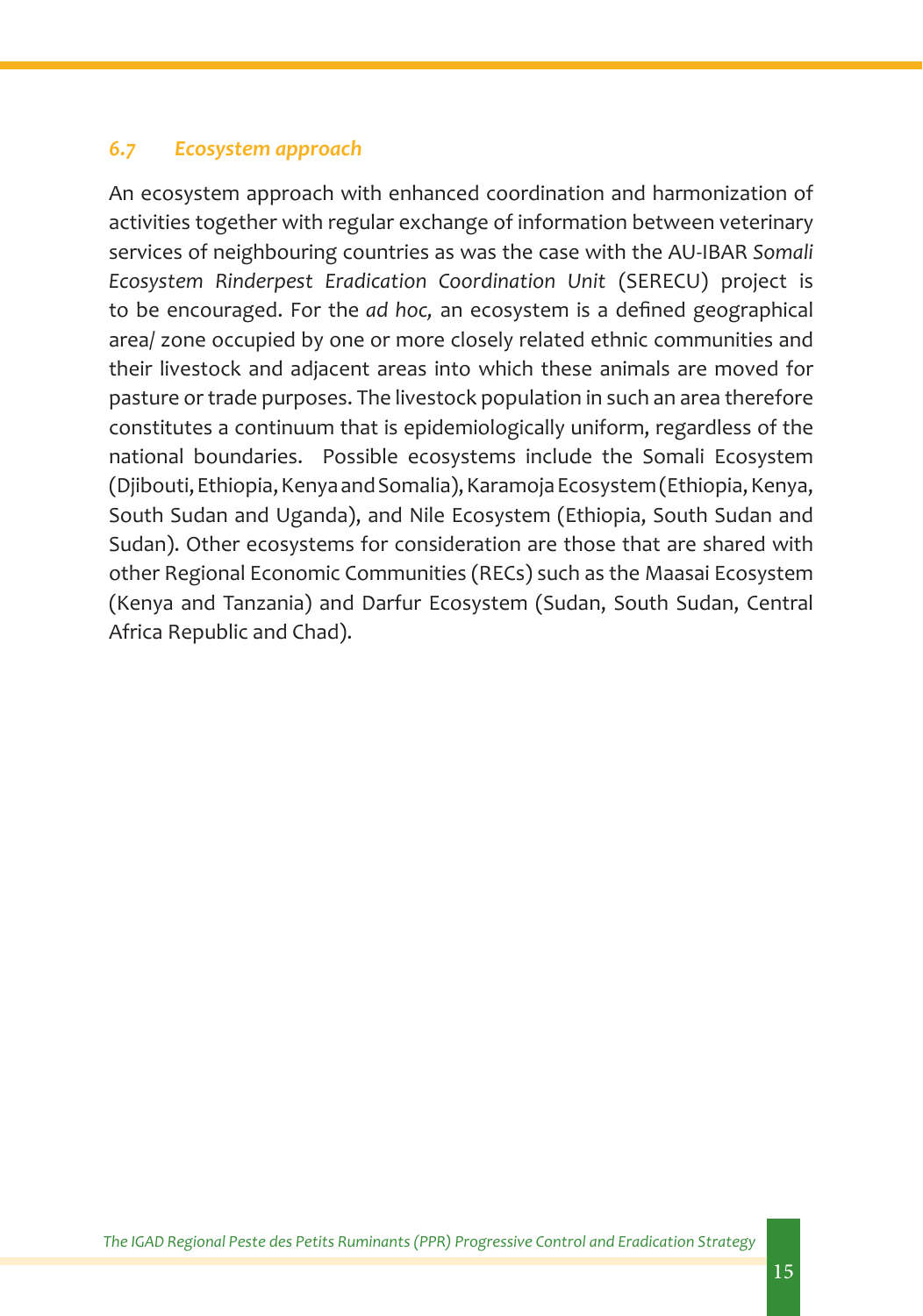# **7. DISEASE CONTROL TOOLS AND MEASURES**

The tools and measures that will be used for implementing the two components of the strategy are discussed below.

#### *7.1 Progressive control and eradication of PPR*

The PPR progressive control and eradication framework is a step-wise approach that integrates four sequential phases in line with the *Pan-African Programme for the Progressive Control of PPR* (PCP-PPR). It uses a riskreduction approach in which activities at each stage are appropriate to mitigate the risk of PPR in small ruminants. Before moving from lower to higher stages, it is essential to fulfil the requirements of the previous stage related to: i) an improved knowledge of the epidemiology of the infection in the target country ii) initial implementation of the targeted mitigation and control measures towards specific risk groups iii) extension of mitigation and control measures at population level. The four phases are:

- o Epidemiologic and socio-economic assessment
- o Control
- o Eradication
- o Verification of absence of PPR and OIE accreditation of PPR free status

#### **Phase 1: Epidemiologic and socio-economic assessment**

The objective of Phase 1 is to gain a better understanding of the PPR epidemiological situation within the local socio economic context. To achieve this, the following activities will be necessary:

- Analyze the existing disease surveillance data and information from different sources and identify gaps in epidemiological data and information.
- Undertake further epidemiological studies to obtain the additional requisite data and information.
- Concurrently conduct baseline studies to update the socio-economic impacts of the disease.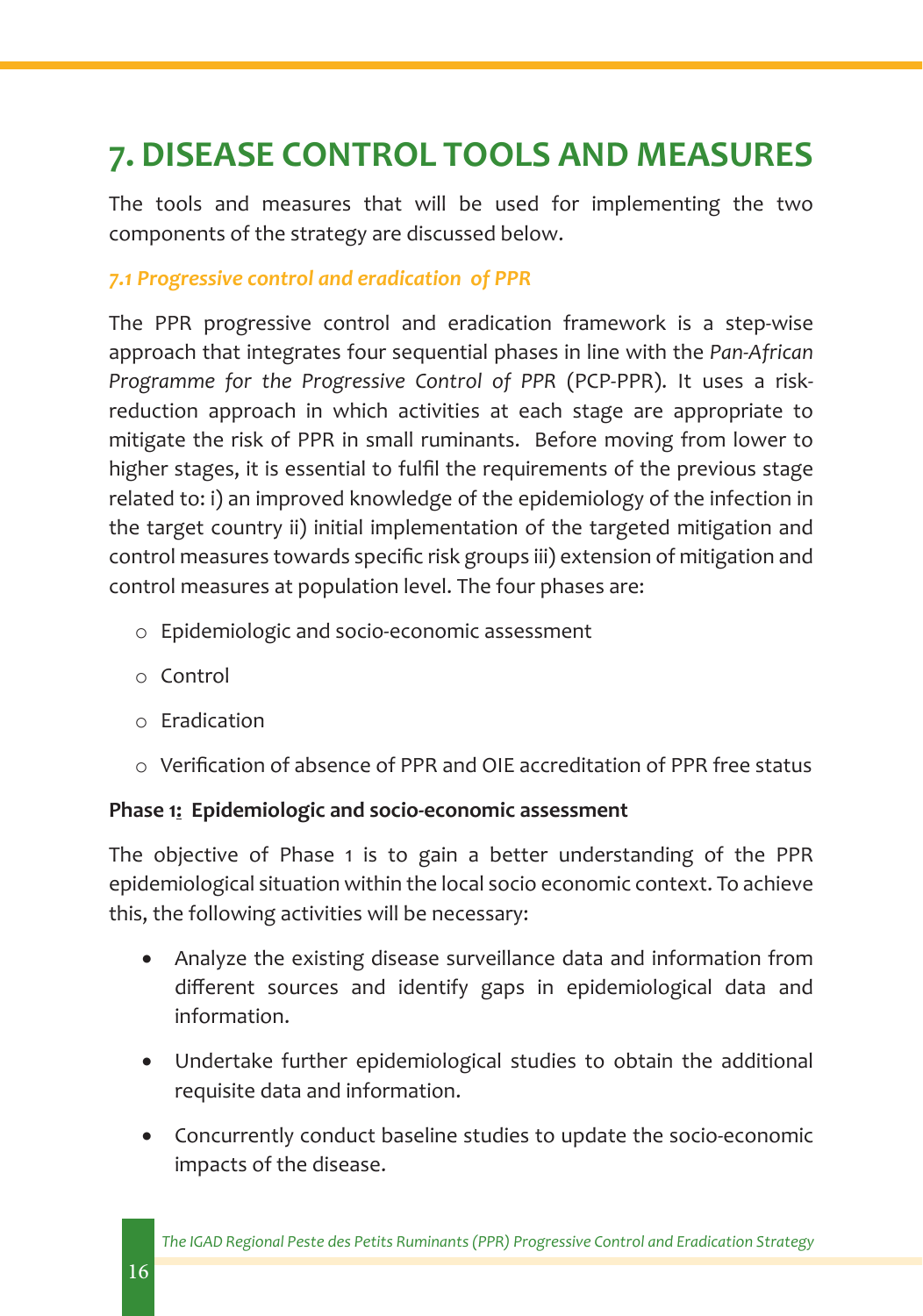- Analyze epidemiological and socio-economic data to develop risk maps as a basis for zoning the country to facilitate appropriate disease control interventions in the next phase (Phase 2.)
- Develop an effective communication strategy to assure stakeholder participation.

This phase will last 2- 3 years.

#### **Phase 2: Control**

The objective of this phase will be to reduce the incidence of PPR in endemic foci and other high risk populations/ zones and prevent further spread into free areas on the basis of delineation conducted in the previous phase. This will be achieved through:

- Targeted vaccinations in high risk zones. Depending on the epidemiological situation, the targeted vaccinations should be carried out in a concise time period to achieve high flock immunity.
- Post vaccination sero-monitoring carried out to assess the effectiveness of the vaccinations.
- In the free areas, the main focus will be to prevent incursions and maintain freedom from PPR through sanitary measures and surveillance.
- Enhance the participation of producers and other stakeholders by means of joint programmes, communication and operational funding.
- Raise awareness among all value chain actors on sanitary measures.
- • Improve animal health service delivery systems and make use of improved technologies for disease detection and control (including rapid pen-side diagnostic tests, quality assured thermostable PPR vaccines and the combination of PPR control interventions with interventions for other priority diseases of small ruminants) in order to enhance the attainment of the objective of this phase.
- • Use cumulative surveillance data to revise the risk maps and concurrently refine the targeting of control interventions in order to embark on eradication.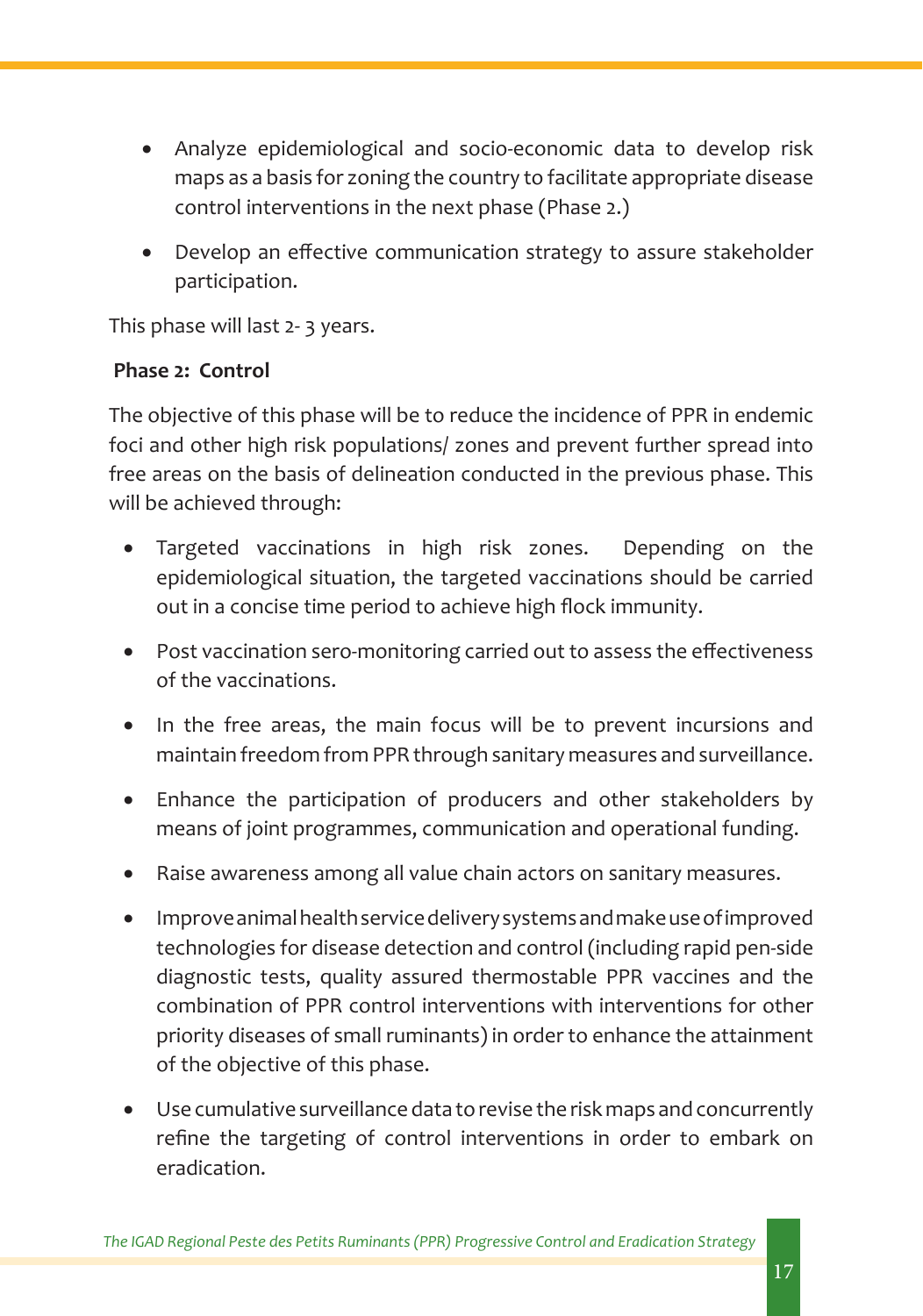This phase will last 2-3 years.

#### **Phase 3: Eradication**

Phase 3 will consolidate the gains from the previous phase leading to a progressive reduction in outbreak incidence (in previously high risk zones) and roll-back of the disease/ expansion of the disease free zone culminating in eradication of PPR virus. Overall, the phase will focus on enhancing disease surveillance and early detection and response interventions in areas where the disease will continue to persist. For each cluster of infection or outbreak, a plausible explanation should be found through outbreak tracing and is followed up by immediate measures and post-outbreak surveillance, and review of the impact of control measures (vaccination, bio-security).

Activities during this phase will include bio-security measures, community awareness campaigns, surveillance including participatory disease surveillance and sentinel surveillance, and development and activation of emergency preparedness and contingency plans. Others will include further development of an enabling environment for disease control activities and appropriate interventions for other SRDs.

To move to the phase 4, there should be a body of evidence that PPR virus is not circulating endemically in domestic small ruminants within the country/ zone. Each new outbreak is shown to originate outside of the country or zone, not originate within. At this stage, a MS may apply to the OIE for the endorsement of its national PPR control programme. This phase will last 2-3 years.

#### **Phase 4: Verification of eradication and OIE accreditation of PPR free status**

The aim of this phase will be to verify eradication of PPR leading to OIE accreditation of freedom for a country or zone (*OIE Terrestrial Code* chapter 14.7.- Infection with *peste des petits ruminants* virus). Thus, entry to this phase could be on a countrywide basis following full roll-back in phase 3 (whole country is presumed to be free) or on zonal basis (where distinct free and infected zones exist). The phase will entail intensified surveillance activities including random surveys for proof of absence of PPR. Emergency preparedness and contingency planning will be further strengthened.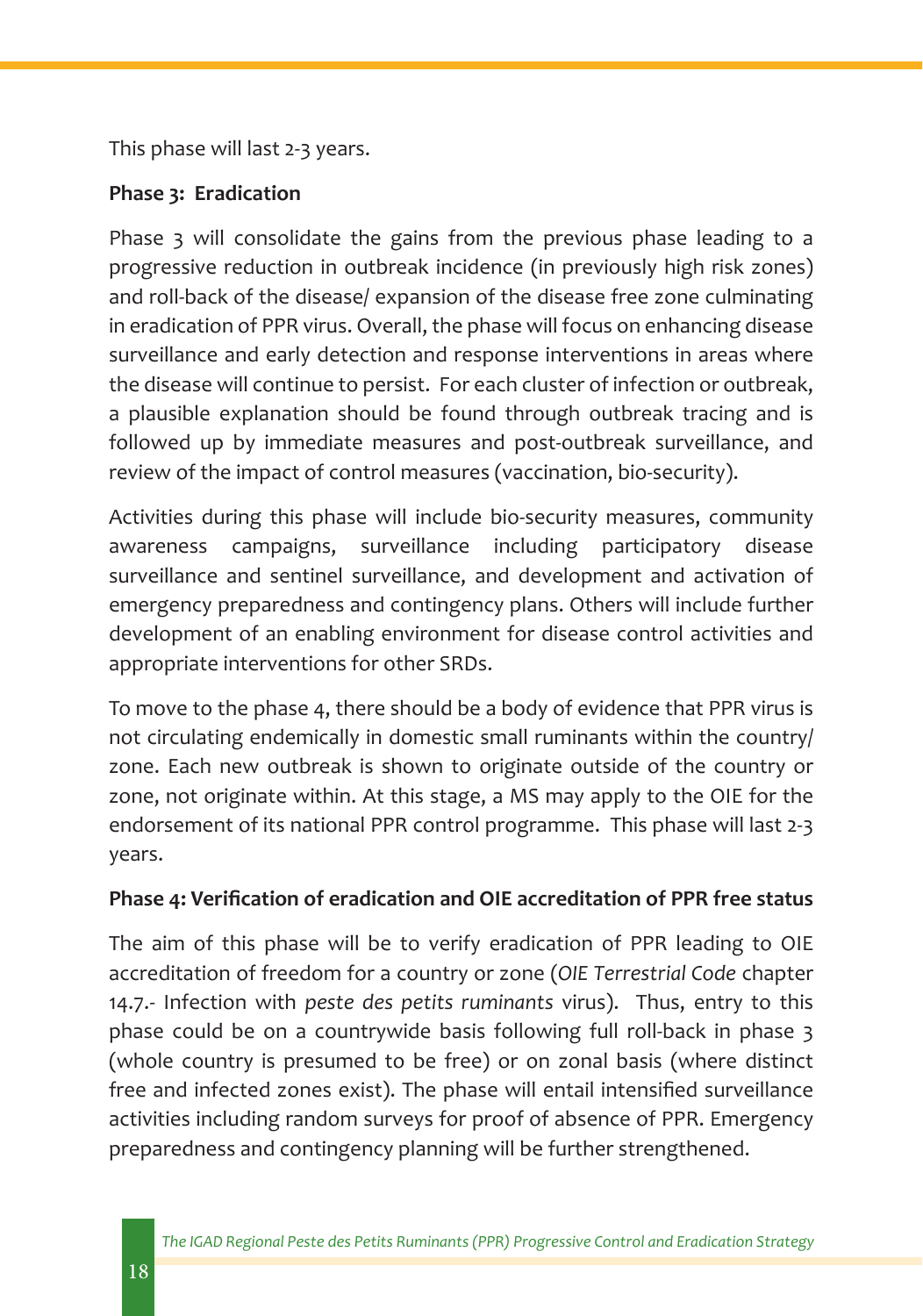#### This phase will last 4-6 years.

#### *7.2 Regional roadmap*

 A regional roadmap is essential because it will assist countries to determine their stage in order to demonstrate how the region can move forward to eliminate PPR. From the outset, all the IGAD MS except Djibouti will implement all the four phases, but the actual duration in each phase by a particular country will be informed by the epidemiological and socio-ecological considerations in each MS. It will not be necessary for historically free countries to implement the lower phases, but could join in phase 4 or 3 and follow OIE guideline and procedures for attaining historical freedom from PPR. Regional roadmap meetings will be useful for exchange of information, coordination, and stimulation, reviewing of progress and addressing challenges.

#### *7.3 Value chain and risk analysis*

Understanding the value chain of small ruminants will help in the control and eradication of PPR. Value chain analysis will entail understanding the livestock production system and how stakeholders operate and the decisions they make within the livestock production systems, while risk analysis will seek to evaluate disease risks within the livestock production systems and the measures required to reduce those risks. Already, small ruminant value chains in the IGAD region have been identified through different studies. The available information can assist in identifying critical control points and the subsequent design of appropriate interventions. Where gaps exist, further epidemiological studies and risk assessments should be conducted to inform interventions. Thus, the combination of value chain (mapping and economic) and qualitative epidemiological risk analysis will be useful in the planning and implementation of PPR control and eradication programmes.

# *7.4 Epidemiological surveillance*

PPR control and eradication will be underpinned by an effective epidemiological surveillance system that provides guidance on priorities and targets for the application of interventions at both national and regional levels. At the national level, the surveillance system should consist of general surveillance activities (figure 1) reinforced by the provisions of Chapter 1.1 on Notification of Disease and Epidemiological Information and Chapter 1.4 on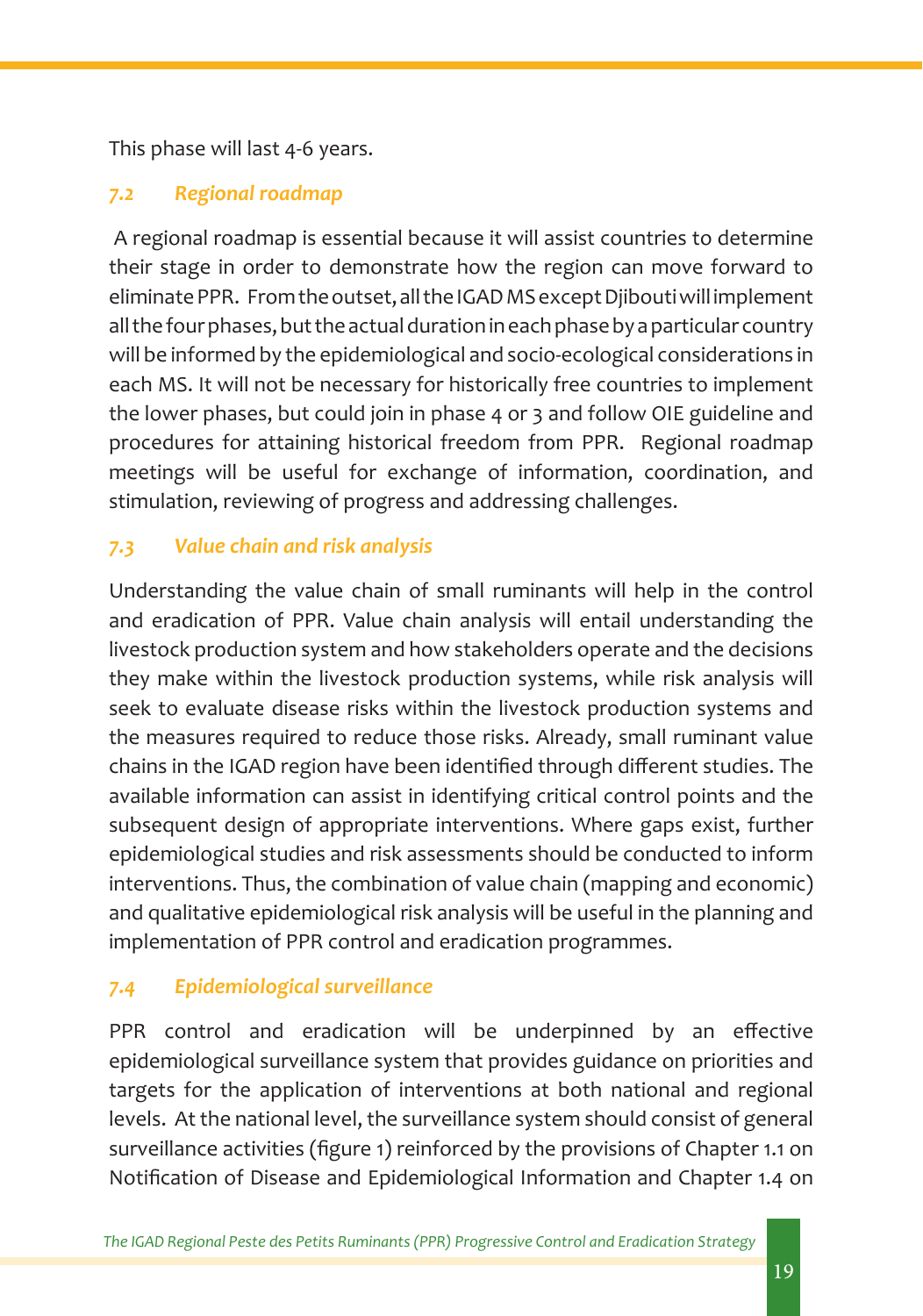Animal Health Surveillance in the *OIE Terrestrial Code* as well as PPR specific surveillance guidelines.



Figure 1: Essential components of a surveillance system

Strengthening the national epidemiological capabilities and capacity to design appropriate epidemiological studies to promote more extensive use of the epidemiological methods will be necessary. A central epidemiology unit with a strong laboratory, responsible for collecting, analysing and disseminating the information generated through the implementation of field and laboratory activities is preferred.

Countries will share information during regional roadmap meetings as well as through the existing *Eastern Africa Regional Epidemiology Network (EAREN).* 

# *7.5 Diagnostic tests*

Effective and reliable laboratory diagnostics are indispensable at the regional level. However, basic capacities on serological diagnosis are essential in all countries. Out of the eight IGAD Member States, four (Ethiopia, Kenya, Sudan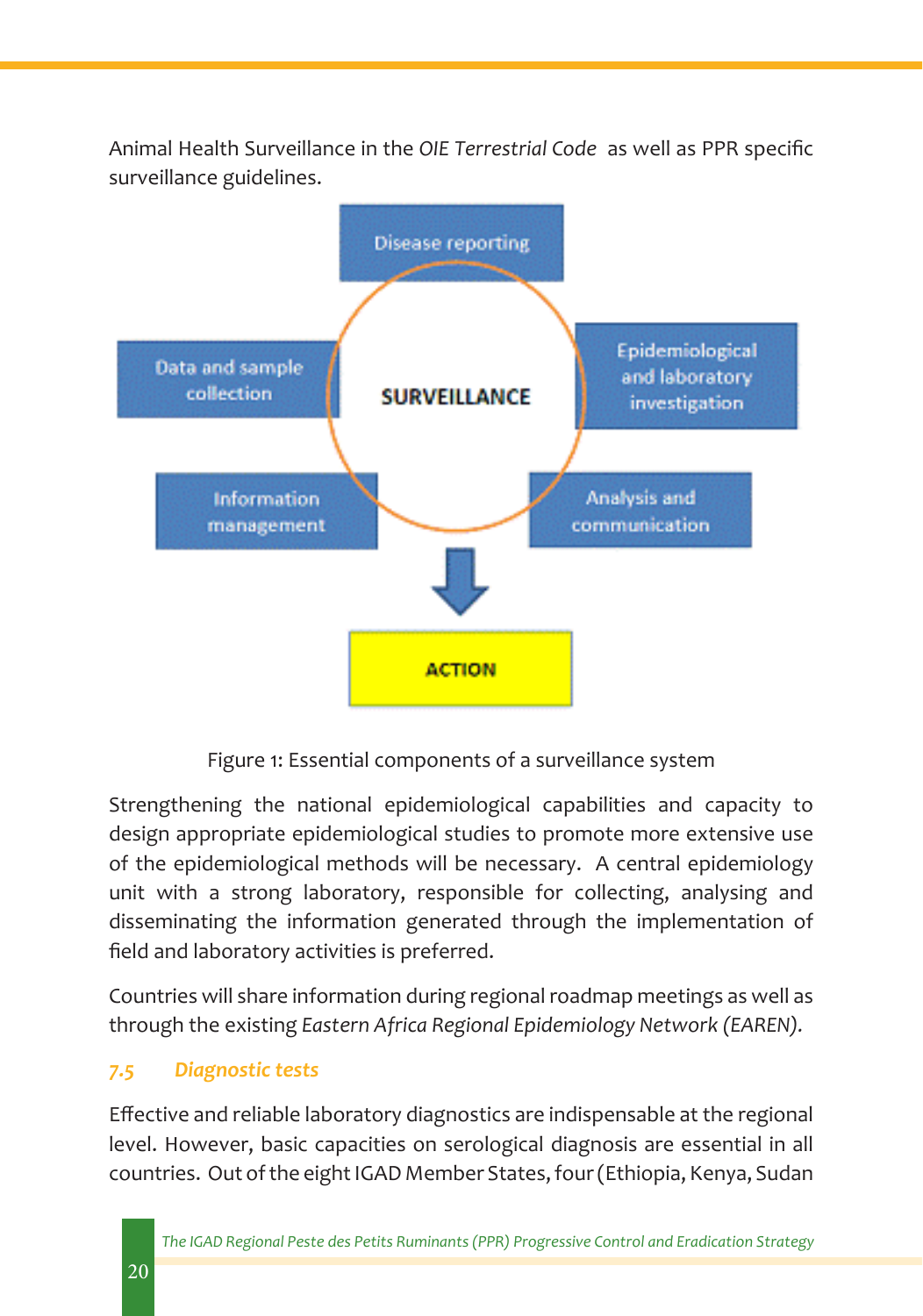and Uganda) have full capacities for PPR diagnosis. It is expected that these laboratories will provide regional support in PPR diagnosis and training. The standards that should be applied to diagnostic tests and vaccines should be those in the latest edition of the *OIE Manual of Diagnostic Tests and Vaccines for Terrestrial Animals.* Networks for standardized diagnostics were a significant contributor to the success of rinderpest eradication and will be replicated for PPR. Thus, networking should promote the use of bench-marked tests and allow data to be compared with confidence across diverse ecological zones and production systems. This will add value to surveillance data and facilitate risk-based targeting. The existing global network of OIE/FAO *Reference Laboratories (RLs)* and *Reference Centres (RCs)* for PPR will play a major role in supporting regional and national networks in terms of additional expertise and finance. These networks should include other SRDs in their activities as appropriate.

#### *7.6 Vaccines, vaccination and sero-monitoring*

Vaccination programmes for PPR will utilize vaccines produced as per the *OIE Terrestrial Manual.* It will be important to ensure that only vaccines that have passed quality tests at the AU-PANVAC are used in the control programmes.

Only PPR vaccine produced from the Nigeria 75/1 strain will be used. This vaccine has been shown to be safe and effective. Currently, thermostable PPR vaccine is not commercially available. Adoption of thermostable vaccine manufacturing technology for commercial PPR vaccine production will enable greater coverage.

There is a need to assess the vaccine requirements for the IGAD region *vis a vis* the adopted vaccination strategy based on risk-targeting. Thus, to achieve eradication given the large size of small ruminant populations in Africa and the rates at which these populations replace themselves places high demands on vaccination programmes. As about 50% of a small ruminant population is new each year, flock immunity is unlikely to increase using a strategy of repeated annual vaccination campaigns. Large numbers of vaccinations may be required even in targeted programmes and these vaccinations may need to be delivered in a concise time period to achieve high flock immunity. Considering that the small ruminant population is estimated at 242 million in the IGAD region, and considering the current status of the disease, it is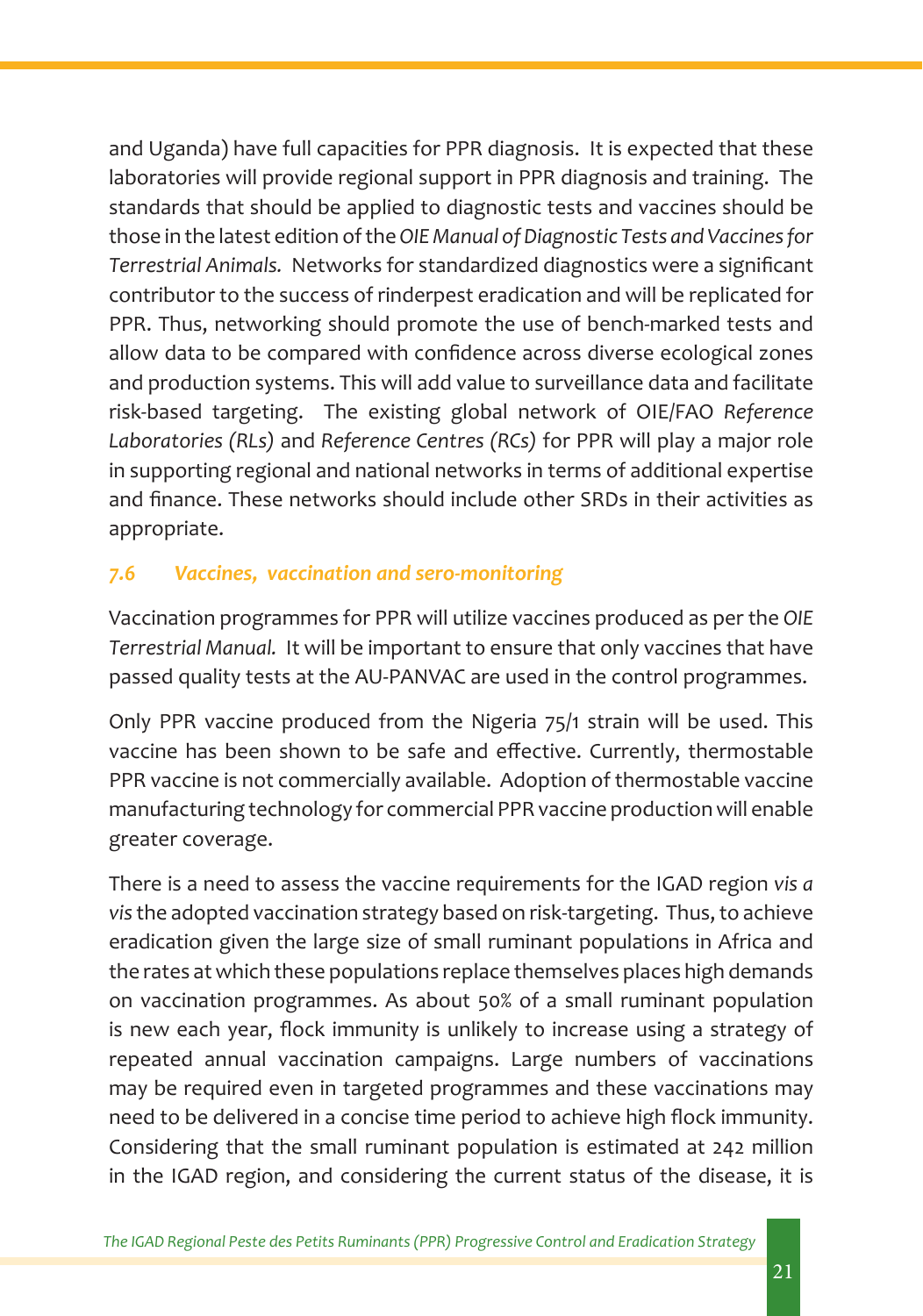expected that 45% of the population will be vaccinated twice during the eradication programme.

To evaluate the efficacy of the vaccination, countries are encouraged to conduct sero-monitoring. Currently there are two tests available and AU-PANVAC is developing two more tests. It is important that countries use OIE certified tests. IGAD shall harmonize the tools that will be used in seromonitoring of PPR vaccinations.

# *7.7 Multi-disease approach*

PPR vaccination programmes should be combined as much as possible with vaccinations against other national priority small ruminant diseases. This is particularly important in the case of SGP and brucellosis where vaccination or recovery from natural infection results in life-long immunity. On the other hand, even though vaccination against CCPP protects vaccinated goats from clinical disease for only one year, its epidemiology resembles that of PPR, making it an ideal candidate for a combined vaccination campaign.

An inactivated CCPP vaccine produced in Kenya with saponin as an adjuvant is recommended for CCPP control. The vaccine protects vaccinated goats from clinical disease for only one year. Similarly for SGP, the Kenya strain is recommended. In the case of brucellosis, vaccination should focus on the young (3-6 months) using *Brucella melitensis* REV1. A single dose provides life time prevention even though adults may require a booster, but with a reduced dose.

Prophylactic and curative treatment for external and internal parasites should be considered as an integral part of small ruminant health programme.

# *7.8 Communication and awareness*

Effective communication with stakeholders for awareness creation will be crucial to the success of controlling and eradicating PPR. The line Ministries of Livestock will work closely with IGAD-ICPALD to formulate knowledge management and communications plan for implementation of the respective national strategies drawing guidance from the ICPALD information sharing, learning and knowledge generation strategy and existing related national strategies. Overall, awareness will aim to: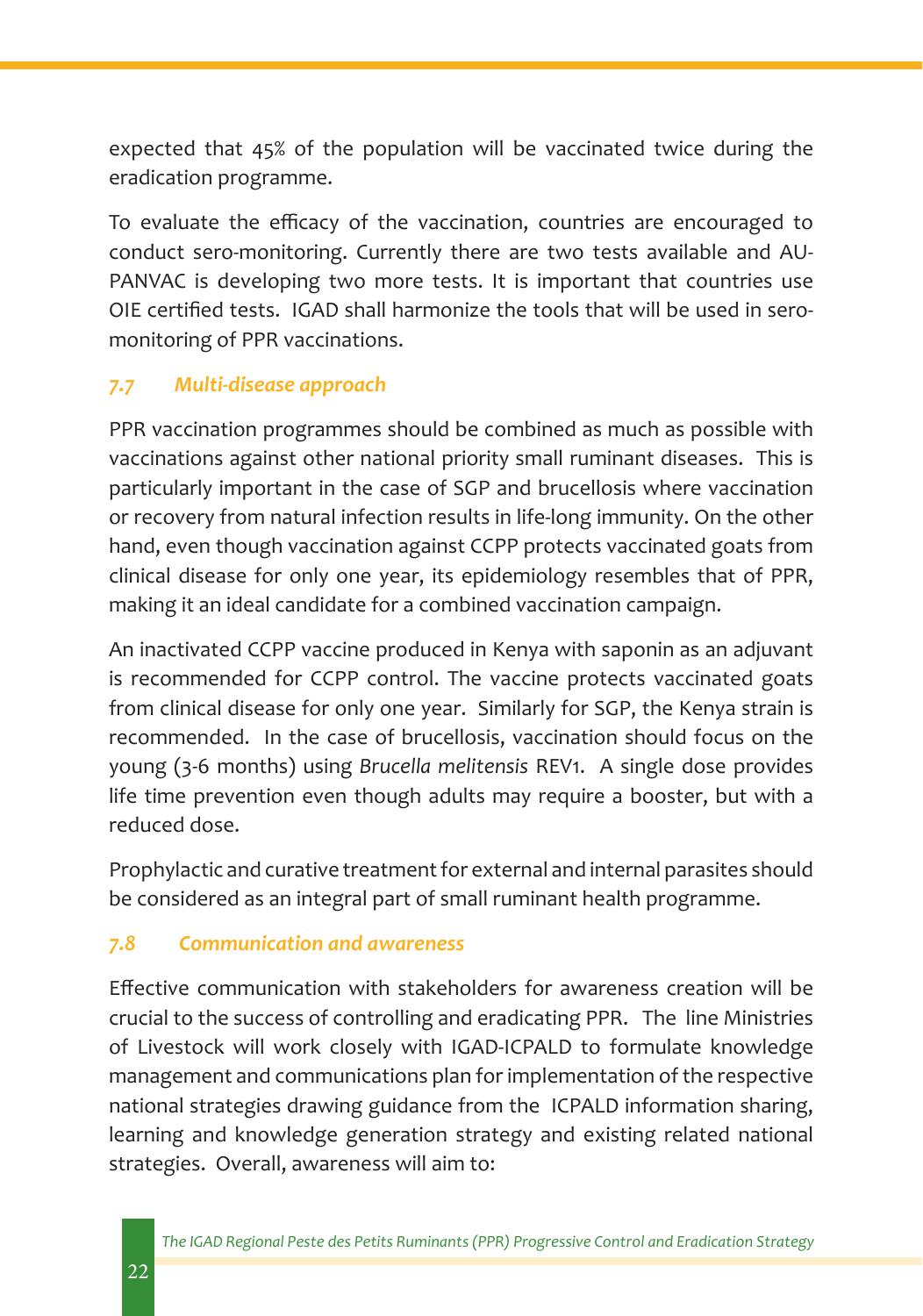- Enhance understanding among livestock keepers, traders, veterinary services and policy makers of their respective roles;
- Create adequate incentives and partnerships for service delivery by enhancing public-private- community veterinary service delivery while promoting effective participation of the community (livestockowners) and the private sector.

 Member States will utilize the most appropriate media, formats and languages at different levels to ensure effective communication on the strategy and its implementation.

# *7.9 Standard methods and procedures*

In order to ensure harmony and uniformity, countries are urged to use the standard methods and procedures that have been developed for PPR under the *Standard Methods and Procedures – Animal Health (SMP-AH) project* for the *Greater Horn of Africa (GHoA).* 

#### *7.10 Research*

In line with the adaptive management approach, a number of learning and specific research and update activities will be undertaken to enhance the institutional capacities, technical tools and ability to target interventions. Underpinning this is the need for a clear and up-to-date understanding of the socio-economic context in which PPR progressive control and the control of other SRDs are being undertaken so that interventions are delivered in a manner that allows socio-economic forces to effectively drive the programme to a successful, sustainable outcome.

Targeted research will be necessary in the following areas:

- Economic analysis of the impacts, benefit-cost of progressive control, cost-effectiveness of control options, and incentives for economic contribution and participation
- Research on the epidemiology of PPR to better understand transmission dynamics, the different roles of wildlife and livestock species, production systems, ecosystems and pathogen lineages with the goal of identifying critical points and optimal methods of intervention at critical control points.

*The IGAD Regional Peste des Petits Ruminants (PPR) Progressive Control and Eradication Strategy*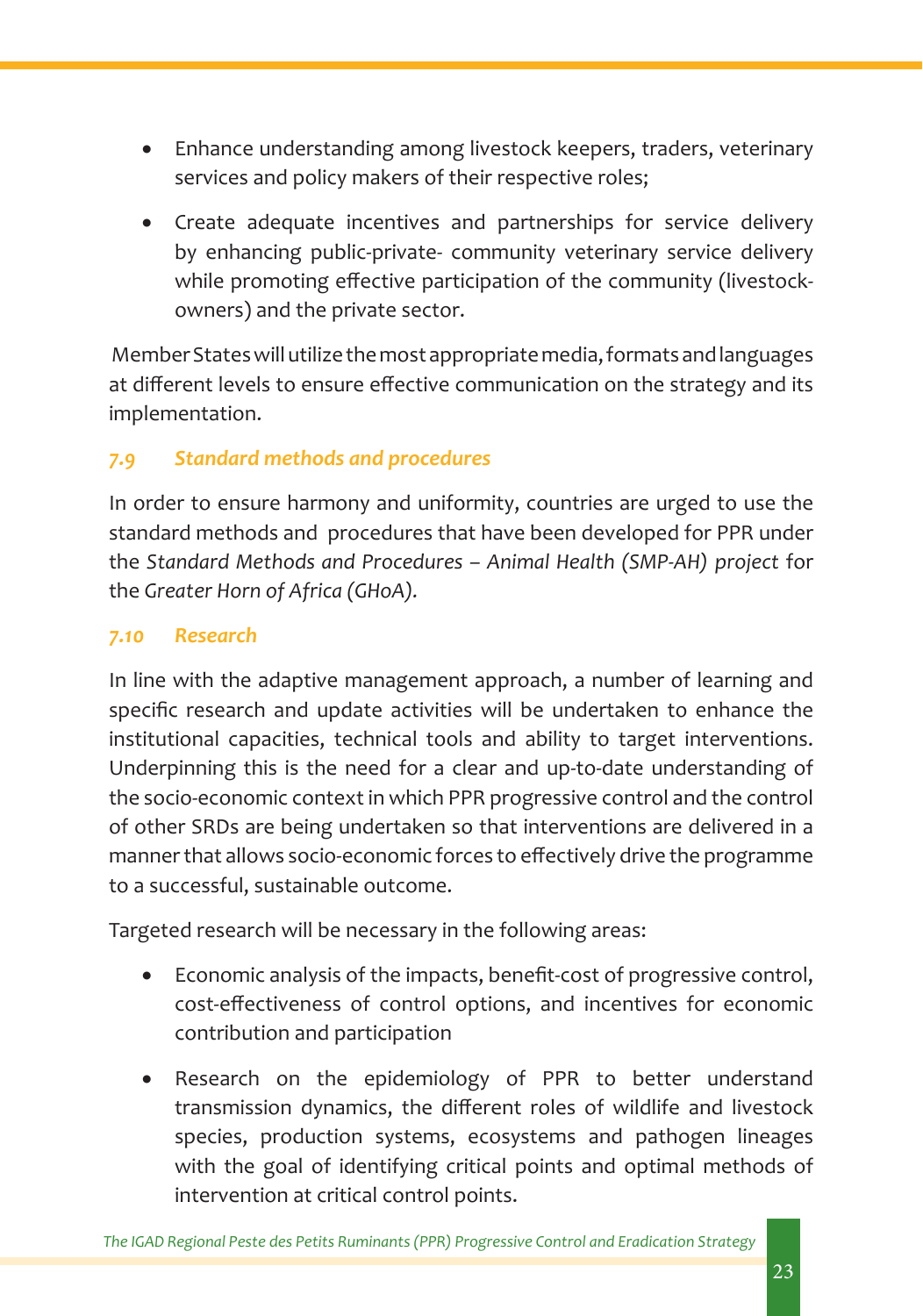- Action research and policy dialogue on public-private-community partnerships to deliver control and surveillance services. Questions include the best use of community animal health service delivery systems (including Community animal health workers), gender issues, and the role of producers' associations, non-governmental organizations or other civil society actors in service delivery. The goal is to develop and test new business models for the sustained, commercialized delivery of disease control services
- Good diagnostic tools exist. However, refinement and elaboration of diagnostics will add value to the range of existing tools. Work to define minimal performance characteristics of diagnostic assays and establish bench-marking procedures for diagnostic networks is needed. Standardization of tools should include tests for confirming outbreaks, tracking molecular epidemiology, supporting diagnostics for the field (pen-side tests) and sero-monitoring of vaccinated flocks.
- The currently recognized vaccine based on the Nigeria 75/1 strain of attenuated PPR virus has been found to be safe and effective in both research trials and during widespread field use. This technology is more than sufficient for the initiation of progressive control activities. However, improvements in vaccine thermostability and the ability to distinguish between animals immune through vaccination and those that are immune due to recovery from natural infection would be advantageous.
	- o Several approaches to thermostable vaccines have been described to the level of proof of concept. More work is needed to compare alternative approaches and to develop a full database on thermostability as an evidence base to support the confident roll out of a thermostable vaccine on a broad scale.
	- o Research to develop a marked vaccine and complementary serological tests as part of a DIVA strategy for vaccines based on the Nigeria 75/1 strain will be supported.
	- o Research to develop combined vaccines for the control of PPR and other priority SRDs.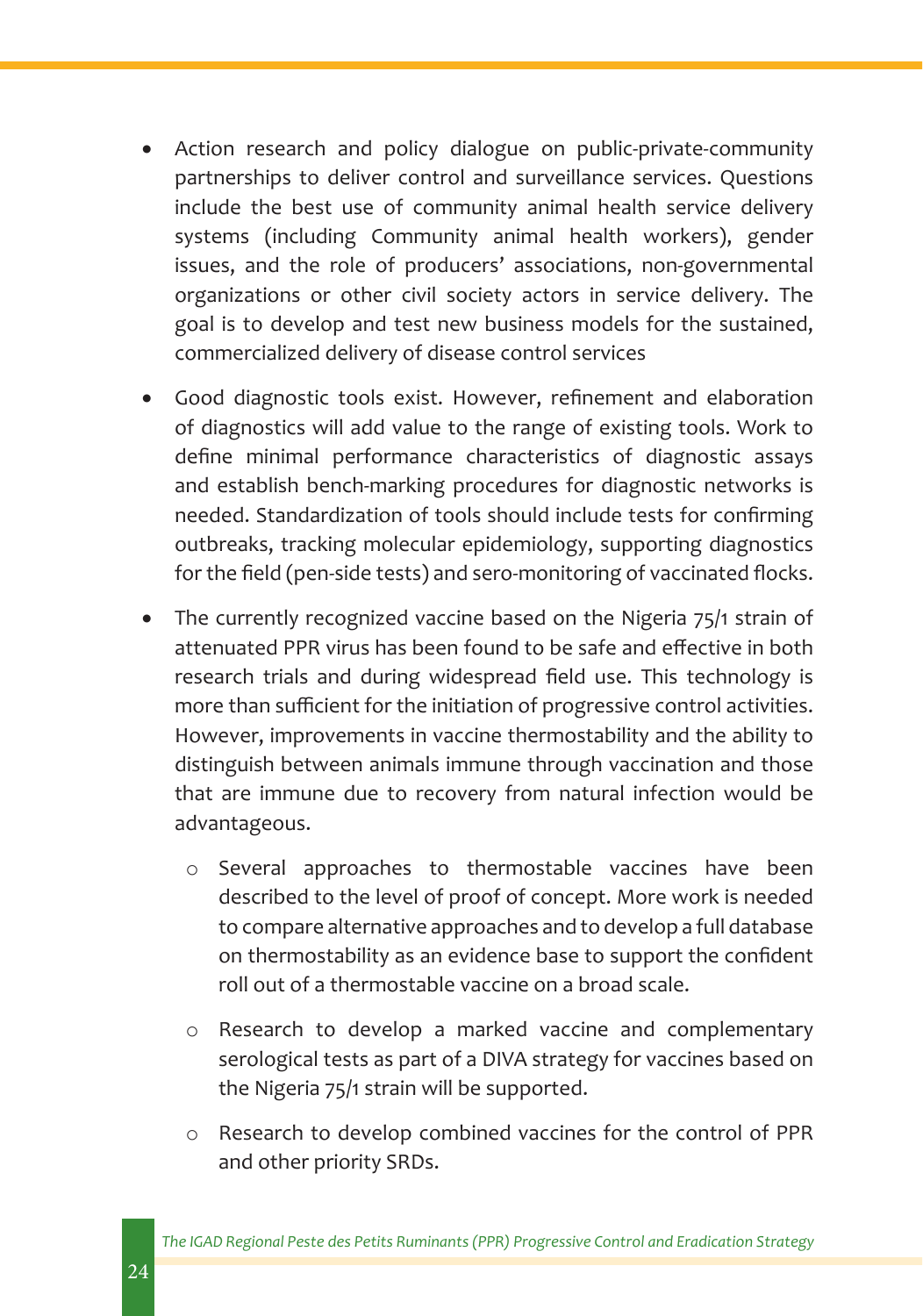Key research stakeholders in PPR and morbillivirus research are the reference laboratories recognized by the OIE, the FAO, ILRI, the Joint Division of FAO and the *International Atomic Energy Agency* (IAEA), *AU-PANVAC, National Diagnostic Laboratories and National Agricultural Research Services (NARS)*  and academic institutions where appropriate. As in the past, the role of *nongovernmental organizations (NGOs)* as a source of innovation and a valuable partner for action research and field validation of new approaches should continue.

#### *7.11 Public private partnerships*

*Public Private Partnerships* (PPPs) will be promoted in order to implement disease specific prevention and control strategies, with clearly defined roles and responsibilities for each partner. Leadership of the animal health system should remain in the hands of the public services with, when appropriate, delegation of public tasks to the private sector. Thus, national services are encouraged to work with private practitioners, veterinary associations, community-based organizations/programmes, producers and producer associations, NGOs as well as all other value chain stakeholders and trading partners to implement the strategy.

#### *7.12 Capacity building*

Institutional capacity building is important in the development of systems and infrastructure. The personnel in charge of implementing the programme should be appropriately trained and familiar with current knowledge of the diseases.

#### *7.13 Emergency preparedness and contingency planning*

When a country establishes a disease free zone, it will be expected to develop emergency preparedness and contingency plans for immediate action in fulfilling the provisions of Article 1.1.3.1of the *OIE Terrestrial Code*. Emergency response plans should be up to date, tested in simulation exercises and embedded in national legal frameworks. Emergency funds should be available to cover operational costs and indemnities. The chain of command and coordination with all key players and relevant support services when necessary should be well established to ensure control efforts are executed rapidly and with success.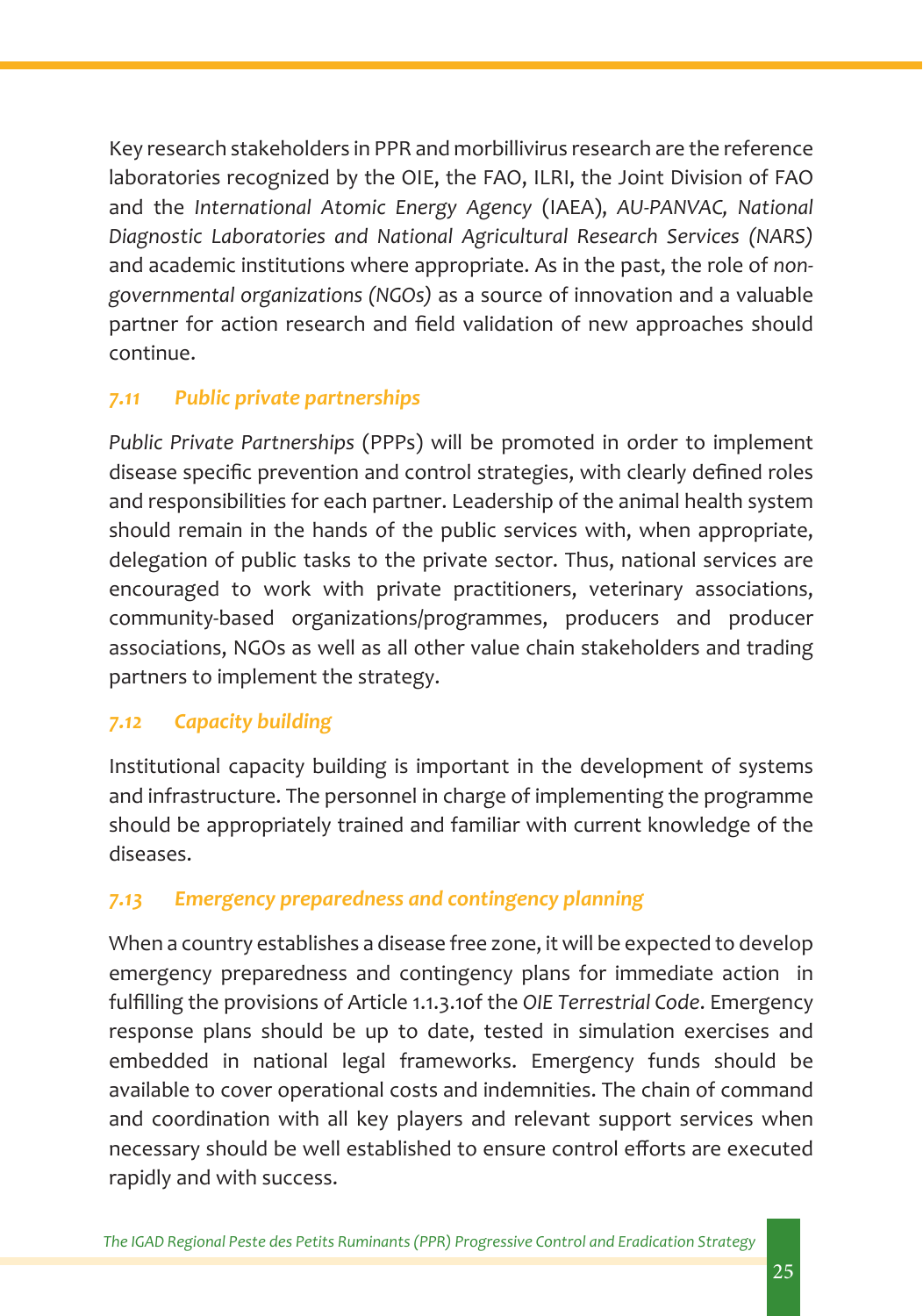#### *7.14 Recognition of disease free status by OIE*

In May 2013, the World Assembly of Delegates of the OIE adopted a revised Chapter 14.8 of the Terrestrial Code, with new articles defining the conditions for securing official PPR free status for a country or zone, enabling members to request for official endorsement of their national PPR control programmes (Resolution #29 adopted by the World Assembly of Delegates in May 2013, Amendments to the OIE Terrestrial Code). <sup>28</sup> These new standards serve as a specific tool and strong incentive to support control. Endorsement of a control programme will dovetail with the advanced stages of the progressive control framework. A country may henceforth progress and attain PPR free status as per the OIE standards, guidelines and recommendations. For the other SRDs, OIE standards, guidelines and recommendations will apply.

*<sup>28</sup> World Organisation for Animal Health (OIE) (2013) – Chapter 14.8. Infection with peste des petits ruminants virus. Terrestrial Animal Health Code, 22nd edition, OIE, Paris.*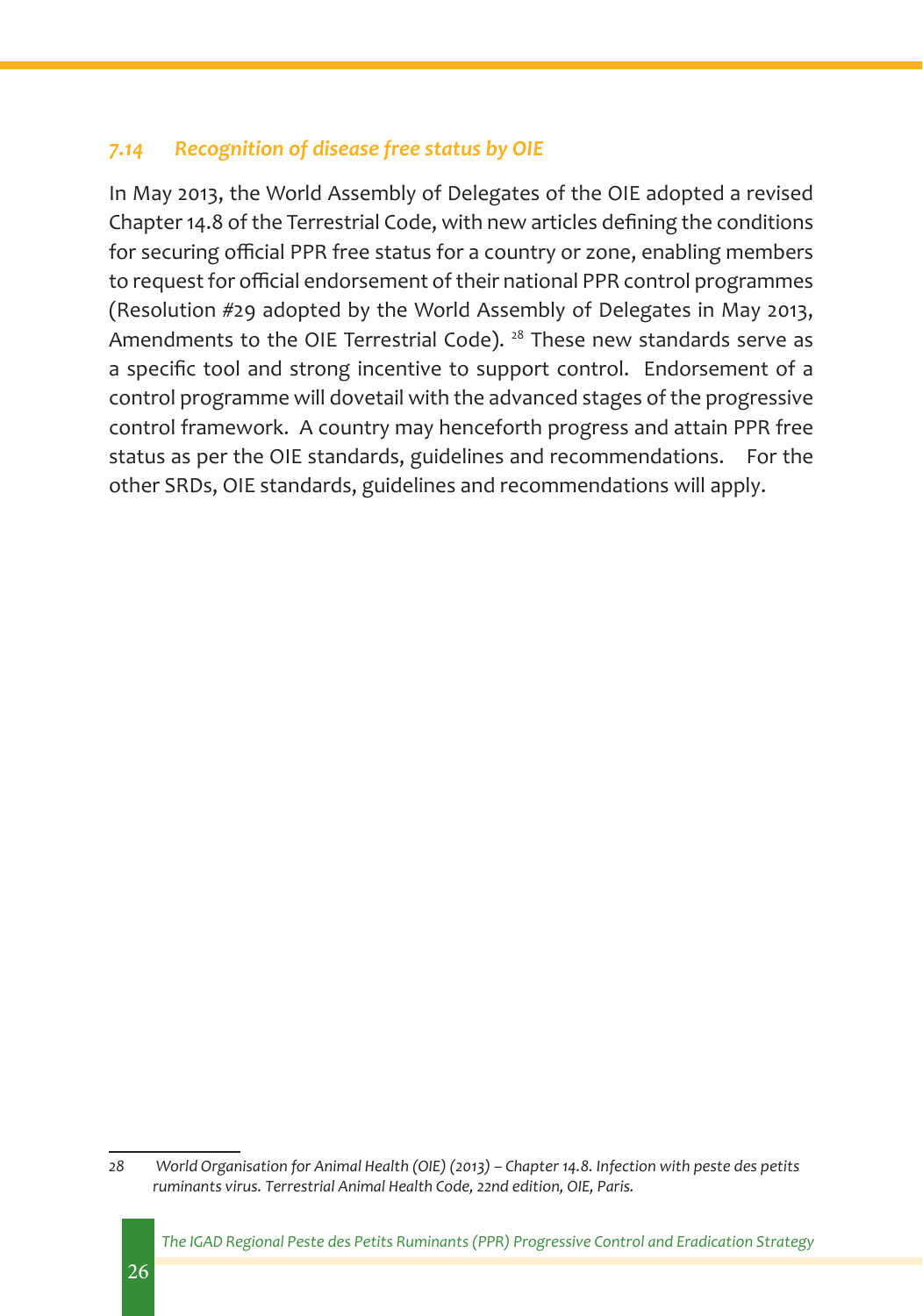# **8.OPERATIONALIZATION OF THE STRATEGY**

In order to operationalize the Regional Strategy for the Progressive Control and eradication of PPR in the IGAD region, the following key actions will need to be undertaken at the national and regional levels:

#### *8.1 National level actions*

# **8.1.1 Development / alignment of national PPR control and eradication strategies**

The success of the regional strategy will rely on the sustainable implementation of agreed actions at the national level. This will necessitate the development or alignment of national strategies for the progressive control of PPR within each of the IGAD Member States. The national strategies should be prepared through consultative and participatory processes involving a wide crosssection of stakeholders in each Member State in order to raise awareness and enhance acceptance and by-in by the stakeholders from the initial stages. The expectations, roles and responsibilities of the stakeholder groups should be clearly agreed and reflected in the strategy documents. The Line Ministries responsible for Livestock development should lead the process in consultation with stakeholders using appropriate mechanisms to ensure the timely development of the national strategies. FAO-ECTAD, *IGAD centre for Pastoral and Livestock Development (ICPALD)* and AU-IBAR should provide technical back-stopping for strategy development in the Member States.

#### **8.1.2 Development of national PPR control and eradication programmes**

The commitment of public and private sector resources for implementation of the strategy will enhance its success. In particular, the allocation of public resources for key actions identified in the strategy will catalyse the implementation of the national strategies. Following the development of the national strategies, appropriate PPR control and eradication programmes should be developed in each IGAD Member State that outline the key actions to be undertaken, the stakeholders and institutions involved, the time-frames and modalities for carrying out the actions. These action plans should be integrated and budgeted within the overall action plans of the Line Ministries and other key stakeholder institutions.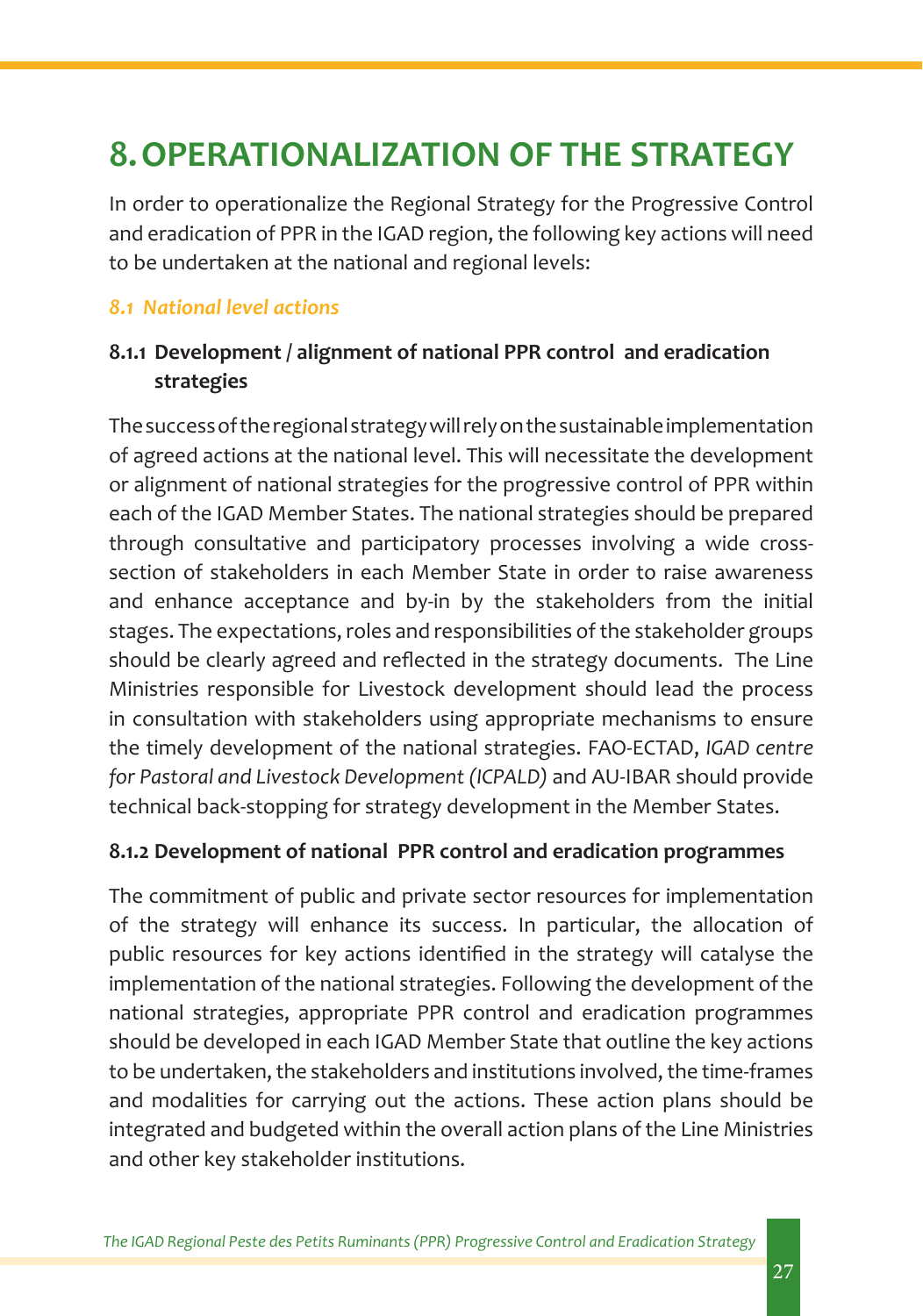#### **8.1.3 Advocacy and resource mobilization**

The Line Ministries and stakeholders should jointly plan and undertake advocacy to the key decision makers at the national levels in order to enlist their commitment and support for the implementation of the strategy and the action plans. In particular, they will need to vigorously engage the Ministries of Finance and National Planning for inclusion of the funding requirements for the action plan into the annual budgetary allocations of the line Ministries responsible for livestock. This will guarantee the provision of national resources to support the implementation of the action plans. Continued annual allocations in the national budgets over the duration of the action plans will support the sustainability of their implementation. The constant engagement of parliamentarians and other key decision makers especially from the livestock dependent communities will enhance the advocacy efforts.

In addition to the national budgetary allocations, the Line Ministries will endeavour to engage partners in the private sector, target communities and the donor community for the mobilization of additional resources to implement the national strategies and action plans. Project proposals on different components of the strategy could be prepared for possible funding and/or implementation by the different partners.

# **8.1.6 National implementation and coordination**

In order to implement the PPR eradication programme, MS need to establish a *national coordination unit* (NCU) with the necessary staffing under the Veterinary Services. In this regard, the countries will designate a coordinator who will spearhead the programme at national level and liaise with regional technical offices. The ToRs for the NCU and the PPR national coordinator should be developed as part of the national PPR progressive control strategy.

# **8.1.7 Monitoring and evaluation and reporting**

Appropriate monitoring and evaluation frameworks should be developed for the monitoring and evaluation of the national programme. These should draw from the IGAD framework as well as from best practices in other monitoring, evaluation and reporting frameworks available nationally, within the IGAD region and internationally. Harmonisation with the-ICPALD *Results Based Monitoring and Evaluation (RBM&E)* framework will facilitate the comparison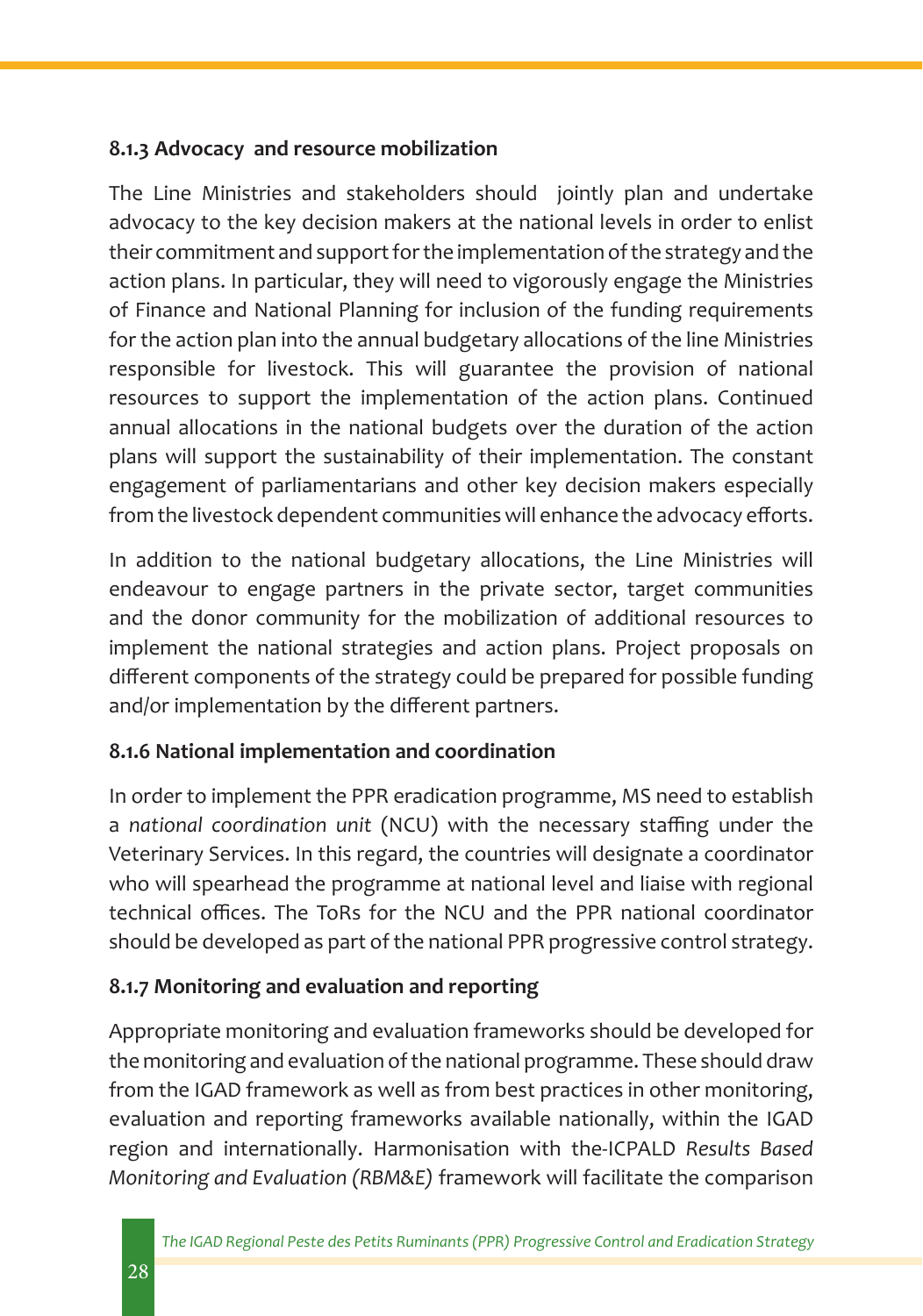of the monitoring and evaluation results across all the participating Member States.

#### *8.2 Regional level actions*

#### **8.2.1 Approval of the Strategy**

In order to assure the political support and goodwill that are necessary to successfully launch and implement the strategy, ICPALD will engage the IGAD council of Ministers to endorse the strategy. Subsequently, the strategy will be presented to the IGAD summit for a decision by the Heads of State and Government of the IGAD region.

#### **8.2.2 Partnerships and strategic alliances**

To implement the strategy, ICPALD will need to develop effective partnerships and alliances to leverage the expertise and other resources needed to attain the objectives of the strategy. IGAD-ICPALD will need to partner with a large number of stakeholder organizations at different levels in the Member States, in other regions and internationally. ICPALD will cultivate the necessary partnerships with different institutions and organizations to mobilize the technical, financial and political support necessary for implementation of the strategy. Different partnerships will be developed based on a strategic analysis of the benefits of the partnerships in the progressive control and eradication of PPR in the IGAD region.

#### **8.2.3 Resource mobilization**

 ICPALD will leverage its strategic partnerships for the effective mobilization of resources for implementation of the strategy. The following resource mobilization strategies and approaches will be utilized as outlined in the ICPALD Strategic Plan 2014 -2017:

- (a) Continuing resource mobilization from bilateral and multilateral development partners including non-traditional development partners;
- (b) Strengthening public-private sector partnerships for resource mobilization
- (c) Each thematic area shall innovatively develop specific local resource mobilization, marketing and fundraising strategies.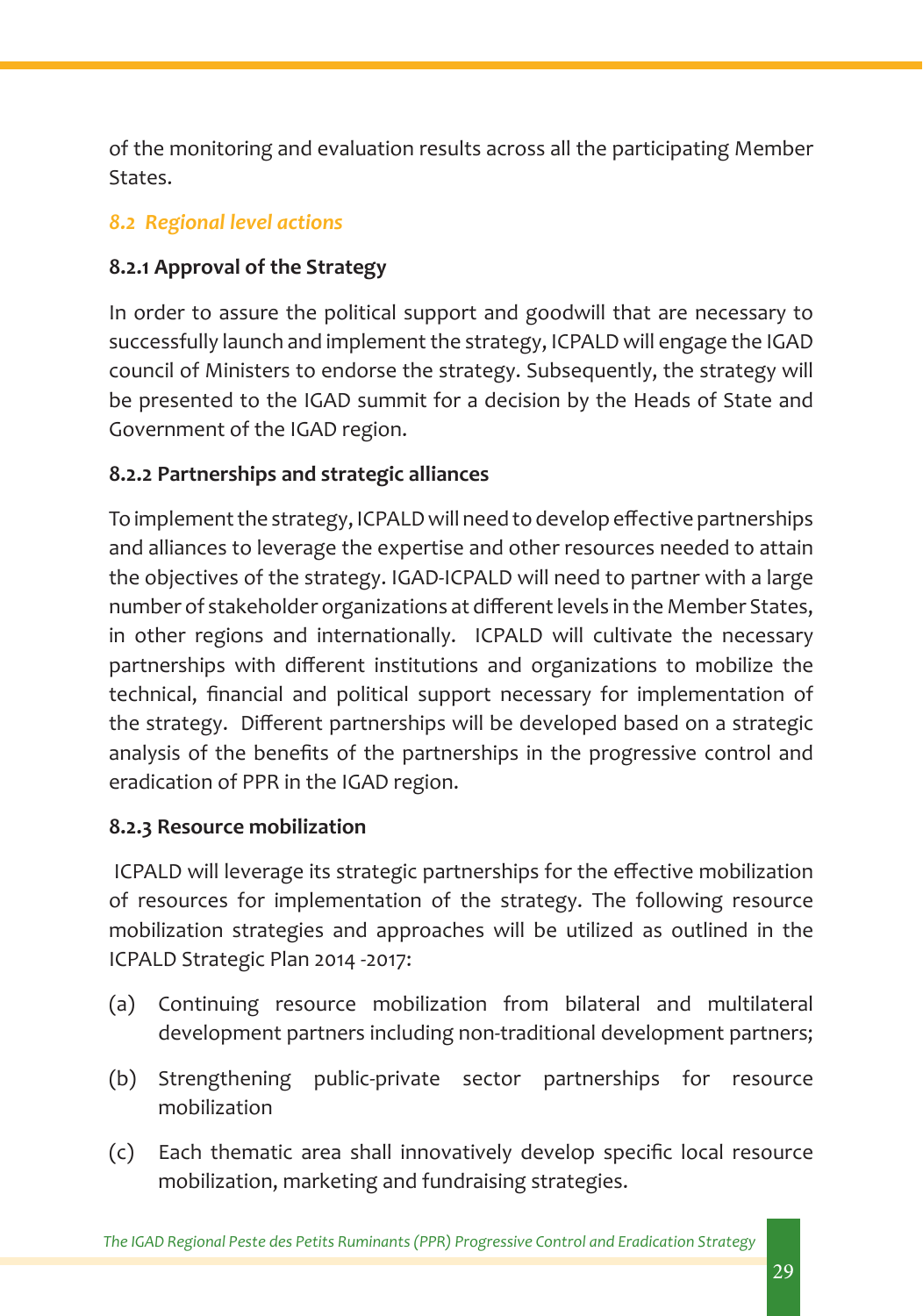#### **8.2.4 Development of Regional PPR Control & Eradication Programme**

At the regional level, this will be actualized through the formulation of fundable projects to address components of the strategy. Each project formulation should include activities for implementation at the local, national and regional levels with appropriate allocations of budgets to support the activities.

#### **8.2.5 Coordination**

Regular meetings will be convened with the IGAD Member States for harmonisation and coordination of interventions and approaches. The recently established IGAD *Coordination Committee* for the Control of PPR and other TADs, together with its technical committee will take on this role. Thematic networks covering different aspects of the strategy will be supported under the coordination of IGAD-ICPALD. Technical support will be enlisted from AU-IBAR, AU-PANVAC, OIE and FAO for the implementation of the activities of the networks.

Appropriate mechanisms and modalities for coordination with other RECs implementing similar programmes will instituted through the assistance of AU-IBAR and other AUC institutions.

#### **8.2.6 Monitoring and evaluation of implementation and reporting**

The RBM&E framework adopted by IGAD as the framework of choice for the monitoring and evaluation of IGAD projects will be adapted for the monitoring and evaluation of the PPR and other small ruminants diseases progressive control strategy. The reporting of progress, results, achievements and constraints during the implementation of the strategy will also follow the reporting guidelines and procedures including feedback mechanisms as outlined in the ICPALD Strategic Plan.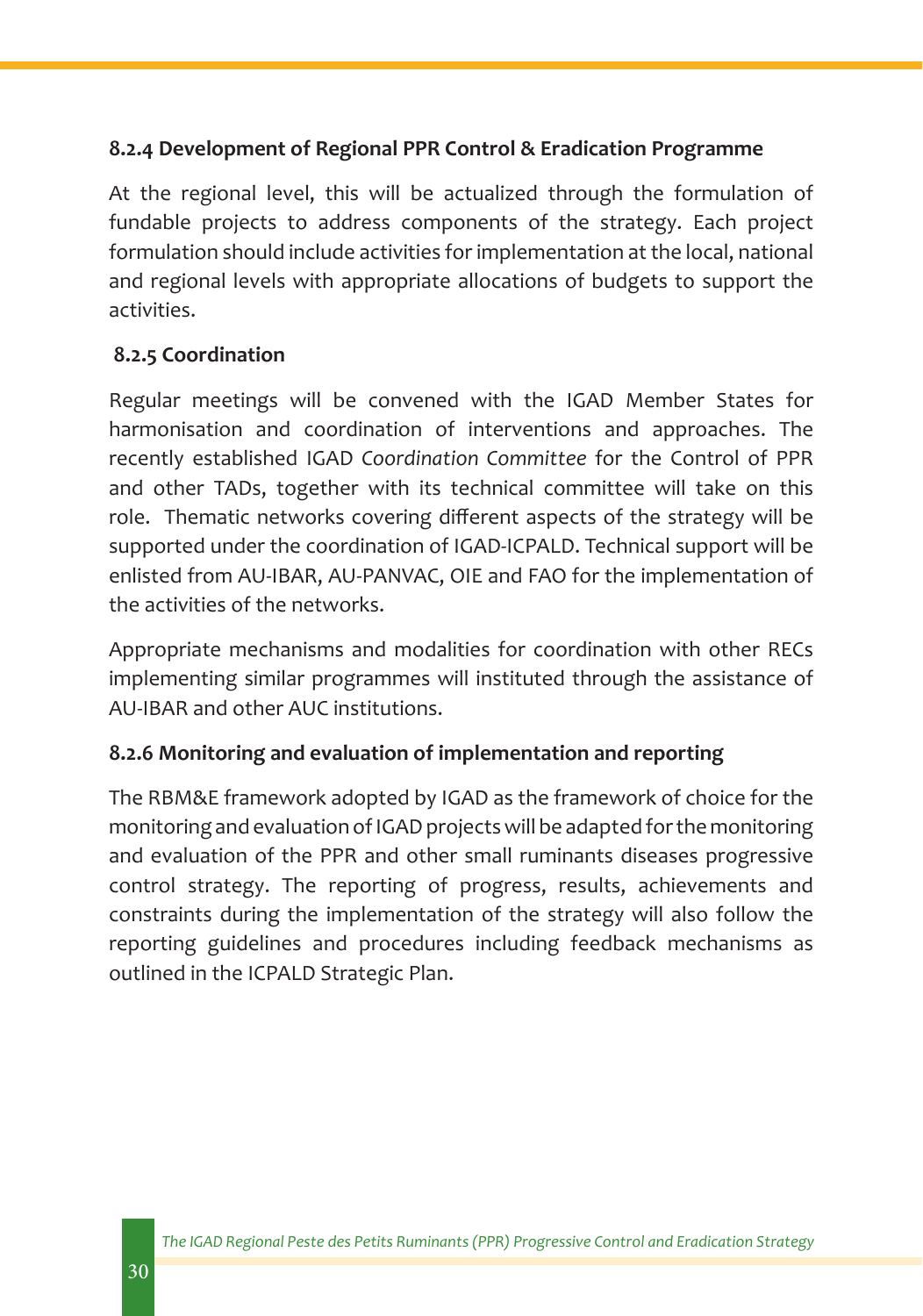# **ANNEX 1: TOR Regional PPR Control Coordination Committee (CCC)**

**Regional Control Coordination Committee of Peste des Petit Ruminantes and other small ruminant diseases (PPR/SRDs-CCC) in IGAD Region**

#### **I. Context and rationale**

Livestock sector in the IGAD region has substantial potential to contribute to food security and general economic viability and integration within the Greater Horn of Africa (GHoA). However the sector is seriously constrained by animal diseases. The trade bans often imposed on the Intergovernmental Authority on Development (IGAD) region by the major importing countries of the Middle East and Europe, on livestock imports due to concerns over trans-boundary animal diseases (TADs), have had significant impacts on the livelihoods of livestock dependent communities and livestock-related business enterprises. It is, therefore, imperative that the IGAD region strengthens disease prevention control efforts and find ways of sustaining and enhancing livestock-based trade and its benefits. As PPR and SRDs are trade-sensitive diseases, the IGAD Centre for Pastoral Areas and Livestock Development (ICPALD) plans, under STSD, to upscale the development of regional and national control strategies, which will include establishment of an IGAD coordination control committee (CCC) for the control of PPR and SRD, in an effort to ensure harmonization of PPR/SRD control programmes and to complement and fast-track implementation of the national SHARE PPR control programmes in pastoral areas of Djibouti, Ethiopia, Kenya and Somalia. STSD recognizes that the focus of SHARE country programme is on pastoral areas of only four (4) IGAD member states, which has necessitated that more emphasis be given to areas and member states (MS) not covered by SHARE initiative, in relation to PPR control and surveillance.

In a bid to address the challenges posed by inadequate responses and interventions to the control of endemic TADs and zoonoses in the IGAD region, the African Union Inter-African Bureau for Animal Resources (AU-IBAR), in partnership with IGAD, and with financial support from the European Union (EU), has developed a regional project entitled "*Improving animal disease surveillance in support of trade (STSDs) in IGAD Member States."* The overall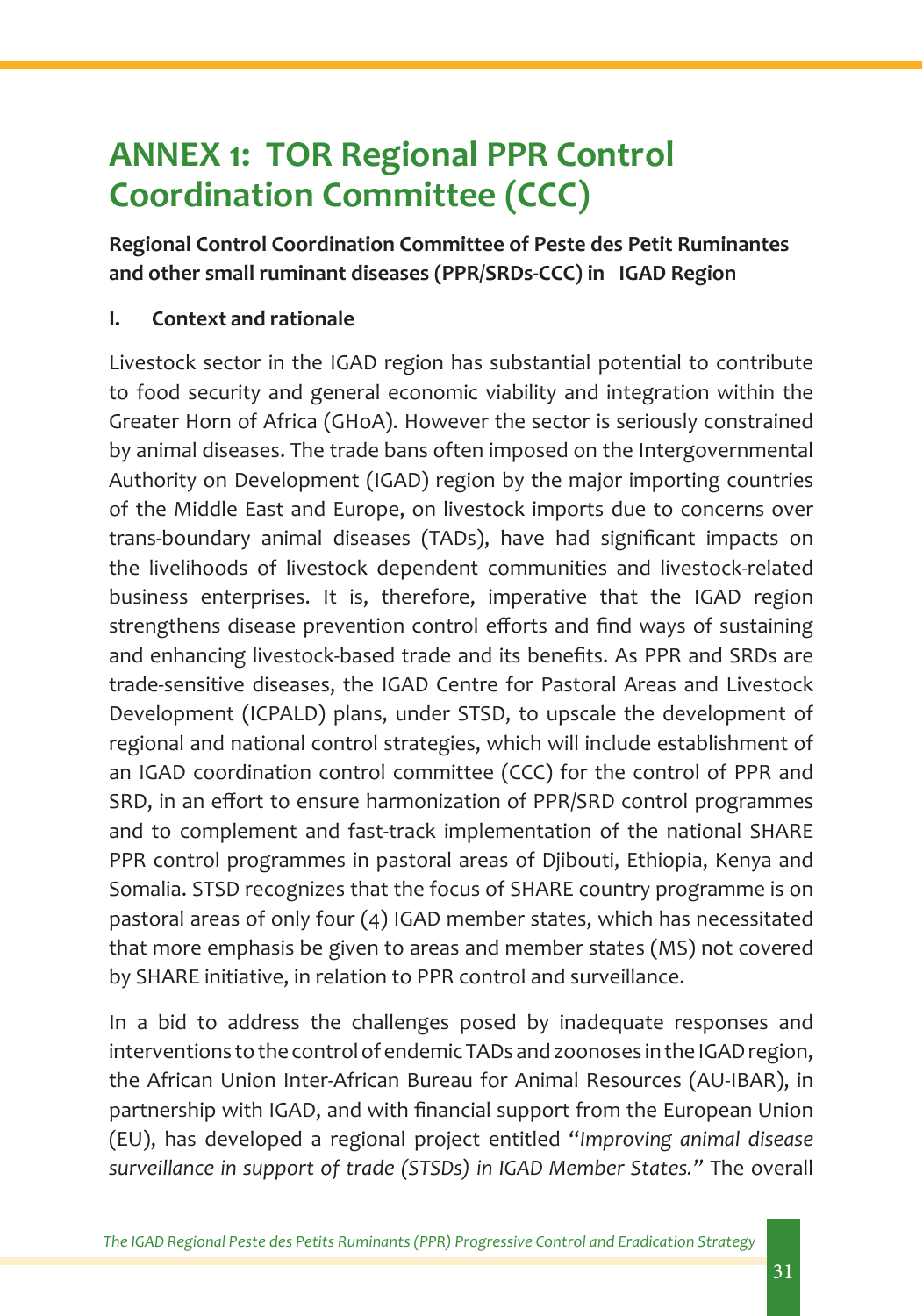objective of the STSDs project is to reduce the impact of TADs and zoonoses on food security, trade and resilience of livestock farmers. The two result areas of the project include (1) Systems for animal identification, traceability and health certification improved, and (2) Surveillance systems and disease control strategies at national and regional levels improved.

Under result area two, there is a provision to establish and operationalize the regional coordination PPR-CCC to coordinate the fragmented efforts of the various projects and efforts in the control of PPR and other SRD , harmonize approaches, exchange good practices and lessons and propose solutions for challenges.

# **II. Functions**

The PPR/SRD CCC's objective is to provide strategic guidance and ensure harmonization of PPR/SRD control programmes.

- To create understanding on the existing status and national and regional activities on PPR CCC and other SRD
- To verify gaps and challenges in the control of PPR and other SRD
- Review and endorse the regional framework and national strategies for progressive control of PPR and other Small Ruminant Diseases and other relevant recommendations
- Ensure harmonization of PPR/SRD control programmes in the region
- To coordinate and exchange information on good practices and lessons to avoid duplication of efforts and improve complementarities on the control of PPR and other SRD in the region;
- Undertake the role of advocacy for buy-in and timely actions of the control and eradication programs

# **III. Composition and Membership**

The PPR/RDS CCC shall be made up of the following, comprising of representatives of key regional and national institutions.

1. Directors of Veterinary Services /CVO/ from MS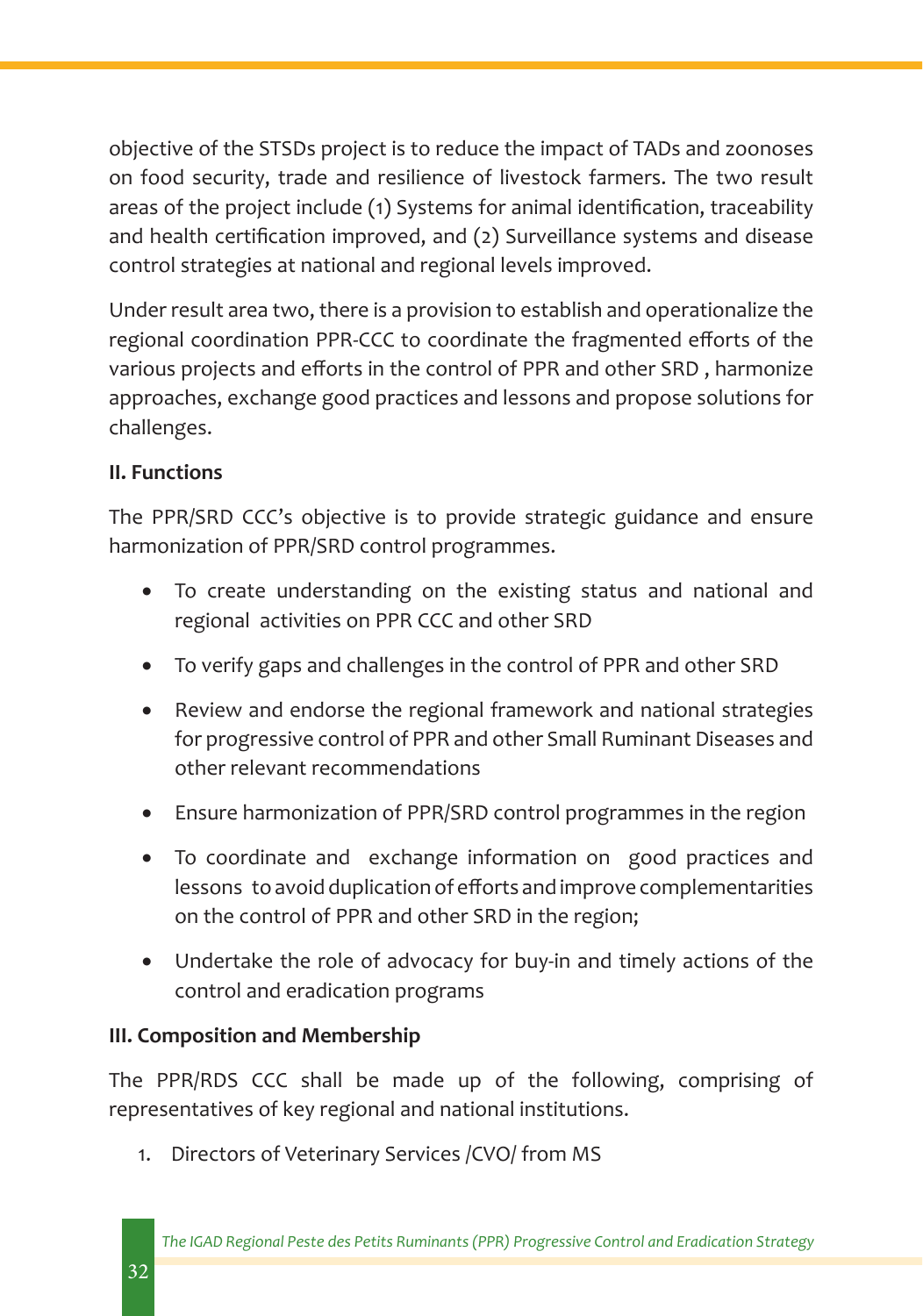- 2. IGAD/ICPALD
- 3. AUIBAR
- 4. FAO ECTAD
- 5. FAO representatives of four countries where SHARE PPR to be implemented
- 6. OIE
- 7. PANVAC

#### **IV. Meeting frequency**

The PPR\_-CCC shall meet once a year, or more, as may be needed.

#### **V. Coordination**

The committee will be coordinated by IGAD/ICPALD.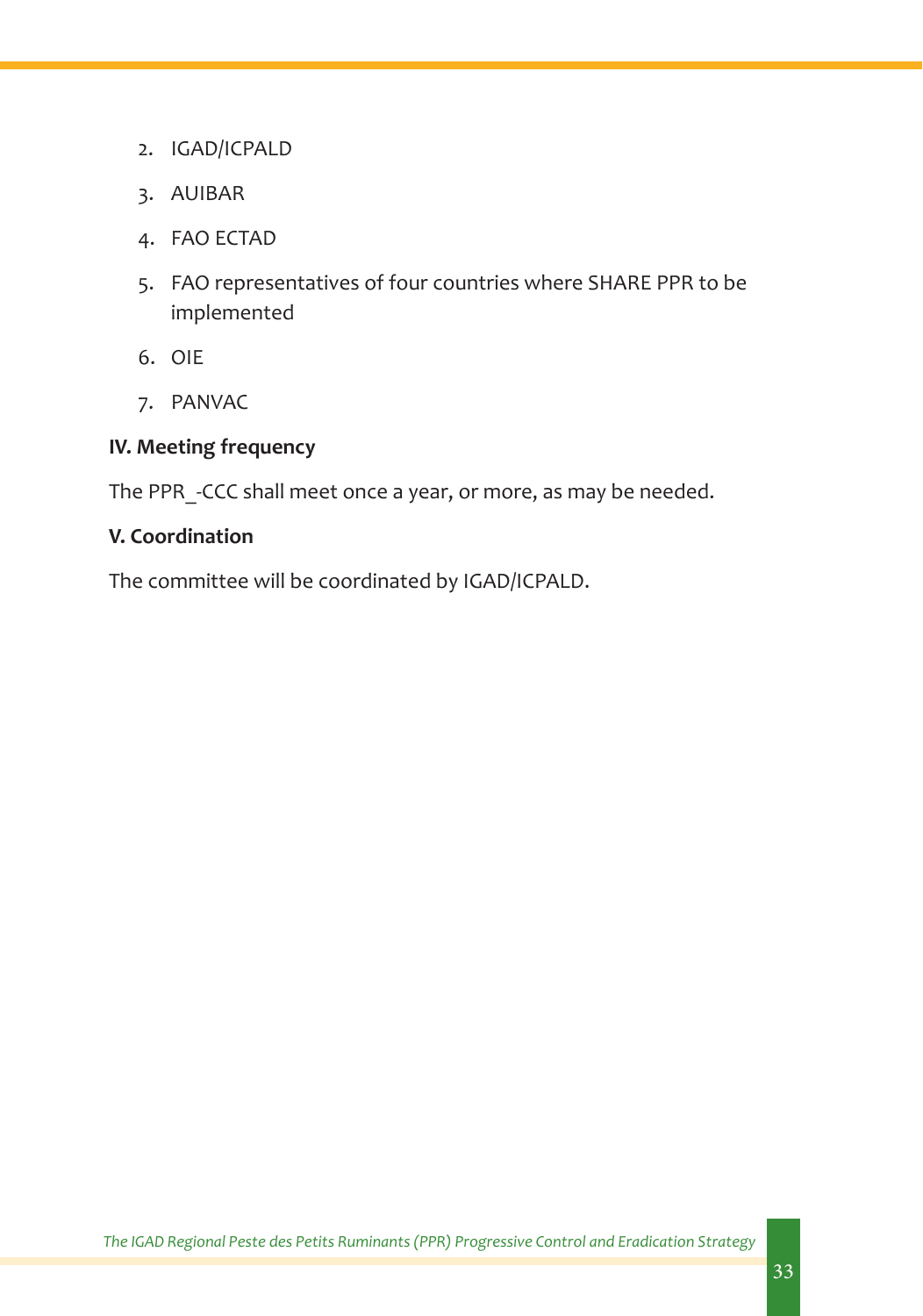# **ANNEX 2: TOR Regional PPR Technical Experts Committee (TEC),**

# **Regional Technical Expert Committee on PPR and other Small ruminant Disease (SRD) (PPR/SRD TEC) in IGAD Region**

### **I. Context and rationale**

Livestock sector in the IGAD region has substantial potential to contribute to food security and general economic viability and integration within the Greater Horn of Africa (GHoA). However the sector is seriously constrained by animal diseases. The trade bans often imposed on the Intergovernmental Authority on Development (IGAD) region by the major importing countries of the Middle East and Europe, on livestock imports due to concerns over trans-boundary animal diseases (TADs), have had significant impacts on the livelihoods of livestock dependent communities and livestock-related business enterprises. It is, therefore, imperative that the IGAD region strengthens disease prevention and control efforts and finds ways of sustaining and enhancing livestock-based trade and its benefits. As PPR and SRDs are trade-sensitive diseases for which the IGAD Centre for Pastoral Areas and Livestock Development (ICPALD) plans, under STSD project, to upscale the development of regional and national control strategies, which will include establishment of a regional PPR and SRD technical expert committee for the control of PPR and other small ruminant diseases (SRD), established under the umbrella of the regional platform to provide technical inputs to the PPR/ SRD-CCC and involve technical experts in the area of epidemiology, laboratory diagnosis and disease control who will be in charge of maintaining technical quality of the PPR control programmes and provide technical guidance to the PPR/SRD-CCC.

In a bid to address the challenges posed by inadequate responses and interventions to the control of endemic TADs and zoonoses in the IGAD region, the African Union Inter-African Bureau for Animal Resources (AU-IBAR), in partnership with IGAD, and with financial support from the European Union (EU), has developed a regional project entitled "*Improving animal disease surveillance in support of trade (STSDs) in IGAD Member States."* The overall objective of the STSDs project is to reduce the impact of TADs and zoonoses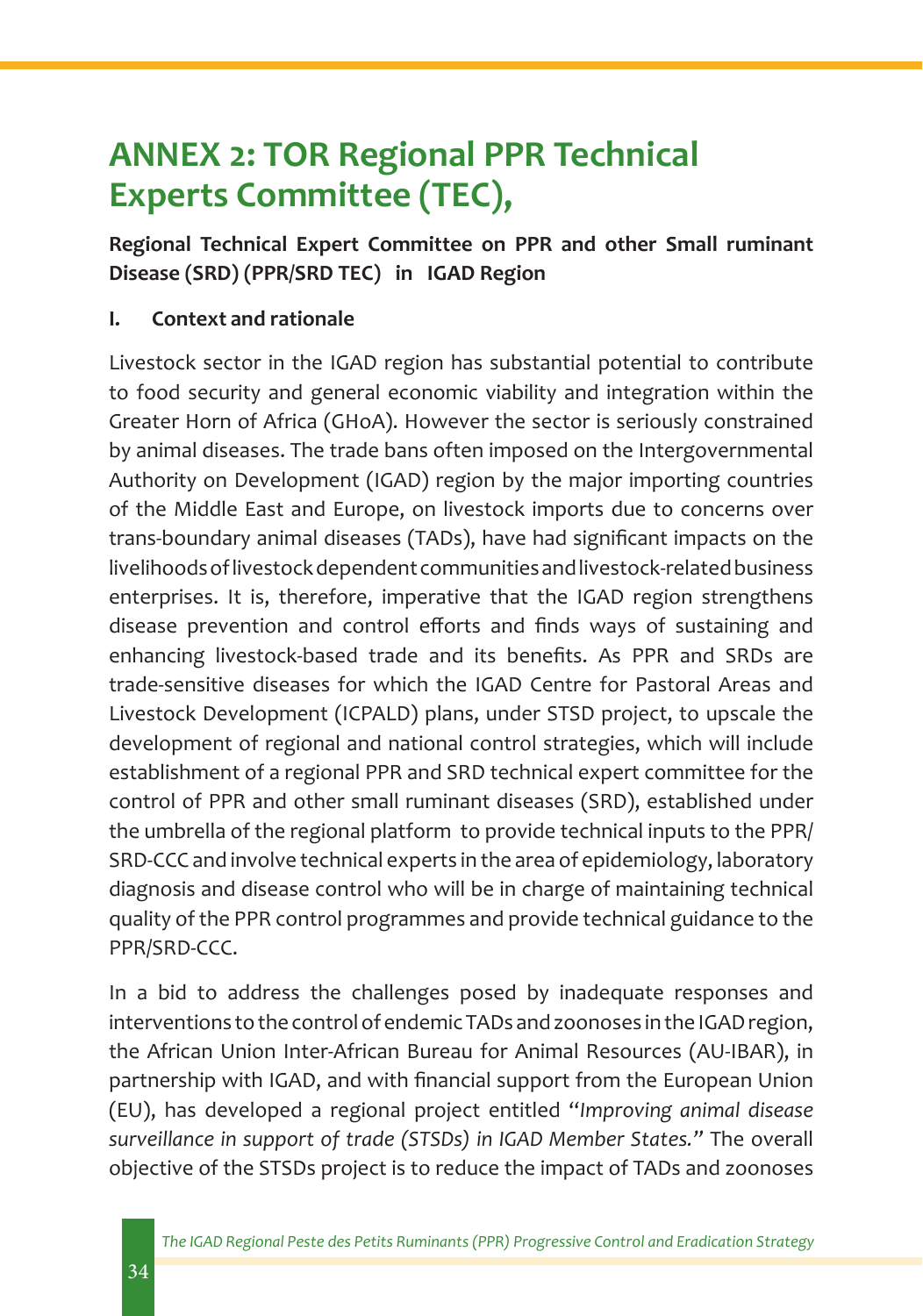on food security, trade and resilience of livestock farmers. The two result areas of the project include (1) Systems for animal identification, traceability and health certification improved, and (2) Surveillance systems and disease control strategies at national and regional levels improved.

Under result area two, there is a provision to establish and operationalize the regional PPR-Technical committee to help on improving the technical quality of the PPR control programmes and to provide technical guidance to the PPR/SRD – CCC.

#### **II. Functions**

The regional technical expert committee on PPR and other SRD will have the following functions.

- 1. To create understanding on the existing status and national and regional activities and identify gaps and challenges on PPR and other SRD
- 2. To support the development of a regional framework and national strategies for progressive control of PPR and other Small Ruminant Diseases
- 3. Evaluate technical approaches and practices and propose technical recommendations improving harmonization, coordination and sharing of lessons for action in member states and at regional level

#### **III. Composition and Membership**

A PPR/SRD Regional Technical Expert Committee (PPR/SRD-TEC), will comprise regional and national experts who has experience in surveillance, epidemiology, laboratory diagnosis and control of PPR and other Small ruminant Diseases

#### **Members of the PPR/SRD TEC shall be as follows:**

- 1. Experienced PPR experts from MS
- 2. IGAD/ICPALD
- 3. AU-IBAR
- 4. AU-PANVAC